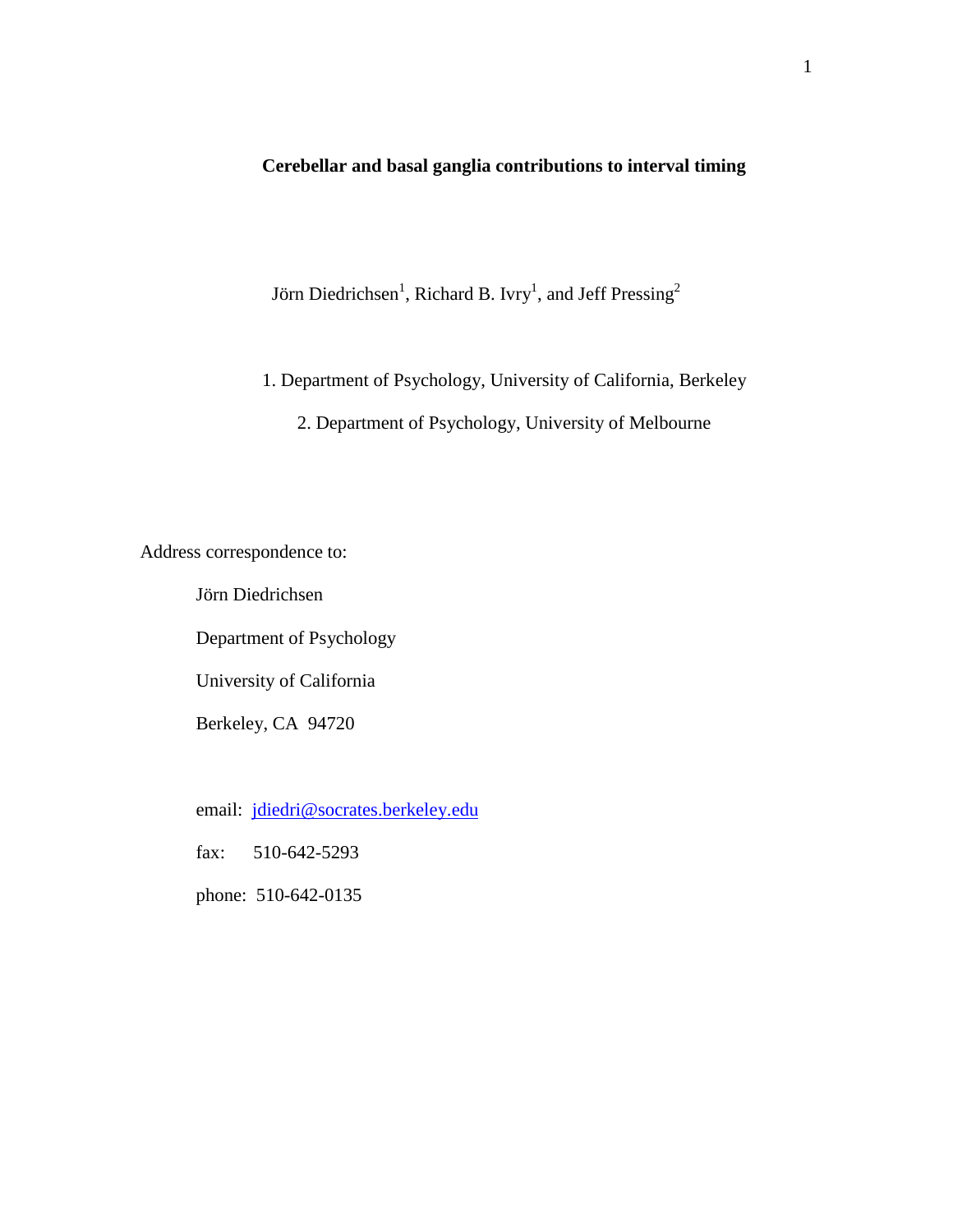# 0. ABSTRACT

Previous studies have suggested that the cerebellum and basal ganglia may play a critical role in interval timing. In the first part of the chapter, we review this literature, focusing on production and perception tasks involving intervals in the hundreds of millisecond range. Overall, the neuropsychological and neuroimaging evidence consistently points to the involvement of the cerebellum in such tasks; the evidence is less consistent with respect to the basal ganglia. In the second half of the chapter, we present an experiment in which patients with either cerebellar or basal ganglia pathology were tested on a repetitive tapping task. Unlike previous studies, a pacing signal was provided, allowing an evaluation of variability associated with internal timing, motor implementation, and error correction. The results suggest a dissociation between the two groups: the patients with cerebellar lesions exhibited noisy internal timing while the gain in error correction was reduced in Parkinson patients. In combination with previous work, these results indicate how the cerebellum and basal ganglia may make differential contributions to tasks that require consistent timing.

# 1. INTRODUCTION

Accurate timing is a ubiquitous aspect of mental processes. How does the central nervous system solve the demands involved in the temporal aspects of information processing? One solution would be that timing is handled by subsystems specialized for domain specific processing. For example, the timing required for producing wellarticulated speech would be solved by areas involved in speech production, whereas the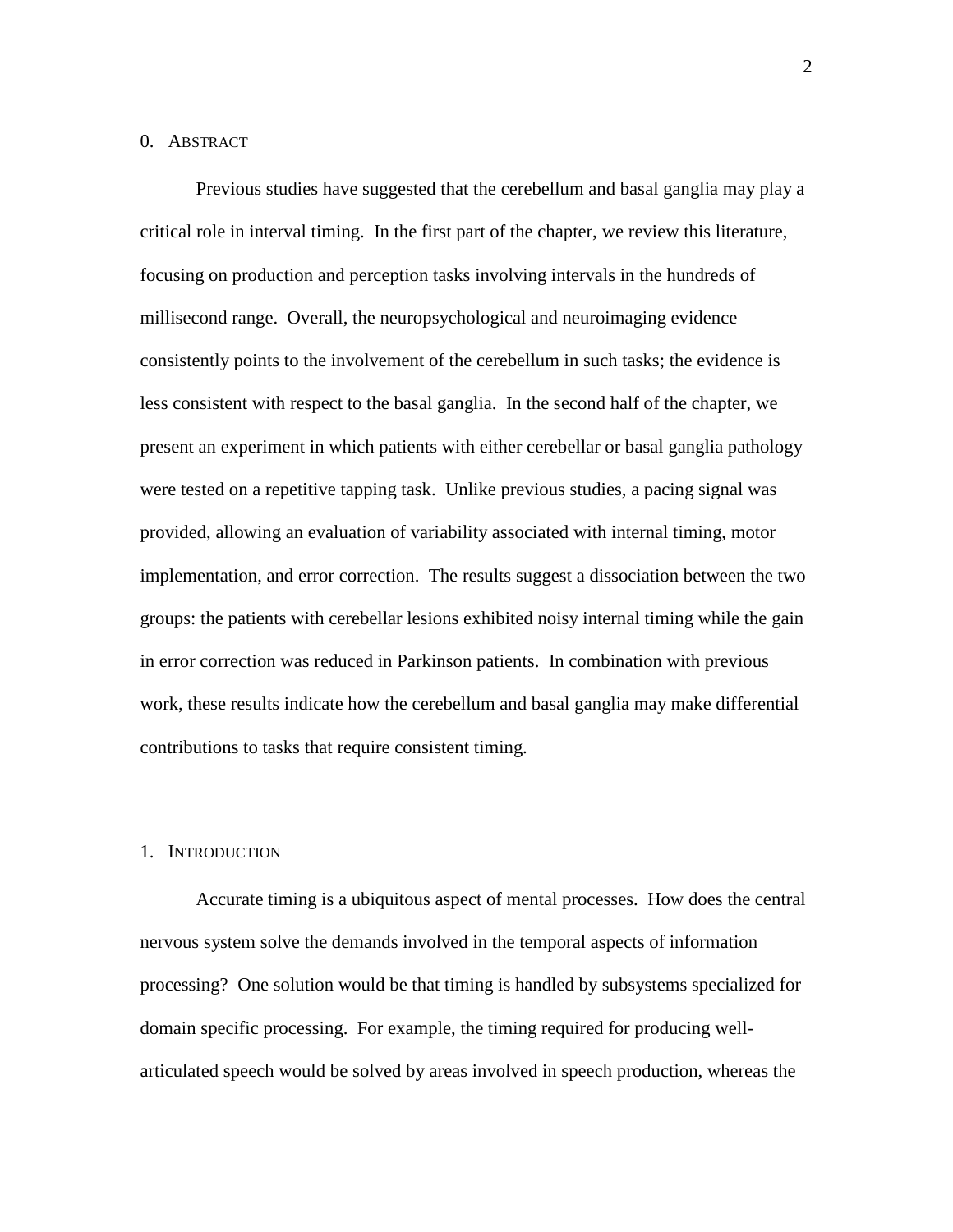timing demands for the coordination of manual actions would be controlled by brain areas that also control the force and spatial aspects of these movements. Alternatively, humans are capable of producing rather arbitrary behaviors that exhibit accurate timing. We can produce periodic movements over a considerable range of durations. These actions can be achieved with different parts of the body, and indeed, do not even require overt actions; we can covertly maintain an internal beat. We can also detect and judge rhythmicity in a wide variety of sensory signals. While our sense of rhythm may be most accurate for auditory events, we can readily detect temporal perturbations in a sequence of visual or tactile events. Thus there likely exists some general system specialized to represent temporal information, a system that is recruited for tasks that require this form of computation.

There is ample evidence that temporal acuity correlates across different domains and behaviors.<sup>1</sup> Furthermore, a direct relationship is observed between interval duration and temporal accuracy over a wide variety of intervals, organisms and tasks (for a review, see<sup>2</sup>). These observations suggest at least one common underlying system for the representation of temporal information.

Three major challenges for research on temporal processing then become apparent. The first is primarily psychological, involving the distinction and characterization of different timing systems. What behaviors and perceptual skills share a common system and which functional domains engage domain specific processes? For example, it has been proposed that a distinction can be made between repetitive movements for which timing is explicitly represented and repetitive movements in which temporal regularities are an emergent property.<sup>3,4</sup> A second distinction that has been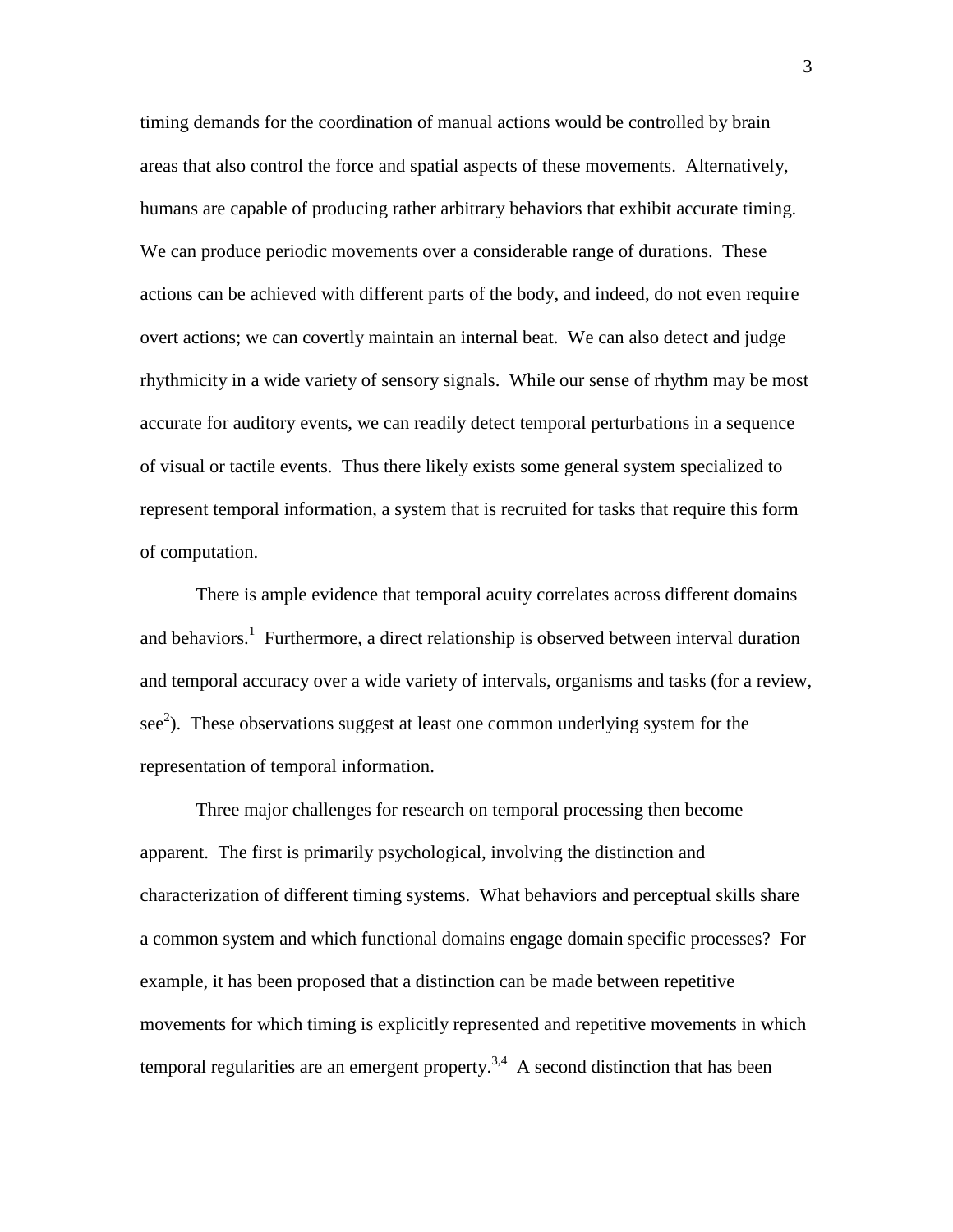considered is based on the idea that different systems may be engaged, depending on the temporal extent of the timed intervals.<sup>2,5</sup>

The second challenge is to generate a process model or models that make explicit the component operations involved in tasks that require temporal processing. For example, the scalar timing model specifies a series of component parts associated with the accumulation of clock pulses and the comparison of this sum to stored representations in long-term memory.<sup>2,6</sup> Similarly, the Wing-Kristofferson model postulates distinct processes that contribute to the variability observed during repetitive tapping tasks.<sup>7</sup> In this chapter, we consider models of this latter type, analyzing the psychological processes involved in synchronizing an internal timing mechanism to external, rhythmic events.

The last and ultimate challenge is to provide a mapping between psychological operations and neural circuits. This mapping need not be in a one-to-one correspondence. While some operations may be localized to particular neural structures, it is possible that the operations we describe at a computational level of explanation are implemented in a distributed manner within the brain. Exploring this mapping not only provides a first step towards developing a mechanistic explanation at the neural level, but also can help shape our understanding of the psychological operations.

We will focus on the contribution of two subcortical structures that have been proposed to be the cornerstone of an internal timing system, the cerebellum and the basal ganglia.<sup>8,9</sup> Both structures form reciprocal loops with many cortical areas<sup>10-12</sup>, which would enable them to provide the precise representation of temporal information across a range of different task domains. We first review neuropsychological studies that investigate the role of the cerebellum and basal ganglia in the production and perception

4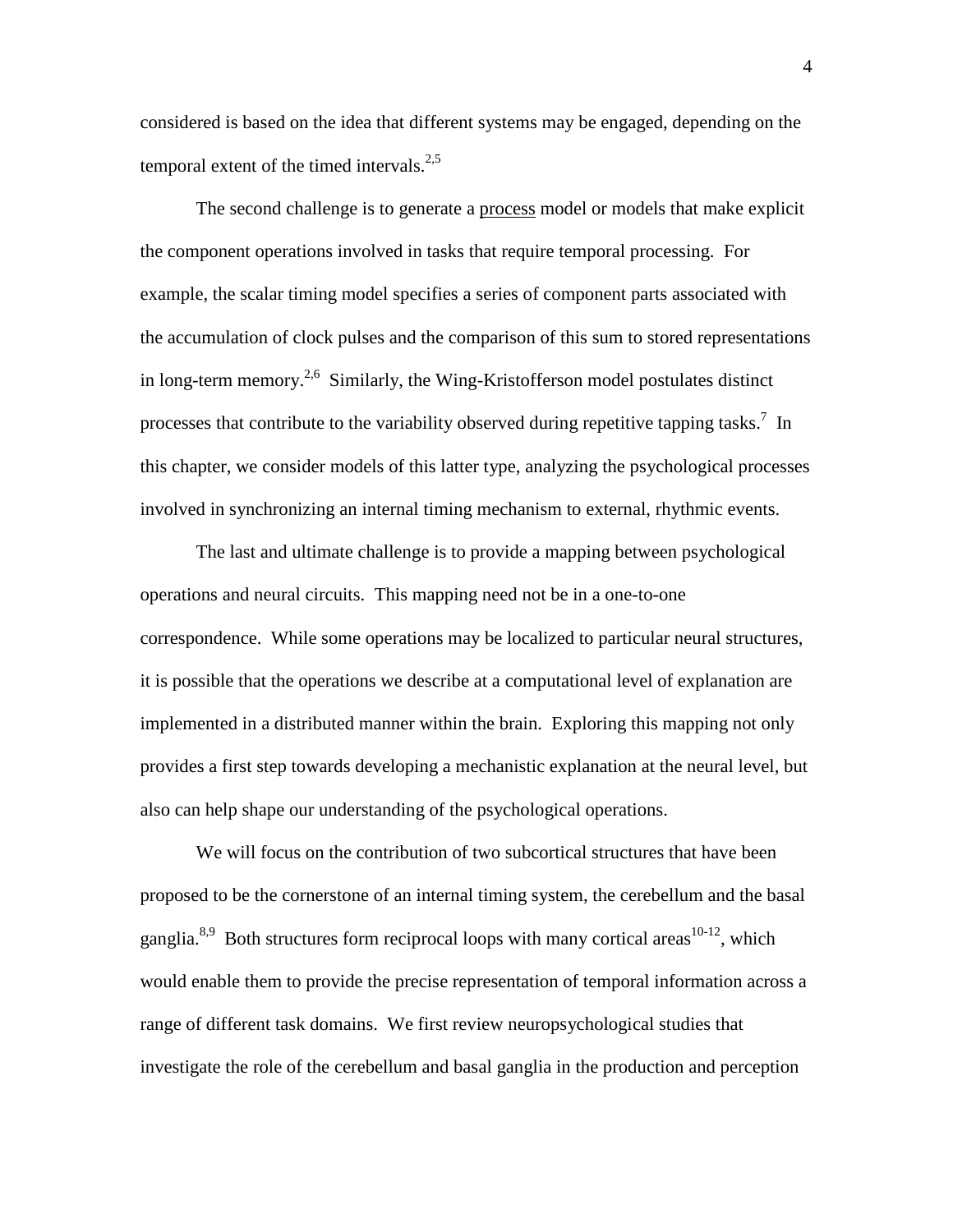of timed events. We then report a new experiment, examining the contribution of these structures to synchronization behavior.

#### 2. REVIEW OF EXISTING STUDIES

While temporal regularities are manifest at many time scales, our review will be restricted to tasks involving intervals in the hundreds of milliseconds range. We opt for this limited range for two reasons. First, given the role of the cerebellum and basal ganglia in motor control, this range reflects the temporal extent of the component movements that form human actions such as walking, reaching, or speech. Second, similar methodologies have been applied in studies looking at timing in this range, providing an empirical basis for comparison. By restricting our review to short intervals, we do not imply that the timing of intervals in the range of multiple seconds does not entail similar processes and neural structures as timing in the millisecond range. At present, we see this issue as one in need of further study (for discussion of this issue, see<sup>5,13-15</sup>).

# 2.1. THE PRODUCTION OF TIMED SEQUENCES

Time production studies in this time span that have involved patients with either cerebellar lesions or Parkinson's disease (PD) are summarized in Table 1. The Parkinson patients have been generally viewed as a model for studying basal ganglia dysfunction. Most of these studies have used a continuation task introduced by Wing and Kristofferson.<sup>7</sup> Trials begin with the presentation of a periodic signal, usually an auditory metronome. After an initial synchronization phase, the metronome is terminated and the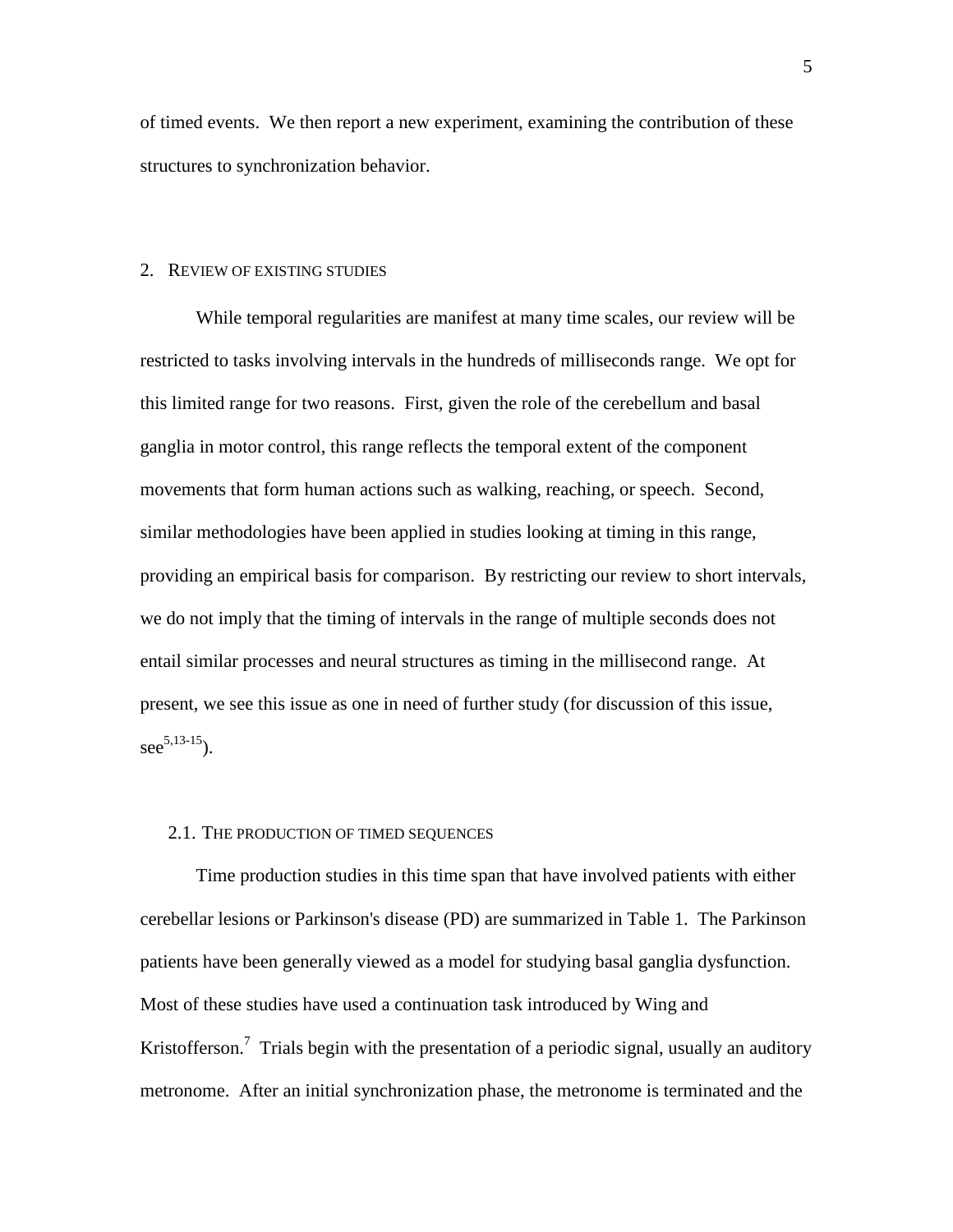participants are asked to continue tapping, attempting to separate each response by the interval specified by the metronome.

This task is appealing for its simplicity. The instructions are intuitive and comprehensible by people with a range of neurological or psychiatric disorders. The motor requirements are minimal. More important, this task has provided a process model for evaluating component sources of temporal variability in performance.<sup>7</sup> The model postulates two component sources of noise: A central clock that provides the timing signals for the series of successive responses and a motor system that implements these responses. Based on a small set of assumptions, namely that the component sources are independent of each other and that feedback mechanisms do not play a role in producing the next tap, estimates of the two components can be obtained from the autocovariance function of the inter-tap intervals (ITIs). The assumptions of the model have received substantial empirical support.<sup>1,16</sup>

Ivry and Keele<sup>17</sup> provided the first large-scale study in which the performance of patients with different neurological disorders was assessed with the Wing-Kristofferson continuation task. Patients with lesions of the cerebellum exhibited significant increases in variability on this task. The increase was especially marked in the estimate of the clock component and in a more detailed analysis of a subgroup of patients, the clock deficit was found to be associated with damage to the lateral regions of the neocerebellum.<sup>18</sup> In contrast, lesions centered in the medial cerebellum were associated with increases in the estimate of motor implementation noise. This double dissociation is in agreement with the anatomical projections of the output pathways of the cerebellum: The lateral regions primarily ascend to motor, premotor, and prefrontal regions of the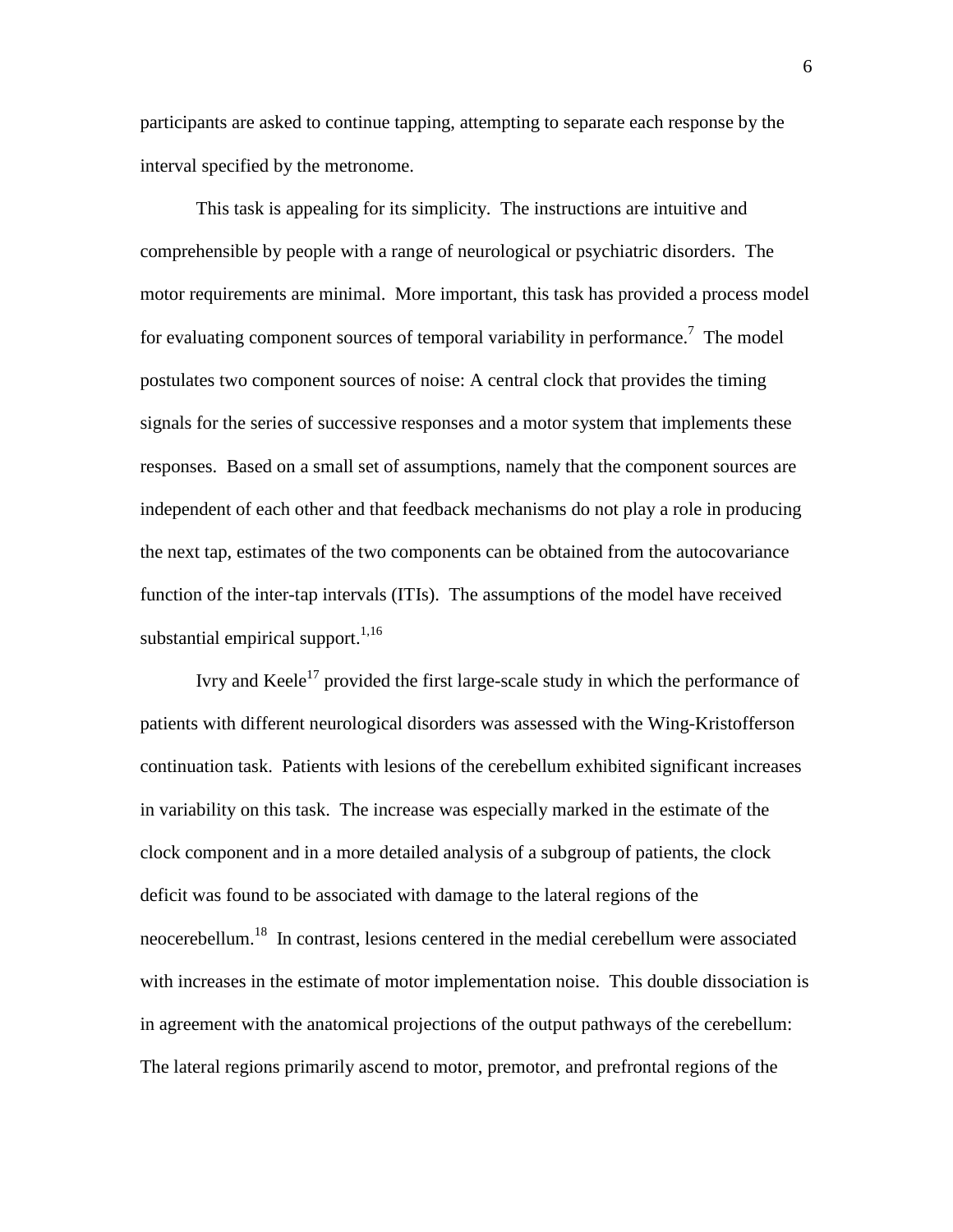cerebral cortex while the medial regions innervate brainstem and spinal cord regions of the descending motor pathways. The finding of a clock deficit in patients with neocerebellar lesions has been replicated. $4,19$ 

The results from experiments involving PD patients yield a more ambiguous picture. Two studies have reported that medicated PD patients perform similar to agematched controls in terms of overall variability during the continuation phase  $17,20$ , whereas one study has shown a deficit in performance similar to that observed with cerebellar patients.<sup>21</sup> An earlier study had also pointed to a deficit in non-medicated PD patients.<sup>22</sup> However, each participant completed only a single trial per interval, rendering estimates of the variability components suspect. O'Boyle et al.<sup>23</sup> found significant increases in both estimates of clock and motor implementation estimates for patients tested off L-dopa medication. On the other hand, Ivry and Keele<sup>17</sup> reported no change in performance as a function of medication level.

Greater convergence is found in studies involving PD patients with unilateral symptoms either taking L-dopa medication<sup>23</sup> or tested in a drug-naive state.<sup>17,24</sup> In these cases, the patients showed consistent increases in the estimate of clock variability when tapping with their impaired hand; the motor estimate was not significantly changed. For example, Keele and Ivry<sup>25</sup> tracked one patient over a two-week period during which he began L-dopa therapy. His performance showed a marked improvement over the test sessions with the decrease in variability solely associated with a reduction in the estimate of clock variability.

In sum, the neuropsychological studies suggest that disorders of the cerebellum and basal ganglia can result in increased variability during repetitive tapping. The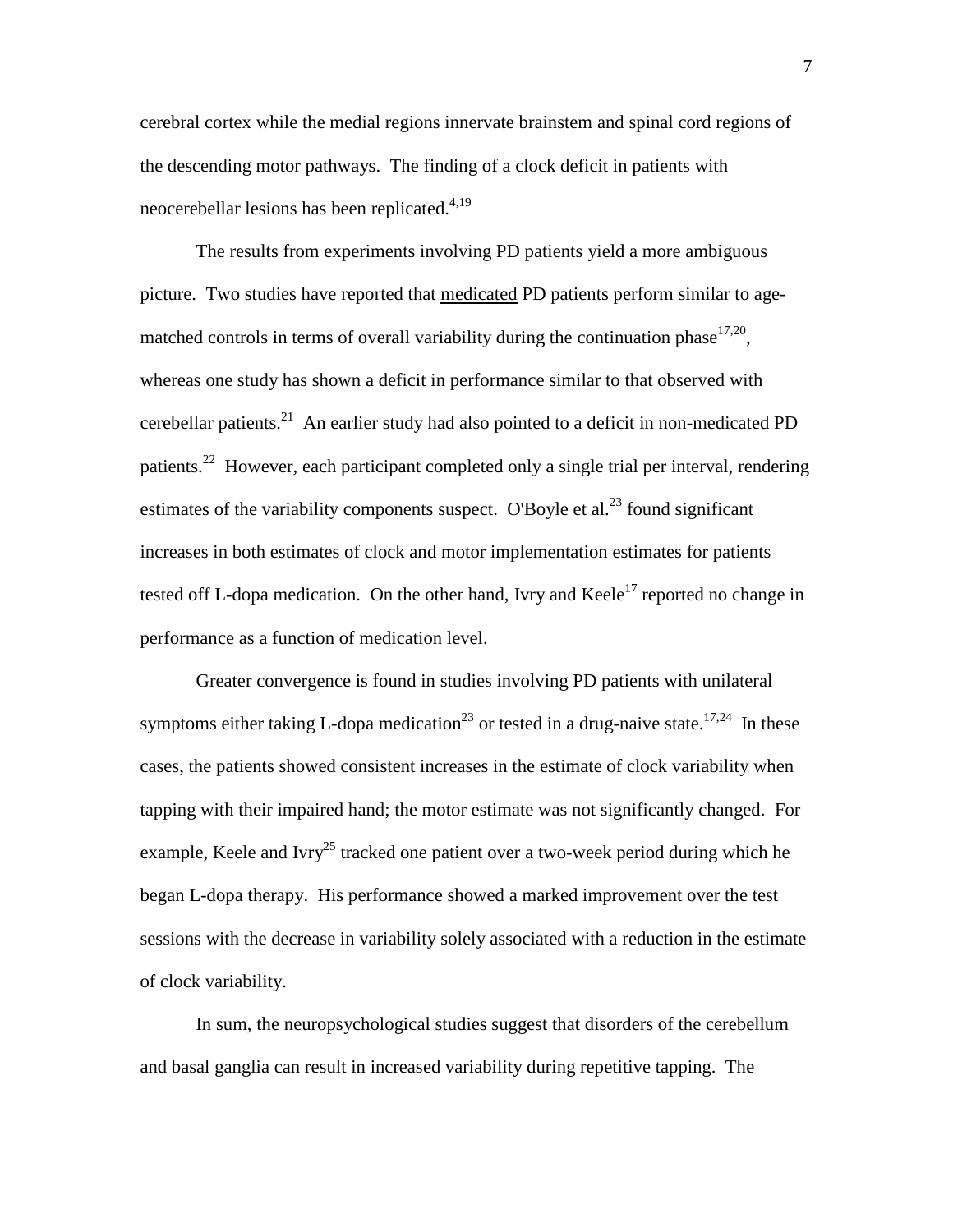increase may be isolated to either of the two component processes proposed in the Wing-Kristofferson model. The source of the increase following cerebellar pathology appears to be dependent on lesion location within the cerebellum. In PD, the deficit is less consistently observed, but when present, is almost always restricted to the clock component. Ivry and Hazeltine<sup>1</sup> point out that the term "clock" is misleading in the W-K model since this estimate refers to all sources of variability other than that associated with motor implementation. As such, they propose that the term "clock" variability should be replaced by "central" variability, encompassing all aspects of motor planning and preparation that occur prior to movement initiation. In this view, the cerebellum and basal ganglia might both add to central variability, but in distinct ways.<sup>17</sup>

Four studies have used functional imaging to investigate neural regions involved in the production of rhythmic movements. We defer our review of two of these to Section 3.2. In the third study<sup>26</sup> participants reproduced a sequence of isochronous intervals with the right hand, with the target pace indicated by either an auditory or visual metronome. Compared to just listening to the metronome, increased activation in the auditory condition was observed in left globus pallidus and right anterior cerebellum (Lobules V/VI). In the visual condition, activation was observed in the left lateral cerebellum (VIIa) in addition to the anterior cerebellar site. No basal ganglia activation was found in the visual condition. Another set of comparisons involved conditions in which participants produced either novel or well practiced rhythmic patterns. Prominent cerebellar activation was found for the novel conditions, spanning left and right cerebellar hemispheres (VIIa,b) and anterior and posterior vermal areas (III/IV and VIIIa,b). This pattern was similar for both auditory and visual stimulus conditions. The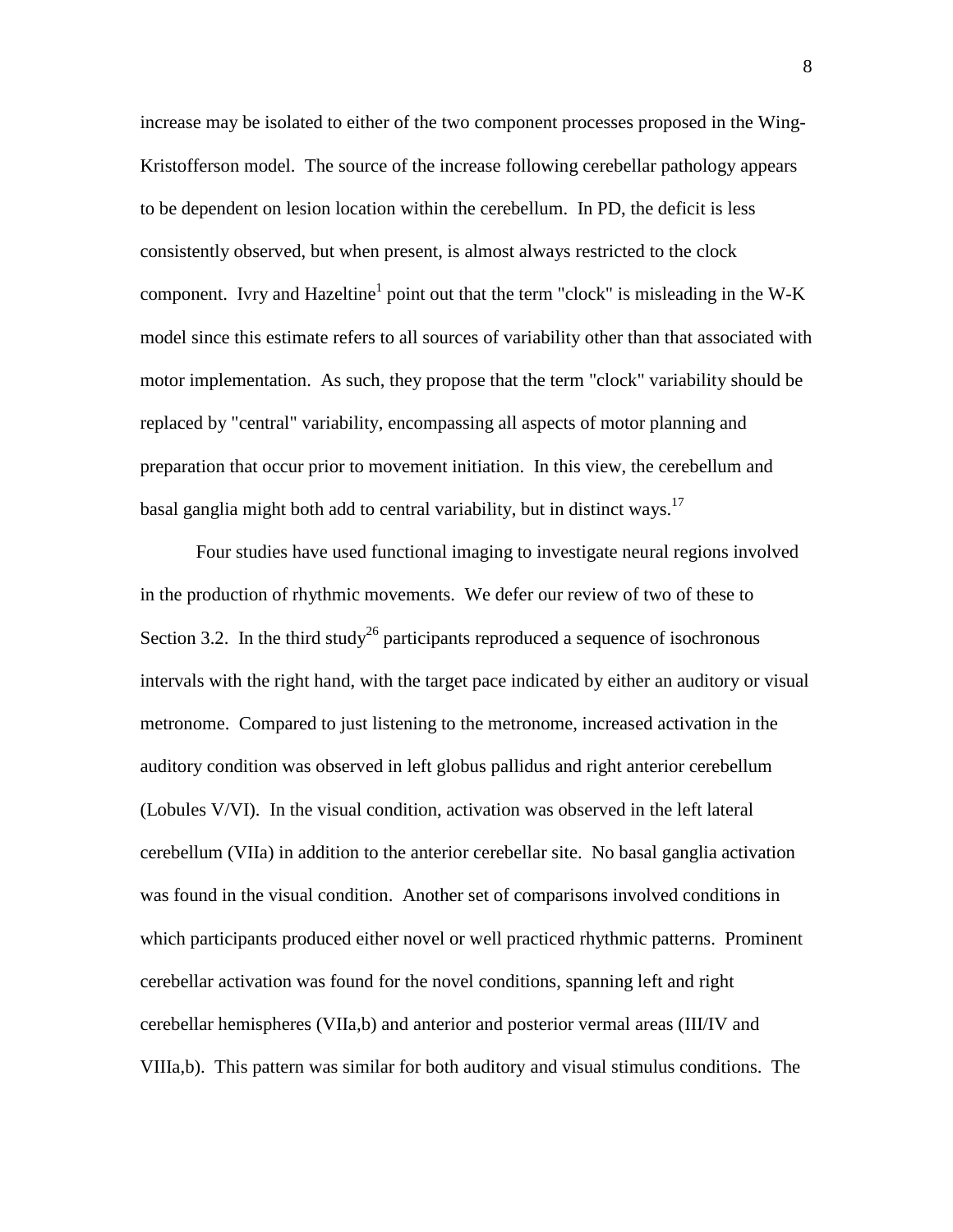basal ganglia also showed a bilateral increase in activation during novel rhythms, but again, this increase was limited to the auditory condition. Kawashima et al.<sup>27</sup> recently reported congruent results, in which they compared visually triggered and memory-timed finger taps. Again, this comparison was significant for the anterior cerebellum, but not for the basal ganglia. These results point to a consistent involvement of the cerebellum in the processing of temporal information. In contrast, the results are less consistent for the basal ganglia and are restricted to one sensory domain.

## 2.2. THE PERCEPTION OF TIMED EVENTS

Table 2 summarizes the performance of cerebellar and PD patients on time perception tasks. The table is restricted to studies in which participants judged the duration of a stimulus; we excluded papers in which the temporal judgment was based on gap detection or simultaneity.<sup>28</sup> Temporal acuity on duration discrimination tasks is conventionally assessed by varying the difference between a standard and a comparison stimulus. The participant's responses are fitted with a logistic distribution function to estimate the point of subjective equality (PSE) and variability, typically quantified as correct performance on 75% of the trials (corresponding to +- 1 SD of the logistic distribution). The table also shows the variability data in a normalized form in which the SD has been divided by the PSE. Interestingly, the results indicate a considerable range in the Weber fractions across the studies, probably reflecting the different methodologies used to make the threshold estimates.

Deficits for cerebellar patients were reported by Ivry and colleagues in three studies.<sup>17,29,30</sup> Note that many of the same patients were tested in the 1998 and 1999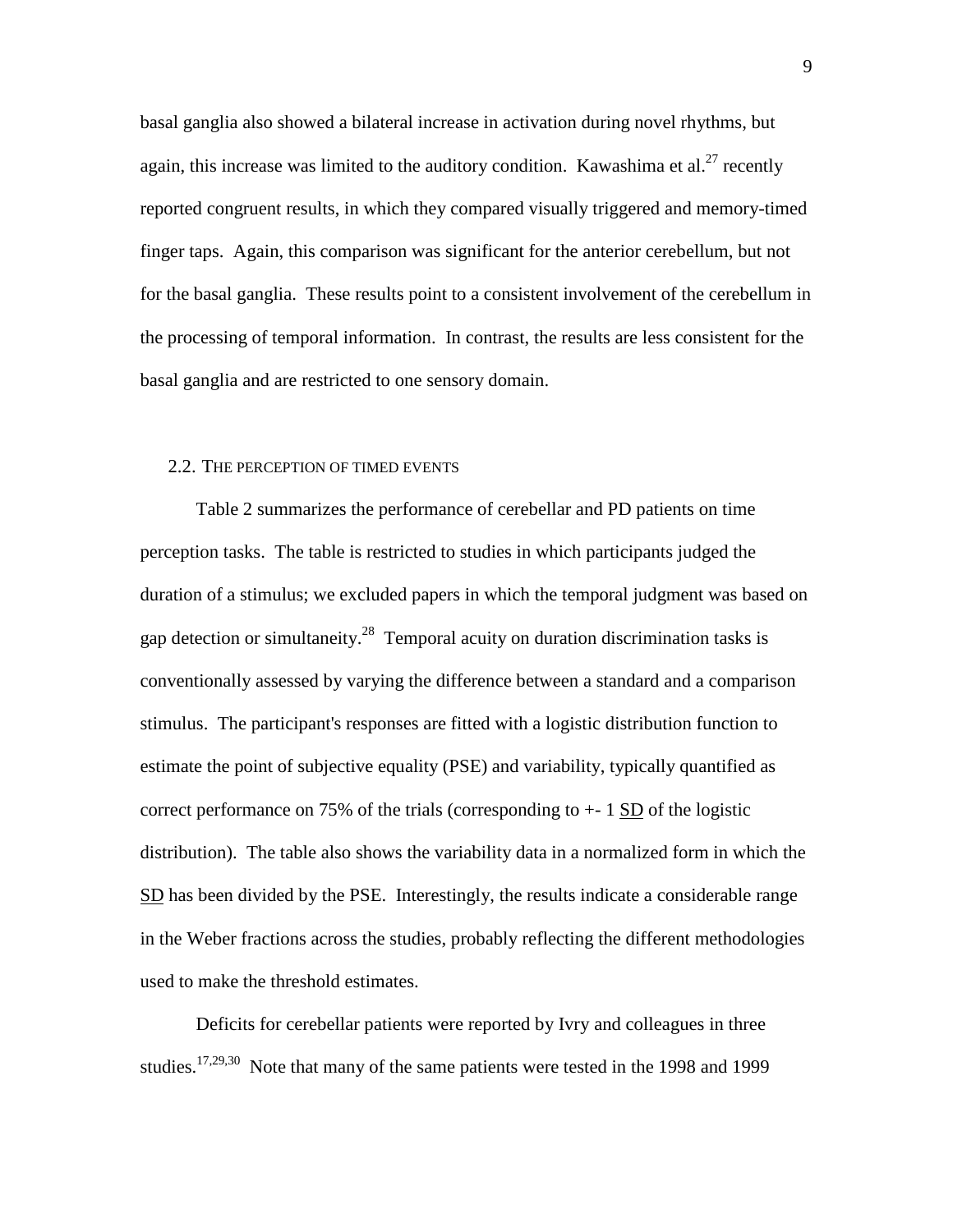papers, and thus, do not constitute independent samples. Nichelli et al.<sup>31</sup> also reported elevated thresholds for intervals ranging from 100 to 600 ms. However, their group of patients with cerebellar degeneration performed comparable to controls for intervals ranging from 100 to 325 ms. As with the tapping data, the PD results are less consistent. Ivry and Keele<sup>17</sup> observed no increase in the difference threshold in a group of medicated PD patients. In contrast, Harrington et al. $^{21}$  observed a significant impairment in a different group of medicated PD patients with intervals of 300 ms and 600 ms.

Jueptner and colleagues have conducted two PET studies to investigate the neural correlates of duration discrimination, one with auditory stimuli<sup>32</sup> and a second with tactile stimuli.<sup>33</sup> In both studies activation of the left inferior cerebellum (hemisphere of Lobule VII) and vermis (VI,VII) was found during the duration discrimination task compared to a control task in which the same stimuli were presented but the responses simply required alternating key presses. Increased blood flow was also seen bilaterally in the basal ganglia, but only in the experiment with auditory stimuli.

In summary, the patient and imaging studies of time production and perception yield a somewhat unsatisfying picture. The existing data indicates that cerebellar lesions are consistently associated with deficits on both production and perception tasks. While the initial studies involving PD patients reported no impairments, more recent reports have shown that PD patients also exhibit increased variability on time production and perception tasks. Thus, while Ivry and colleagues had argued that the dissociation between cerebellar and PD patients provided evidence of a specialized role for the cerebellum in the representation of temporal information, the current literature does not offer strong support for this dissociation.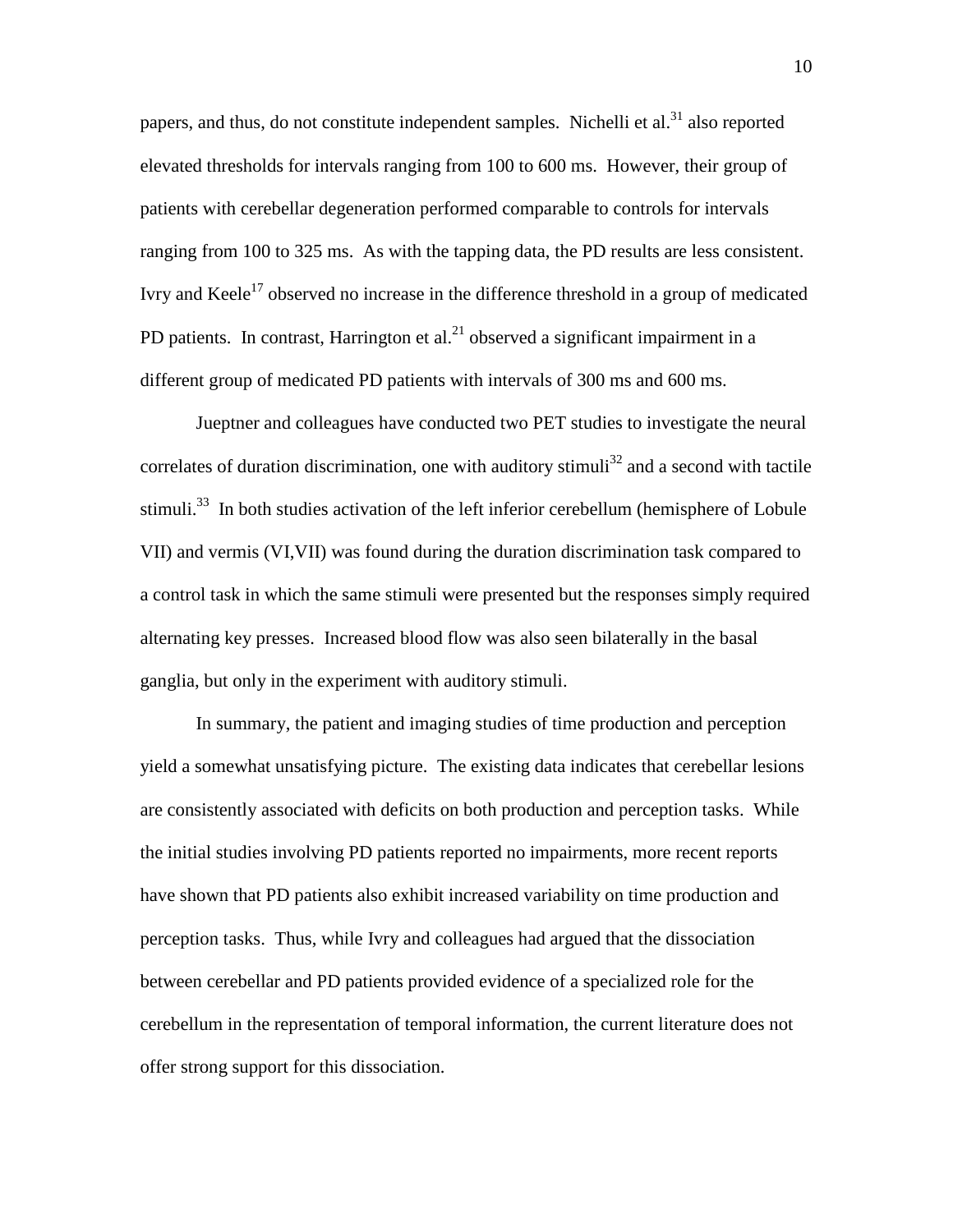Nonetheless, the fact that both groups can be impaired on similar tasks need not lead to the conclusion that temporal processing involves a distributed network that includes both the cerebellum and basal ganglia (as well as other structures such as the prefrontal cortex<sup>34,35</sup>). It may well be that the analytic power of the tasks used in these studies is insufficient. As noted above, the estimate of "clock" variability in the Wing-Kristofferson model is really a composite of all non-motor implementation sources of variability. Similarly, the perception tasks used in the patient studies have generally failed to provide a means for evaluating different sources of variability.<sup>1</sup> Two exceptions are Mangels et al.<sup>29</sup> and Casini and Ivry<sup>30</sup> in which an attempt was made to separate the effects of timing from those associated with attention and/or working memory. In both studies, the results from the cerebellar group were consistent with an impairment in timing whereas patients with prefrontal lesions were primarily influenced by the attentional demands of the tasks, temporal or non-temporal. It would be useful to apply a similar strategy in a direct comparison of cerebellar and PD patients.

#### 3. SYNCHONIZATION

Studying the synchronization of repetitive finger taps with a stream of regular external events has a long history in experimental psychology.<sup>36,37</sup> Synchronization requires the ability to control motor output based on the prediction of external events.<sup>38,39</sup> It is thought to entail both open- and closed-loop processes: the former in that the responses are generated in advance of the metronome signals and the latter in that an error signal associated with the asynchrony between the responses and metronome signals are used to modify future responses. We first outline a general model of the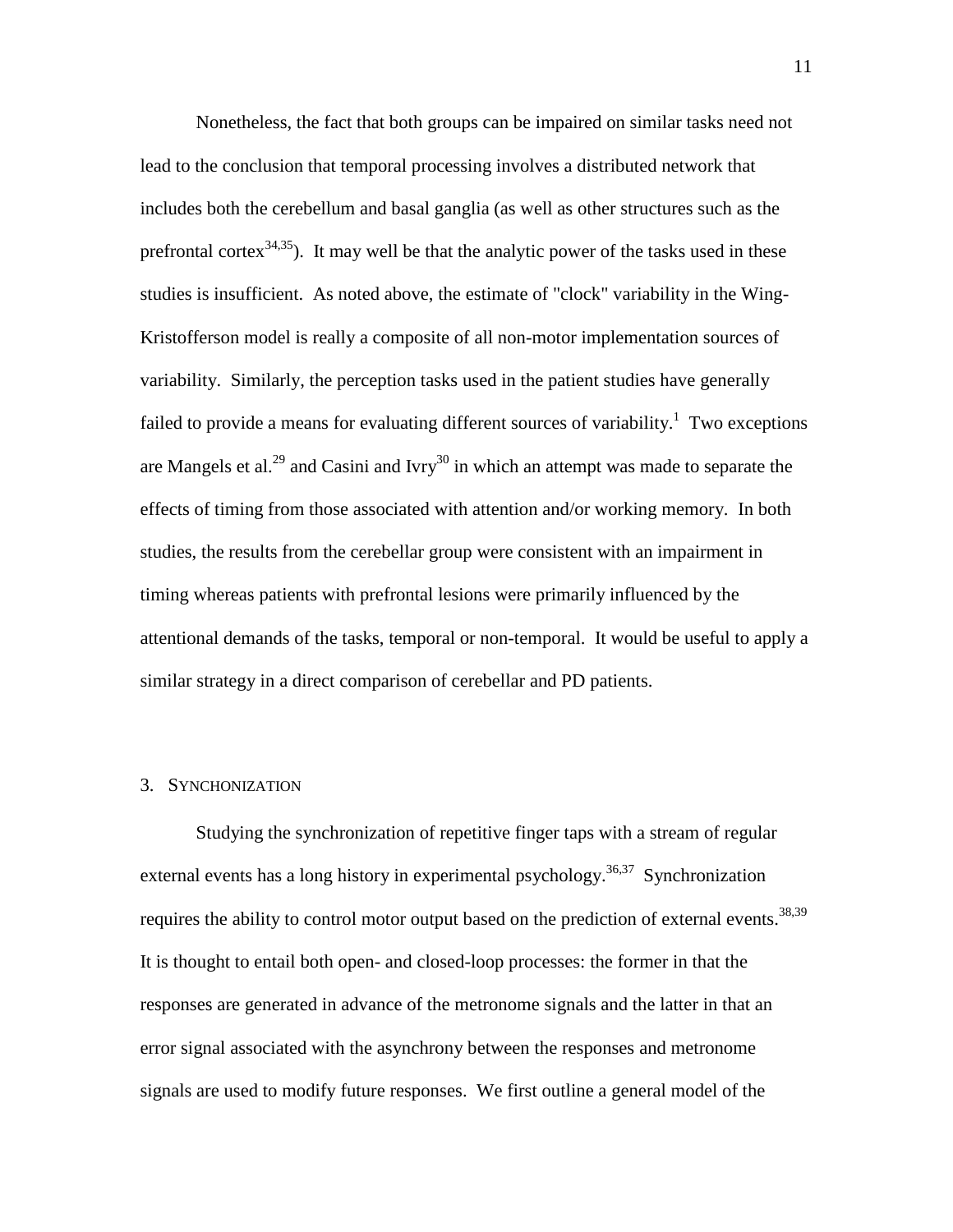hypothetical processes required for synchronized tapping and then turn to a review of previous attempts to link these processes to neural structures.

## 3.1. COMPONENTS INVOLVED IN SYNCHRONIZATION

A schematic of the component operations involved in synchronized tapping is presented in Figure 1. A clock-like system that represents the predicted interval emits a timing signal  $(t_k)$  for the next motor command. The timing of this command is set such that the resulting tap occurs approximately at the same time as the stimulus tone  $(s_k)$ . The internal timing signal triggers a motor implementation process that adds a random motordelay component  $\underline{\mathbf{M}}_{\underline{k}}$  conceptualized as a independent noise source.<sup>7</sup>

To ensure that the taps occur in simultaneity with the metronome, the system must contain a closed-loop component. Two types of mechanisms have been proposed. $^{40,41}$  In period correction, the internal representation of the interval t is adjusted when a significant and consistent mismatch is detected between the metronome and the produced responses. This mechanism is thought to be relatively slow and dependent on a conscious perception of the mismatch of expected and perceived tempo.<sup>42</sup>

The other process, phase correction, ensures that the error of the central clock does not accumulate over a number of taps. Such accumulation would lead to a loss of phase stability between the metronome signals and the responses. Phase correction uses information about the asynchrony between the action and the external event to adjust the time of the next central command, thus compensating for this discrepancy. The simplest and normative method is a first order linear correction, in which some fraction,  $\alpha$ , of this synchronization error is used to adjust the interval before the next tap. Random errors are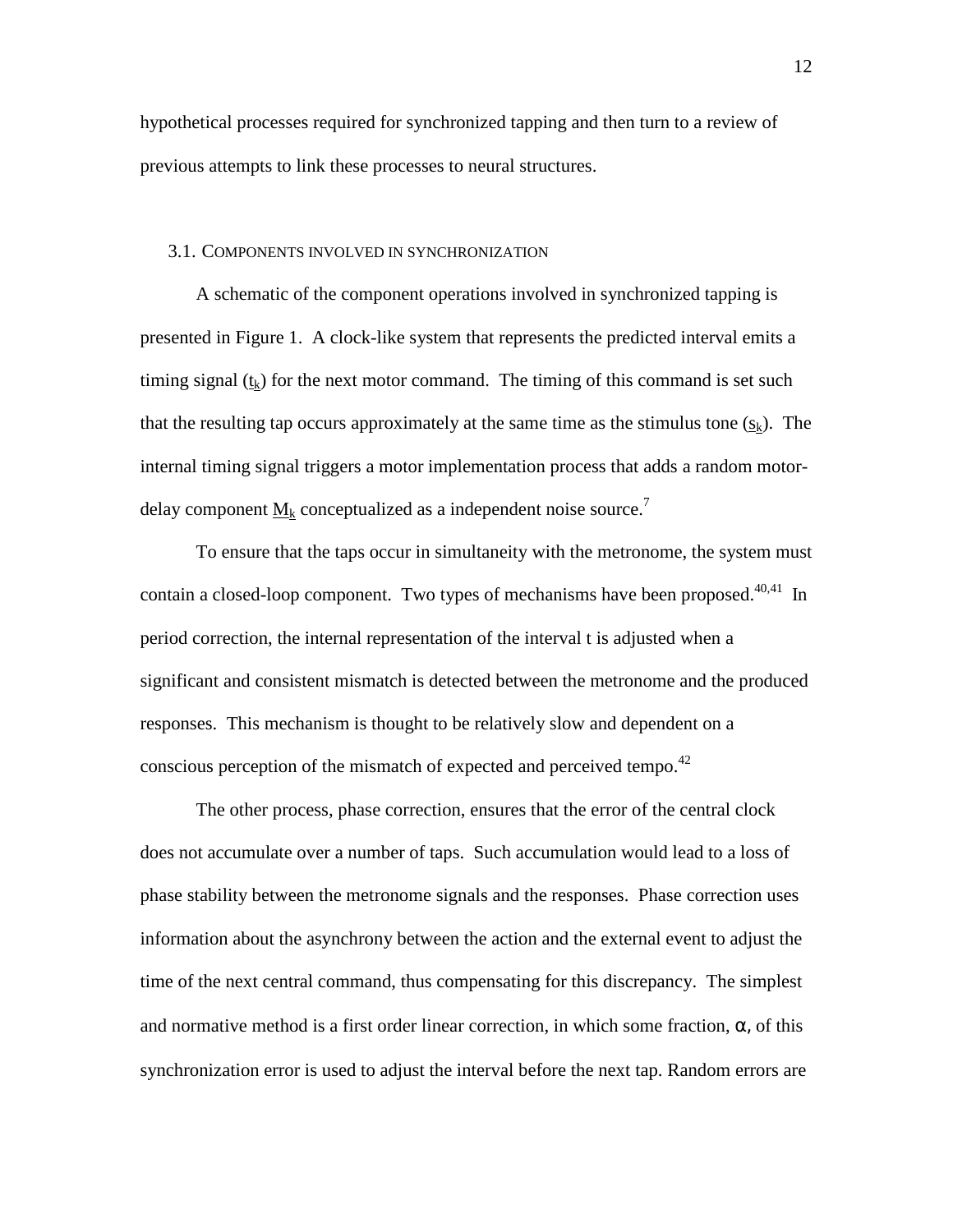rapidly corrected when  $\alpha$  is large, although the system would be overcompensating should  $\alpha$  be greater than 1. Under some conditions, the adjustment process may take into account more than just the last asynchrony. In such cases, second-order error-correction models are more appropriate. Futhermore error correction may not always be linear  $(see<sup>43</sup>)$ .

Because the "real" asynchrony  $A_k$  is not readily available, the phase correction process has to estimate the time of occurrence of the metronome signals and the time of occurrence of the tap.<sup>37</sup> For the time of the tap, proprioceptive reafferences from the action and the perceived consequences of the action such as an audible click produced by the response key or the sound of the finger striking the table surface could suffice. However, even without tactile, proprioceptive, visual, or auditory feedback, stable synchronization between actions and an auditory pacing signal can be accomplished. Billon, Semjen, Cole, and Gauthier<sup>44</sup> examined synchronization in a patient with a severe sensory neuropathy that rendered him functionally deafferented. This patient could maintain a stable phase relationship and correct for perturbations in a relatively normal manner. Thus, the estimate of the time at which an action occurs may be also include the copy of the efferent signals. 45

Alternative models have been proposed in which the clock is reset on every trial by a combination of the perceived tap and metronome signal rather than through a modification process based on the perceived asynchrony, e.g.<sup>38</sup>. However, the former model has the advantage of capturing many characteristics of human performance in a parsimonious way<sup>41</sup>, and is more readily consistent with widespread evidence of tempo constancy in musical contexts. For example, humans tend to precede the pacing signal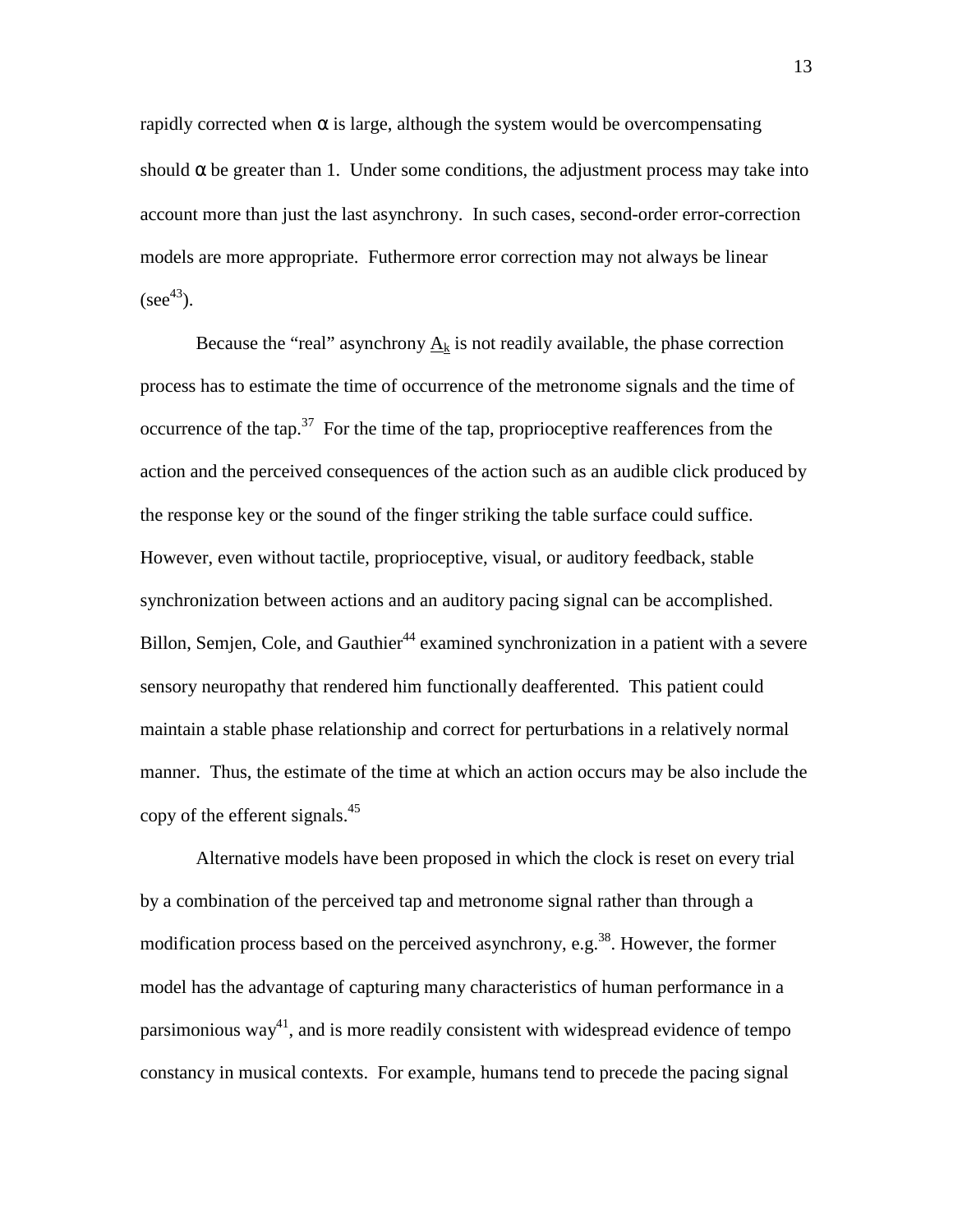with the action by a constant amount of approximately 50 ms.<sup>36,46</sup> From the framework of the model outlined in Figure 1, the phase lead of the taps over the metronome signals can be accounted for by longer delays in the perception of the action than in the perception of the pacing signal. This would lead to a perceived asynchrony that is close to zero, even though the actual asynchrony is negative.<sup>37,47</sup>

#### 3.2. NEURAL STRUCTURES UNDERLYING SYNCHRONIZATION AND TIMING

In the context of this chapter, two neuroimaging papers are of special interest<sup>48,49</sup> since they included a synchronization phase and a continuation phase during repetitive tapping. Both studies observed activation in right anterior cerebellum (hemisphere of Lobule I-VI) during the two phases, with the degree of activation approximately equal. A second cerebellar focus in the right inferior lateral hemisphere (H VIII-IX) was reported by Jaenke et al.<sup>49</sup> when the participants were paced by an auditory metronome. These authors failed to observe any activation in the basal ganglia. In contrast, Rao et al.<sup>48</sup> reported significant activation in the putamen during the continuation phase, only. Cortical areas were identified in both studies, especially during the synchronization phase, although these tended to be modality specific (e.g., primary or secondary auditory or visual regions).

Unfortunately, the design of these studies makes it difficult to draw strong conclusions. Rao et al.<sup>48</sup> argue that neural correlates of an internal timing mechanism should be most activated during the continuation phase. Based on this, they argue that their results are consistent with a basal ganglia locus for timing and propose that the cerebellar activation reflects general contributions of this structure to sensorimotor

14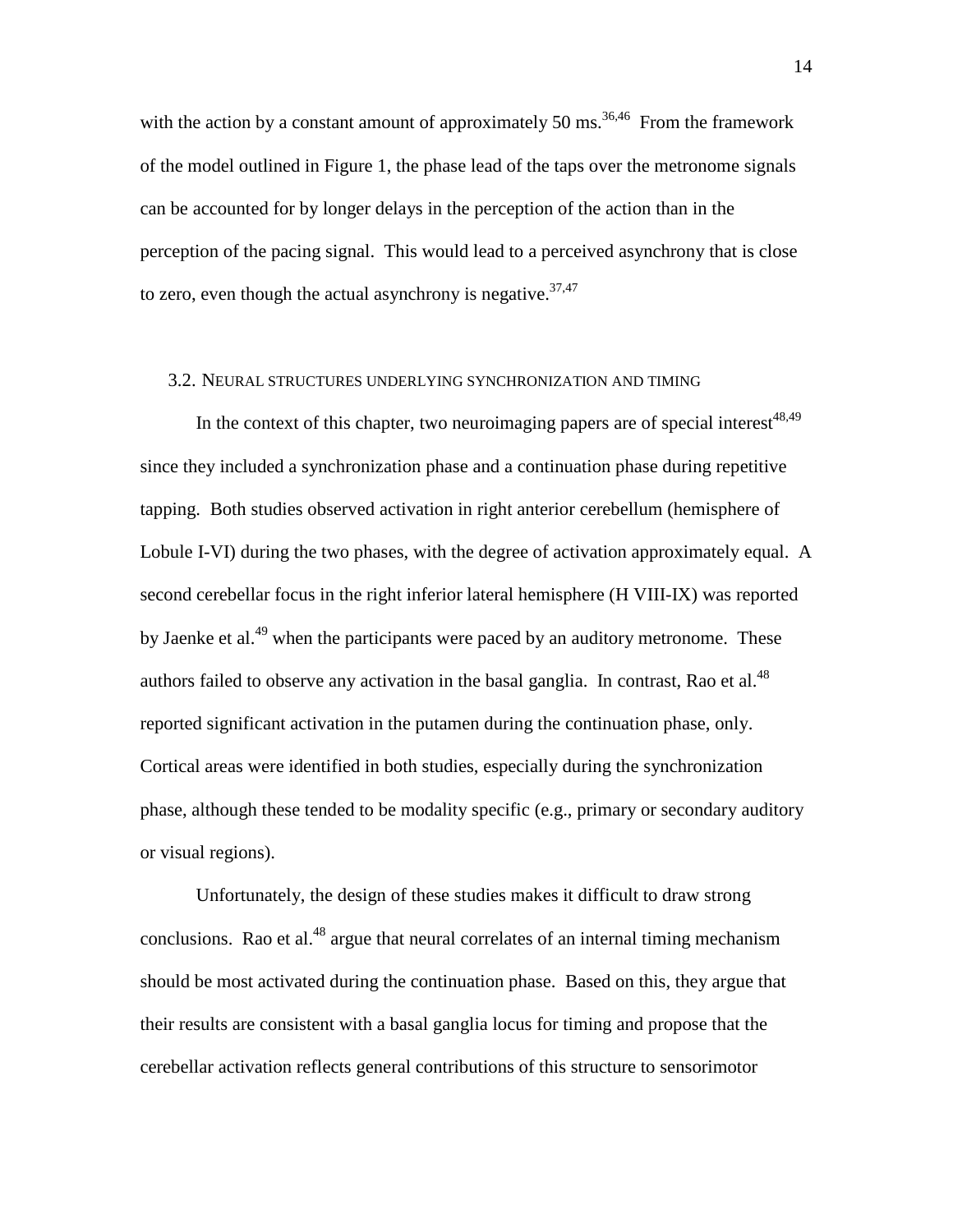control, consistent with the idea that the movements are similar during synchronization and continuation.

The assumption that internal timing is most pronounced during the continuation phase is suspect. All models of synchronization assume that the internal clock is engaged during paced and unpaced tapping. Indeed, it is difficult to see how participants would tap in advance of the metronome signals if they were not engaging in anticipatory timing. Mates et al.<sup>50</sup> have shown that such anticipatory behavior holds for intervals up to around 2 s. Beyond this duration, tapping does become reactive, now following rather than anticipating the tones.

If the demands on an internal timer are similar during the synchronization and continuation phases, then the cerebellar activation profile matches that expected of an internal timing process. However, this finding provides only weak support for a timing interpretation. As noted above, similar activation during both phases would also be expected of areas associated with the planning and execution of the finger movements, independent of whether or not these movements requiring the operation of an internal timing system. In sum, the cerebellar activation pattern during repetitive tapping is consistent with what would be expected if neural activity within this structure was involved in determining when each response should be produced whereas activation within the basal ganglia is not consistent with a timing account. But the cerebellar activity could also be accounted for by hypotheses that do not involve internal timing.

15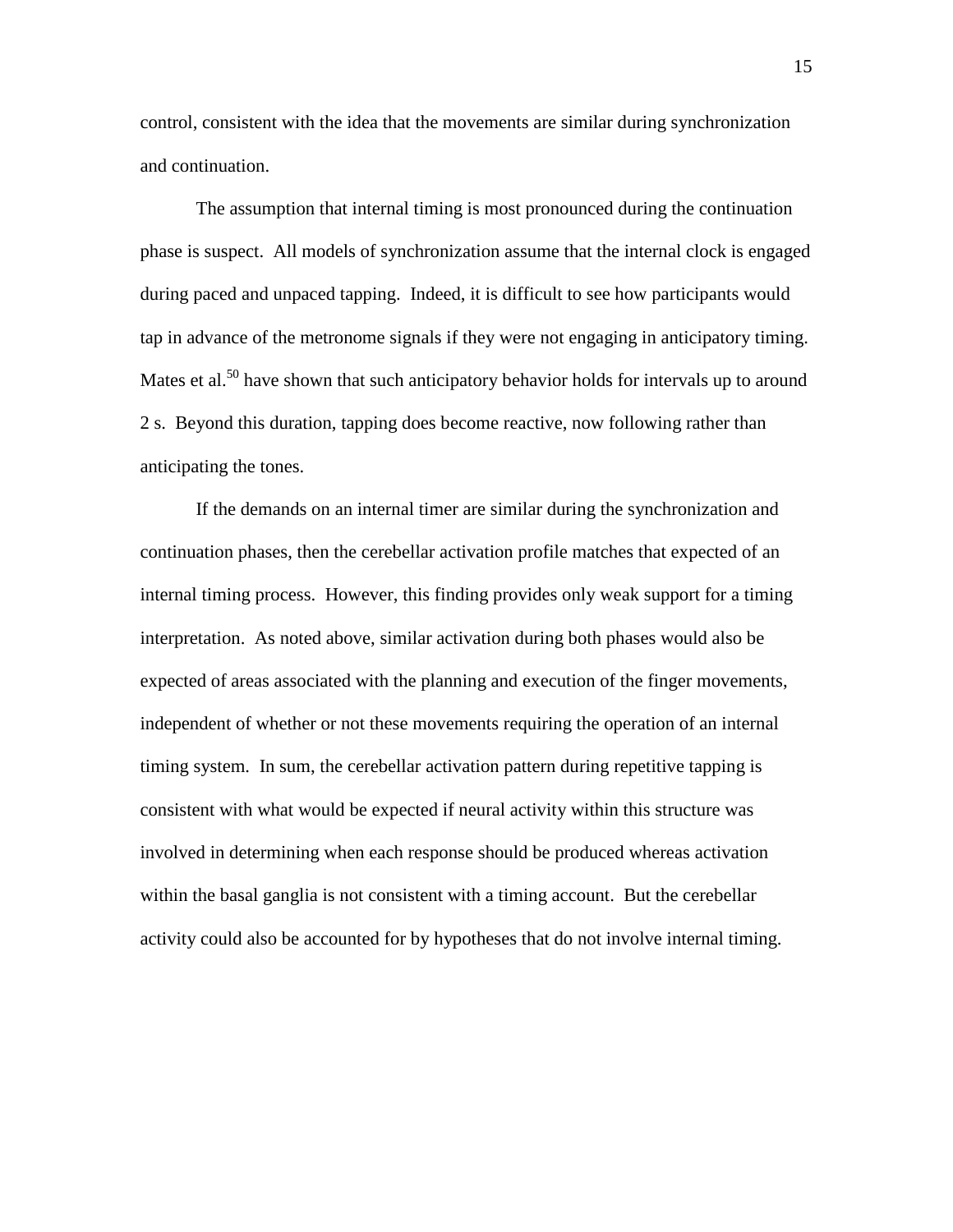### 4. EXPERIMENTAL STUDY

To investigate the role of the cerebellum and basal ganglia in sensorimotor synchronization, we conducted a study in which patients with cerebellar lesions or Parkinson's disease were asked to tap along with an auditory metronome. Unlike previous studies of tapping with these patient groups, we only included a paced phase and the number of taps per trial (200) was considerably longer than in previous work. These long runs were essential for examining how the participants adjusted their behavior based on an error signal generated through the comparison of their own performance and the metronome signals. While previous studies have focused on component processes that are assumed to operate during unpaced tapping, the focus here was on the ability of these patients to use error correction during paced tapping.

We based our analysis on a linear error-correction model.<sup>51</sup> To separate the influence of the phase correction process from noise coming from the internal clock component and noise arising at stages of the motor implementation, we express the asynchrony on tap k+1 relative to the perceived asynchronies on the last two taps (see Figure 1):

$$
A_{k+1} = A_k - \alpha A_k - \beta A'_{k-1} + (T_k - P) + (M_{k-1} - M_k)
$$
\n(1)

While this formulation includes a second order term based on the asynchrony two taps pervious to the adjusted tap, the first order (AR1) forms of the models proved to be sufficient with most of the data sets. With a few exceptions discussed in the result section, the estimates for beta were close to zero. Thus, we will limit our focus to the first-order model.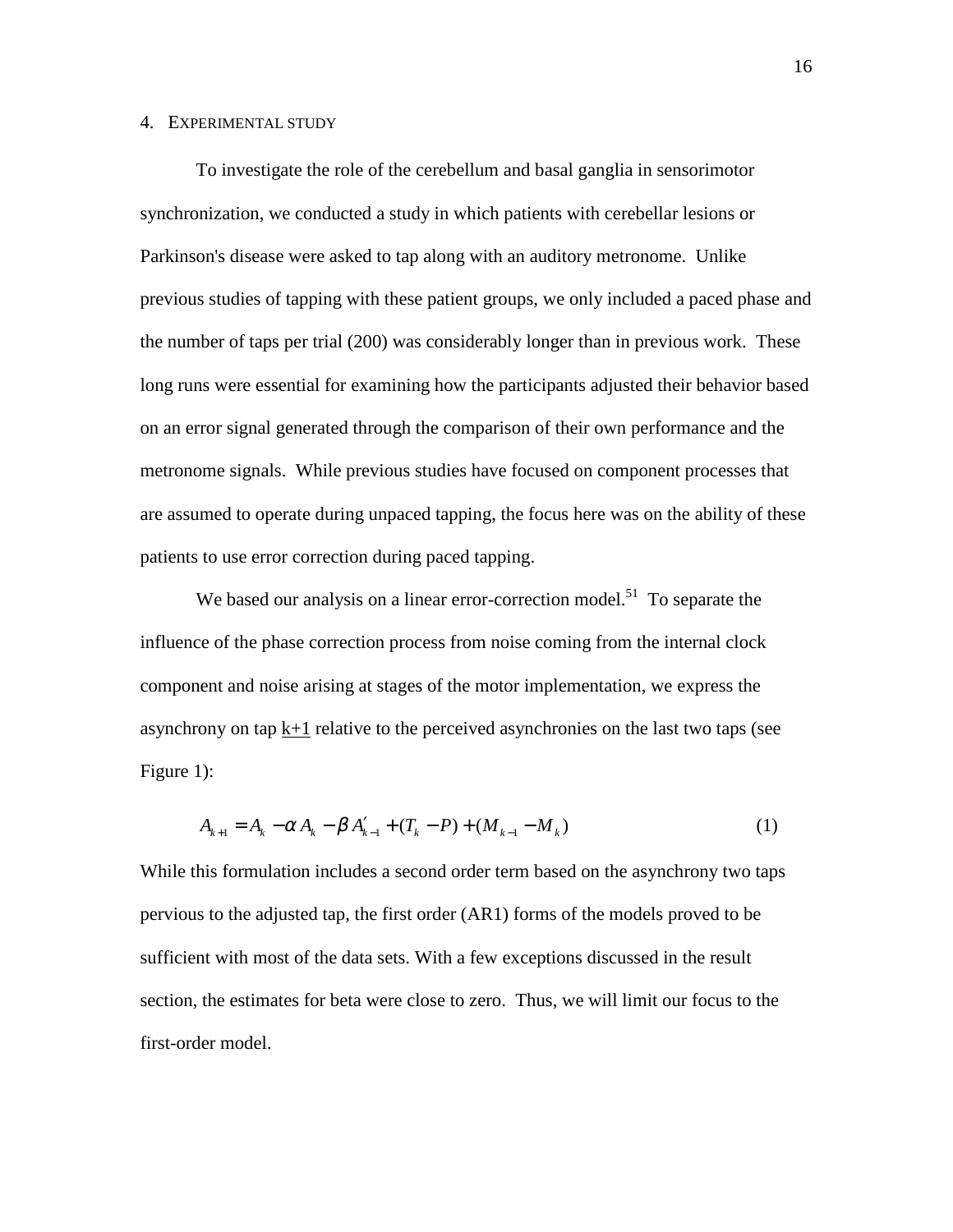Because the perceived asynchrony A' is the sum of the measured asynchrony A and the difference of the perceptual delays for the perception of the motor event (the tap),  $\underline{F_k}$ , and auditory signal,  $\underline{S_k}$ , Formula 1 becomes

$$
A_{k+1} = (1 - \alpha)A_k - \alpha (F_k - S_k) + (T_k - P) + (M_{k+1} - M_k)
$$
\n(2)

We can solve for a stationary solution of the expected asynchrony, by taking expected values, yielding

$$
\overline{A} = \frac{T - P}{\alpha} - (\overline{F} - \overline{S})
$$
\n(3)

where the bar denotes the average or expected value.

Thus the expected asynchrony is a direct function of the difference between mean perceptual delays<sup>37</sup>, the deviation of the mean interval of the clock from the pacing interval, and the error-correction parameter  $\alpha$ . The stochastic properties of this and related models have been described extensively in several publications, along with different methods for estimating these parameters.<sup>51-55</sup> To estimate the parameters, we established the equivalence between the first-order synchronization model and an ARMA(1,1)-process of the asynchronies (see Appendix). This approach, based upon earlier work by Vorberg and Wing<sup>51</sup>, allows the estimation of the error-correction parameter  $\alpha$ , as well as of the motor and central variances with standard estimation methods. In addition, second-order models (AR2) were also fit to the data and the relative adequacy of the AR1 form of the model was tested against AR2 optional formulations.

Although the equations are linear, their application to real data requires considerable care for three main reasons. First, it is necessary to circumnavigate certain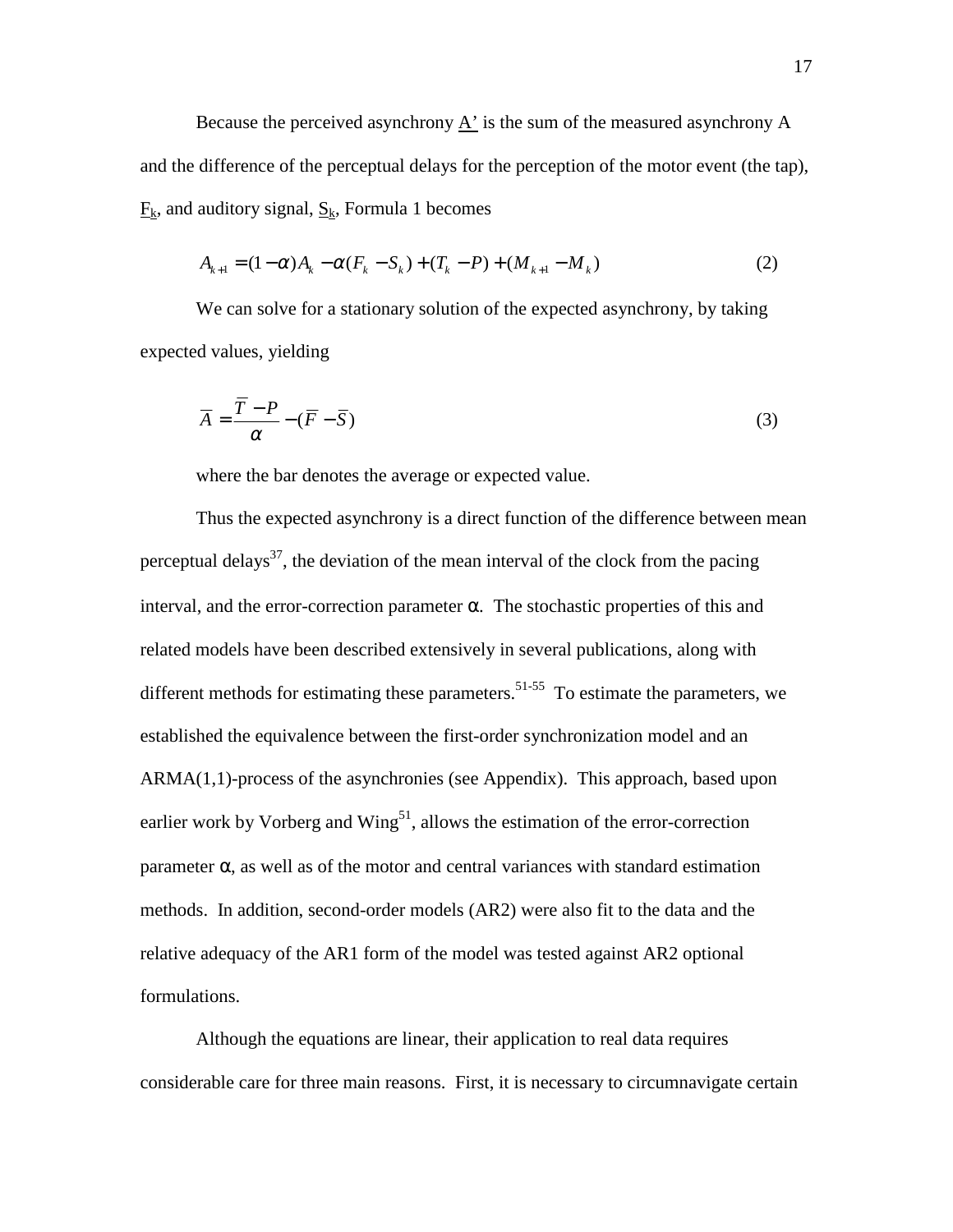parameter ranges that exhibit near-indeterminacy of a solution.<sup>53-55</sup> This effect was kept to a minimum by excluding trials in which the autocovariance function showed no significant deviation from zero for lags one through five since the model fit for these data would fall in the area of near-indeterminacy. We also acquired converging results using the method of bins<sup>53</sup>. This method yields a more robust estimate of the error-correction parameter, but requires that the size of the motor delay variance be specified a priori.

Second, the validity of the estimates is related to the number of intervals produced on each trail. Without error correction, stable estimates of clock and motor variability variability can be obtained with short runs of 20-40 taps.<sup>7</sup> However, such lengths are completely inadequate when error correction is involved. An order of magnitude longer is essential (at least 200 taps, depending on the consistency of the performer's control.) Our run lengths were chosen with this in mind.

Third, the data analysis presumes that the same control process is used over the course of the run, a phenomenon that is described as stationarity. If a run is markedly non-stationary, then the estimation technique may exhibit significant biases. This is not a significant problem with younger control groups, but patient groups are selected precisely due to problems in their control processes, and non-stationarity can be more likely with them.<sup>56</sup> This issue can be handled in part by comparing parameter estimates in different sections of each run and discarding runs that are inconsistent. Runs with a notably poor model fit are also likely to be non-stationary.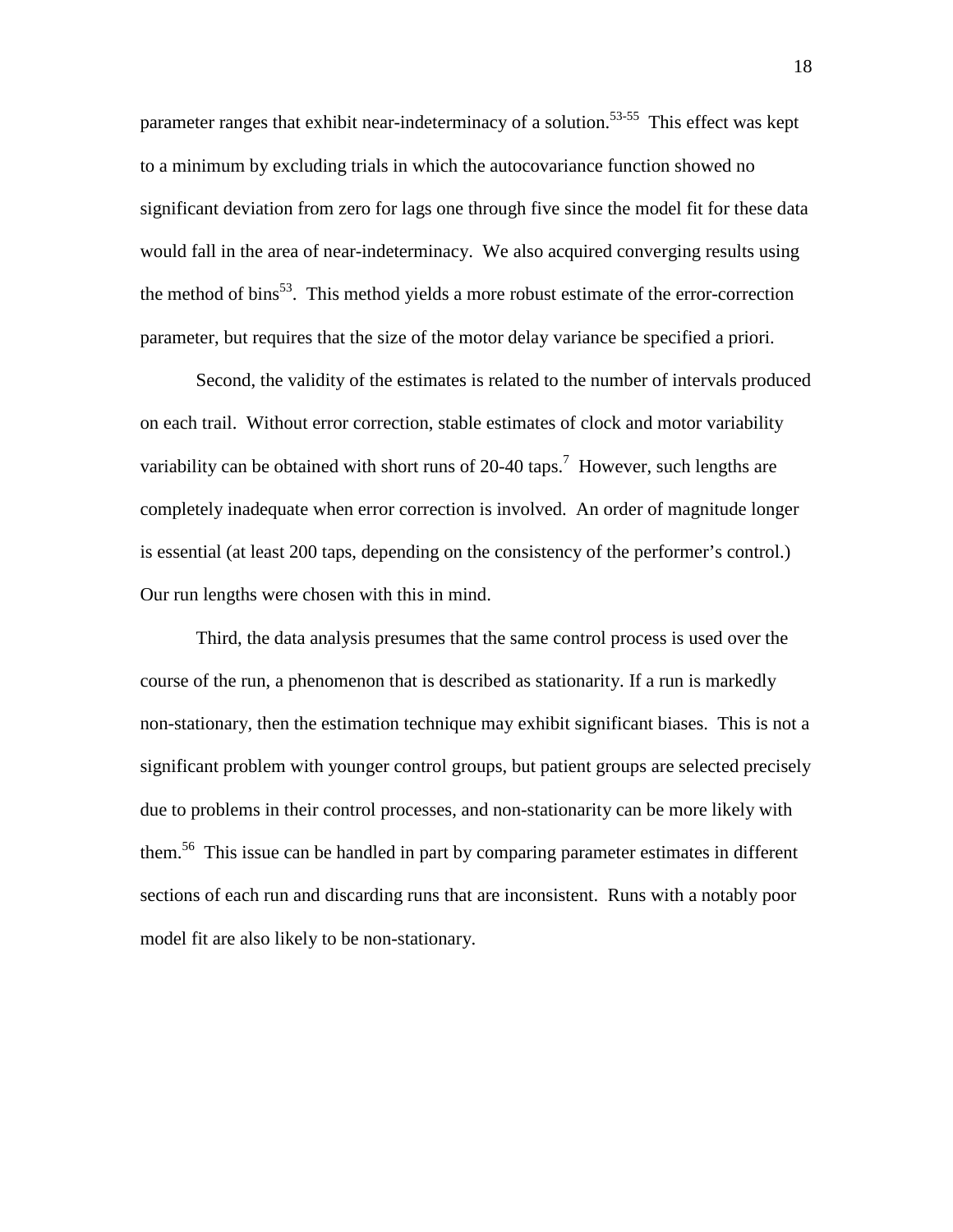#### 4.1. METHOD

Participants. Three groups were tested. One group consisted of five patients with Parkinson's Disease (Age = 68.9 years,  $SD = 3.9$ ; Education = 16 years,  $SD = 1.5$ ; Time since diagnosis  $= 11.4$  years,  $SD = 5.9$ ). All patients were rated to have mild to severe  $(2-4)$  Parkinson's symptoms on the Hohn & Yahr scale. They were all on their regular dopaminergic replacement medication program at the time of testing.

The cerebellar group ( $N = 7$ ; Age = 65.9, SD= 10.1. Education = 13.6, SD = 2.4) consisted of two patients with bilateral cerebellar degeneration and five patients with unilateral lesions due to either stroke  $(2)$  or tumor  $(3)$ . Three of the unilateral patients had left-sided lesions and two had right-sided lesions. These patients were tested in a chronic condition, at least 2 years after their neurological incident.

A control group of six elderly control participants was also tested (Age  $= 69.5$ ,  $SD = 5.2$ , Education = 14.0,  $SD = 1.8$ ). These individuals reported no history of significant neurological disease or injury and were selected to match the patients in terms of age and education.

Procedure. Responses were made on a peripheral response device linked to a PC. The taps required flexion movements of the right or left index fingers on a piano-type key (2 x 10 cm), mounted parallel to the top surface of the response device. The tone generator in the PC was used to create the auditory metronome, with the pitch of the pacing tones fixed at 500 Hz.

The experimenter initiated the trial, triggering the onset of the auditory metronome. Participants were instructed to begin tapping when they had a good sense of the target pace, attempting to tap along with the metronome. Once the first response was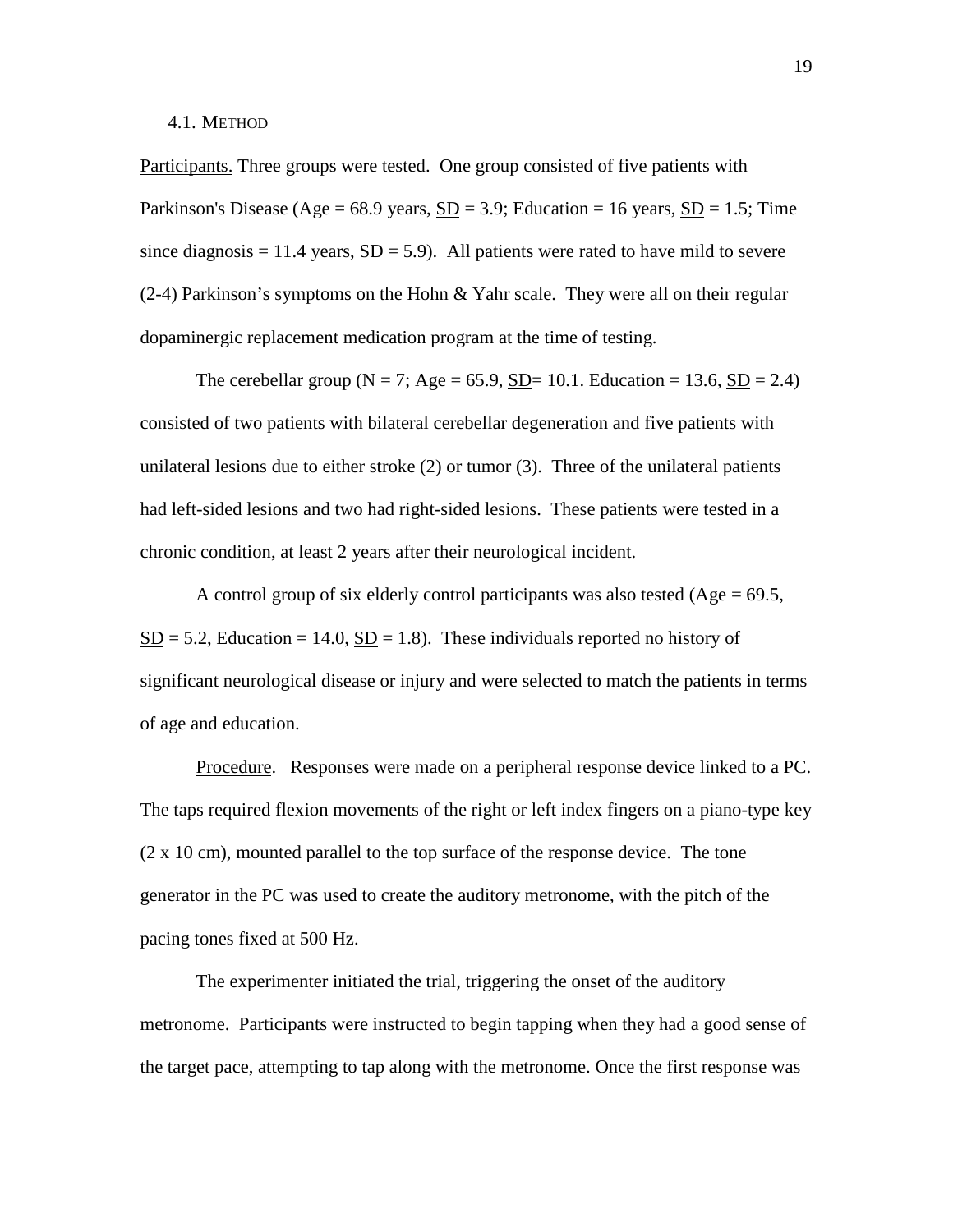detected, the metronome continued until it had completed another 200 cycles. At this point, the tones ceased. Feedback was then provided, indicating the target interval, the mean interval produced, and the variability of the inter-response intervals. The next trial began after a short rest period.

Two independent variables were manipulated. First, the target rate was either 500 ms or 900 ms. Second, participants used either the right hand alone, left hand alone, or tapped bimanually. This chapter will only report data from the unimanual conditions.

The conditions were tested in separate blocks of four trials each and the participants completed two blocks for each of the six conditions. Thus, the data set for the analyses consists of eight trials of approximately 200 intervals each. The order of the blocks was randomized across participants, although a complete counterbalancing was not possible given the small number of participants in each group. Rate was manipulated across sessions with half of the participants starting with testing at 500 ms and the other half starting with 900 ms. A short practice trial consisting of 20 paced intervals was included prior to the first block of each condition.

#### 4.2. DATA ANALYSIS

The first 10 taps were excluded to allow performance during synchronization to stabilize. The raw data were examined to screen for places in which a tap was missing or an extra response was recorded and only intact segments of each trial were used for parameter estimation. Trial in which the asynchronies showed sudden drifts of the mean (for example to an anti-phase pattern) were excluded. These exclusions were far more frequent for the two patient groups (16%) than for the controls (3%). Parameter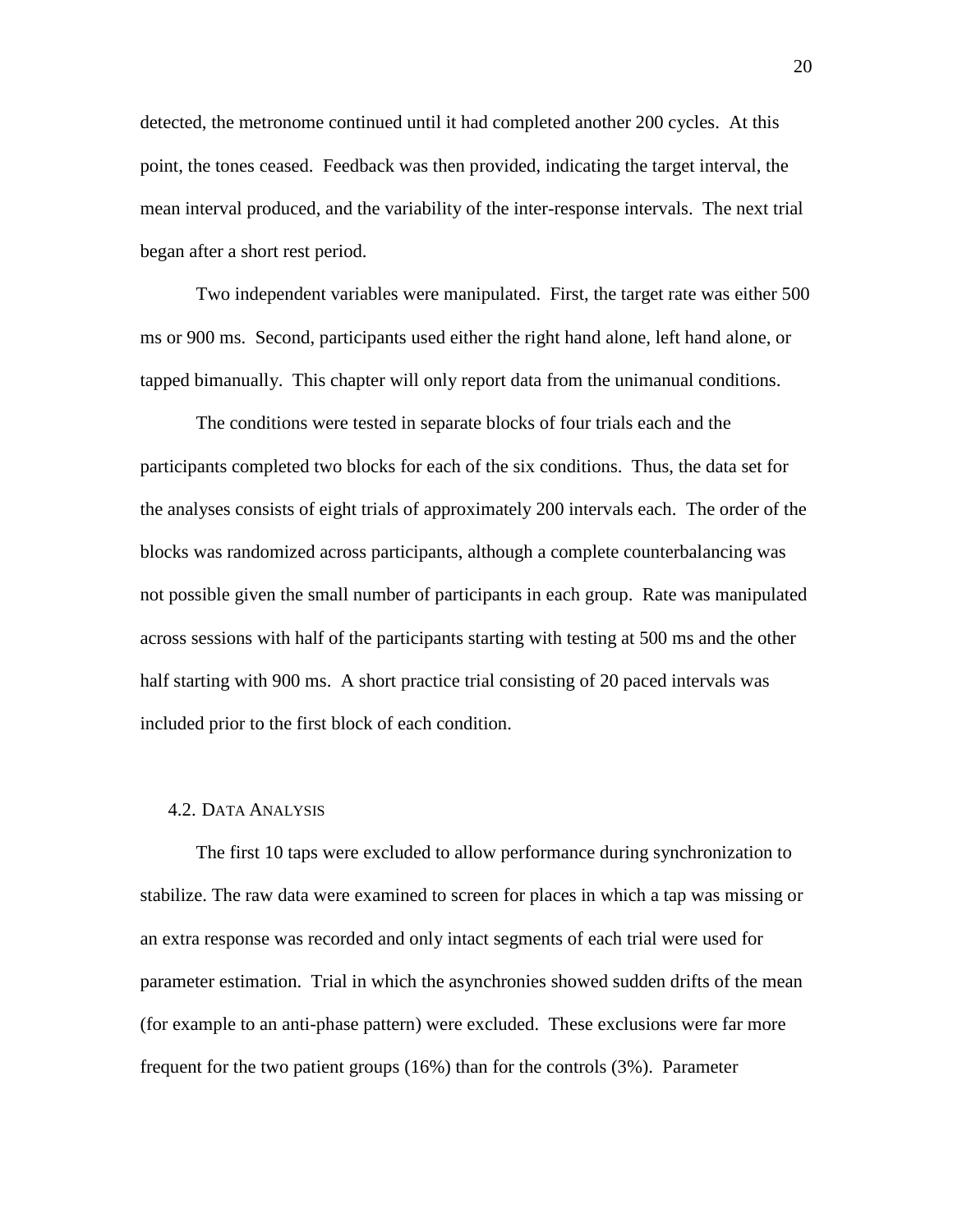estimates from trials in which the autocorrelation-function was degenerative, yielding indeterminacy of the model, were also excluded (9%). These trials were as frequent for the control and patient groups. Another effect to be considered is inconsistency between runs. Given the likelihood of stochastic variations in process control parameters, moderate effects of this kind are normative and can be addressed by averaging across runs. However, it is possible that performance changes over time due to learning. For example, with practice, Pressing<sup>43</sup> observed an increase in the utilization of error correction and a decrease in the estimate of central variability. However, these effects occurred over a period of years. We assume that learning-related changes are minimal with the current design.

### 4.3. RESULTS

Separate ANOVAs were performed to compare the performance of each patient group to that of the control participants for each of the dependent variables. The factors in these analyses were tempo (500 ms and 900 ms) and participant group. Based on preliminary analyses, we averaged the results over the two hands for the controls, Parkinson patients, and two cerebellar degeneration patients. For the cerebellar patients with unilateral lesions we compared performance with the impaired, ipsilesional hand to that of the control participants. We also ran a separate analysis in which we compared the performance of the ipsilesional and contralesional hands for the unilateral patients. Surprisingly, none of these within-subject comparisons were significant. These null results likely reflect two factors. First, the number of participants with unilateral cerebellar lesions was small  $(n=5)$ . Second, a couple of the patients showed little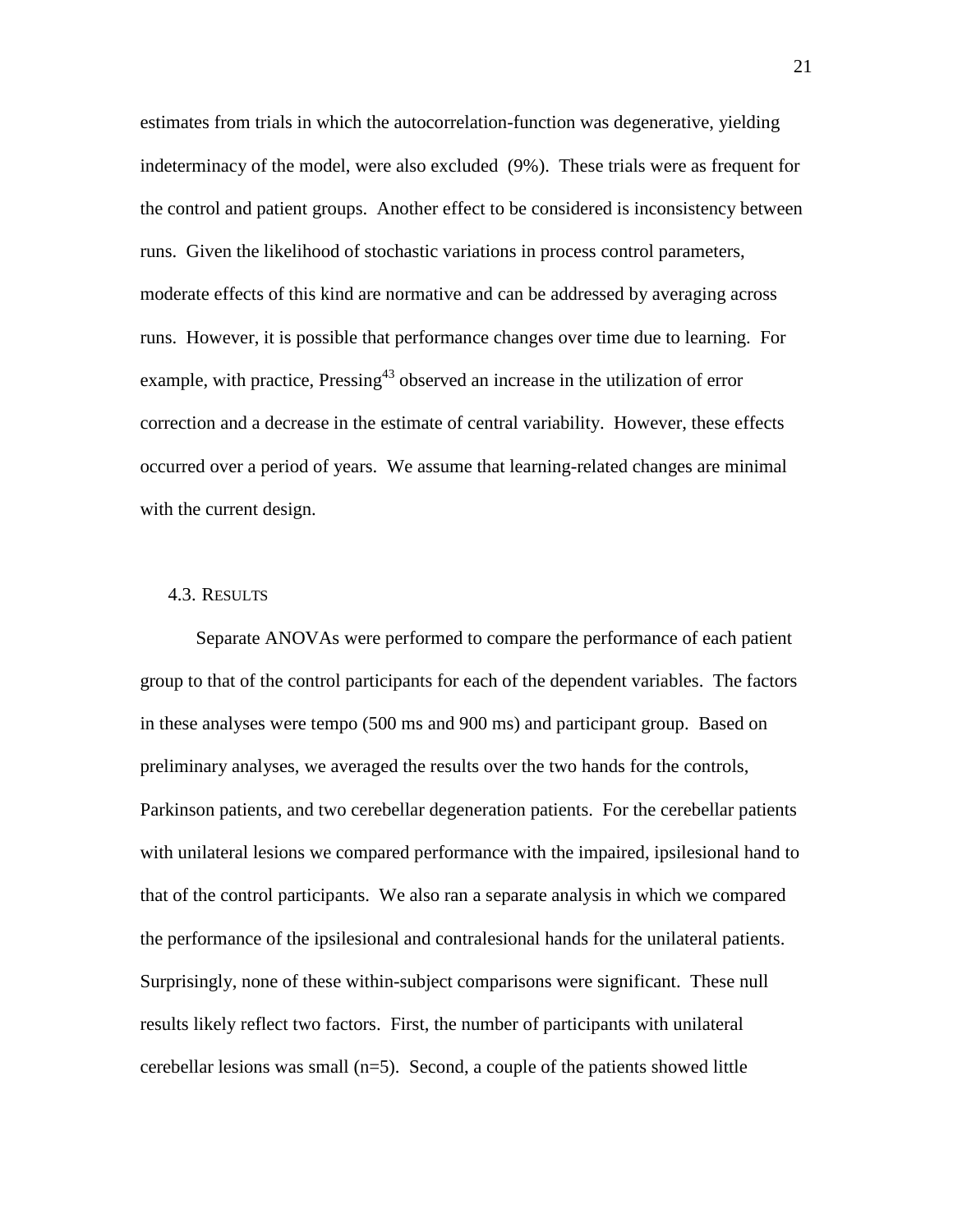impairment on the task, consistent with their marked clinical recovery. Thus, our focus here is on the comparison of the patient groups to the controls.

As an overall measure of performance we assessed the SD of the intervals (Figure 2a). This measure was significantly increased in the cerebellar group,  $F(1,11)=7.11$ ,  $p = .022$ , but not in the Parkinson group,  $F(1,9) = .44$ ,  $p = .52$ . The decomposition of the variance revealed that the SD of the motor delays (Figure 2b) were not different between the control group and the two patient groups:  $F(1,11) = .001$ ,  $p = .981$ , for the cerebellar,  $\underline{F}(1,9) = 0.10$ ,  $\underline{p} = .753$ , for the PD patient group. The effect of pace and the group by pace interaction were not significant in either comparison.

In contrast, the estimates for the SD of the clock intervals (Figure 2c) were significantly elevated for the cerebellar group,  $F(1,11) = 7.43$ ,  $p = .019$ . No such deficit was found for the Parkinson patients,  $F(1,9) = .443$ ,  $p = .52$ . As expected from a linear increase of clock  $\underline{SD}$  with interval length<sup>1</sup>, the effect of pace on the clock  $\underline{SD}$  was significant in both comparisons.  $F(1,11) = 36.6$ ,  $F(1,9) = 110.8$ ,  $p < .001$ . The Group x Pace interaction was not significant for either comparison,  $F(1,11) = 0.5$ ,  $F(1,9)=2.6$ . These results are congruent with the idea that the higher variability of the performance of cerebellar patients is due to deficits in a central timing mechanism.

One measure of the quality of error correction is the mean synchronization error (Figure 3). Similar to previous reports, the mean asynchrony for the control participants was negative, indicating that their taps anticipated the onset of the tones. The magnitude of this asynchrony was similar for the patients with cerebellar lesions and controls,  $F(1,11) = 0.09$ ,  $p = .77$ . The PD patients showed a greater negative asynchrony compared to the controls,  $F(1,9) = 7.99$ ,  $p = 0.02$ . That is, the responses of the PD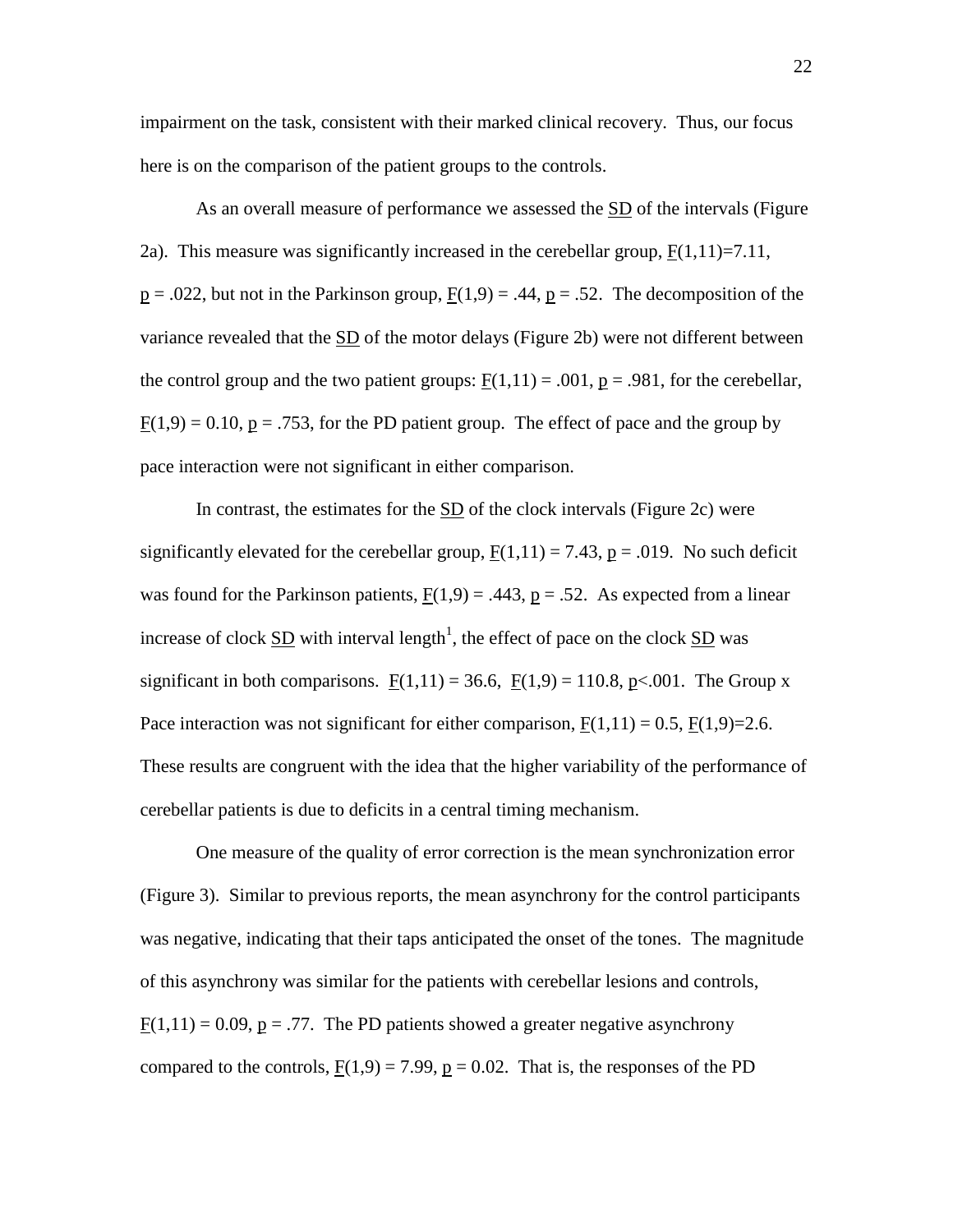patients preceded the tones to a greater extent than the responses of the controls. The effect of pace was significant in both the control/cerebellar ANOVA,  $F(1,11) = 9.23$ , p = .011, and control/Parkinson ANOVA,  $F(1,9) = 6.4$ ,  $p = .031$ . In both, the negative asynchrony was greater in the 900 ms condition than in the 500 ms condition. The Group x Pace interaction was not significant in either case.

The estimates for the error-correction parameter  $\alpha$  are shown in Figure 4. The analyses indicate that the estimates for the cerebellar patients were not different from those obtained for the controls,  $F(1,11) = .67$ ,  $p = .80$ . The error-correction values were lower in the PD patients than in the controls, although this comparison did not reach significance,  $F(1,9) = 3.73$ ,  $p = .085$ . The error-correction estimate increased in size from the faster to the slower pace, an effect which was significant when considering all three groups,  $F(2,15) = 6.83$ ,  $p = .019$ . The group factor did not interact with this effect (both  $F's < 1$ ).

We also compared the error-correction strategies in the groups by comparing the fraction of runs for which the linear, AR1 model provides a satisfactory fit in relation to the AR2 model. In the control group, 84.9 % ( $SE = 2.8$ ) of the runs were well fit by the AR1 model. This proportion did not significantly decrease in either the cerebellar group  $(79.4 \text{ %}, SE = 3.9)$  or the Parkinson group  $(82.5 \text{ %}, SE = 5.5)$ . Thus, based on the assessment of correction strategy as inferred by the validity of the AR1 model, it appears that the patients groups engaged in error correction in a way that was comparable to the control participants. The estimates of the  $\alpha$ -parameter and the higher mean asynchrony suggest that the PD patients might exhibit a quantitative deficit in error correction.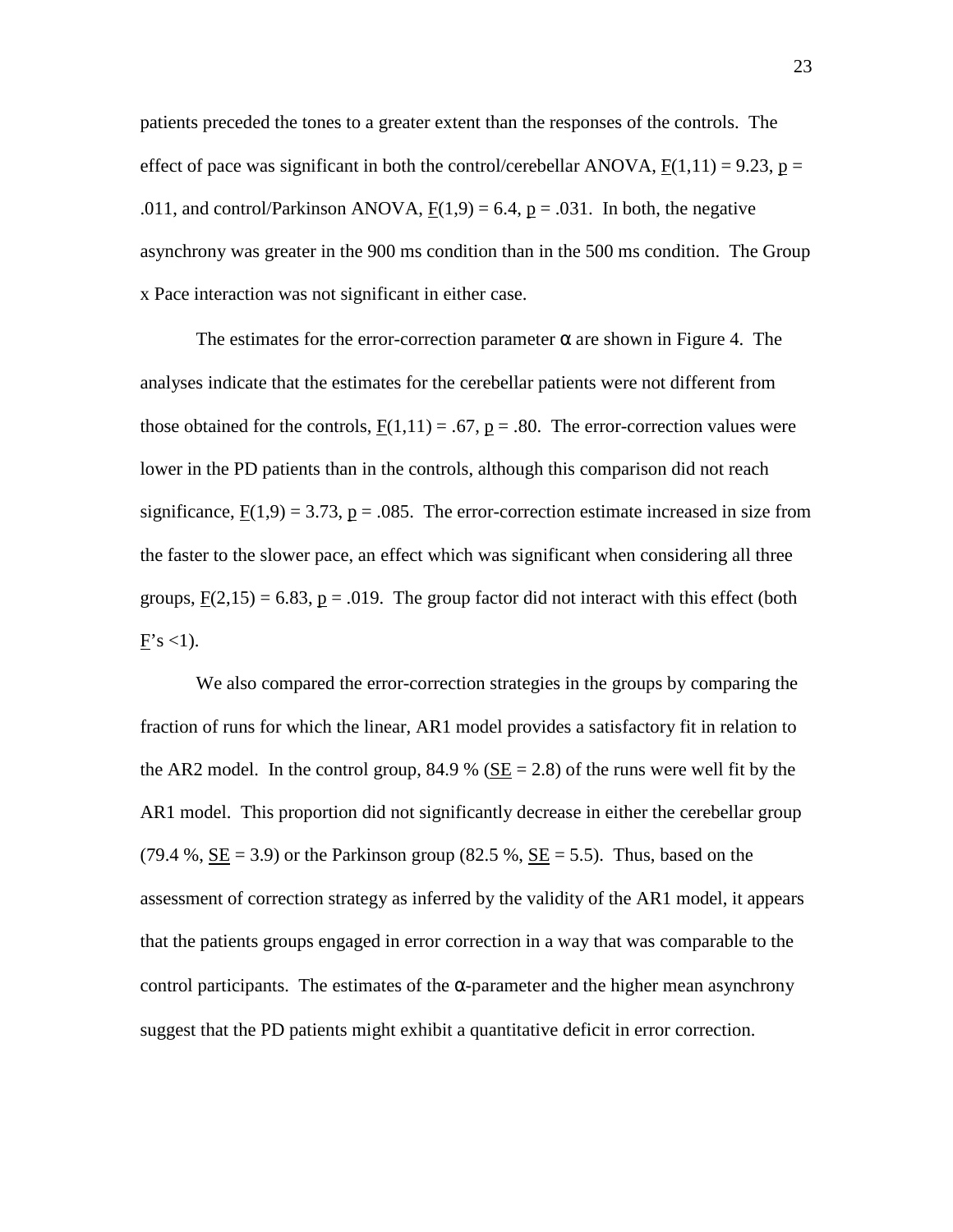### 5. DISCUSSION

In this chapter, we have sought to evaluate the contribution of the basal ganglia and cerebellum to temporal processing, focusing on behaviors that require precise timing in the range of hundreds of milliseconds. As shown in our review of the existing literature, it has been difficult to dissociate the functions of these regions based on patient and neuroimaging studies. While cerebellar damage is consistently linked to deficits on both time production and time perception tasks, similar deficits are reported in some studies involving patients with Parkinson's disease.

At least three issues should be kept in mind when evaluating this state of affairs. First, the inferential nature of science is strengthened by considering results from various task domains and methodologies. Our evaluation should encompass a broad range of behavioral tasks, and should also include computational, anatomical, pharmacological, and physiological evidence. Ivry<sup>8</sup> has argued that the case for a cerebellar timing system provides a parsimonious account of the functions of this structure in a wide range of tasks, including many in which the demands on precise timing are more subtle than in tapping or time perception tasks. Computational models based on a detailed analysis of the architecture and physiology of the cerebellar cortex are also consistent with a specialized role of this structure in representing the temporal relationships between successive events.<sup>57,58</sup> The case for a basal ganglia role in internal timing has not been developed to the same extent. With the exception of the PD studies reviewed above, it has been primarily been based on pharmacological and lesion studies in rats, and for the most part, this work has been conducted on tasks involving intervals that span many seconds, (reviewed by Meck<sup>9</sup>).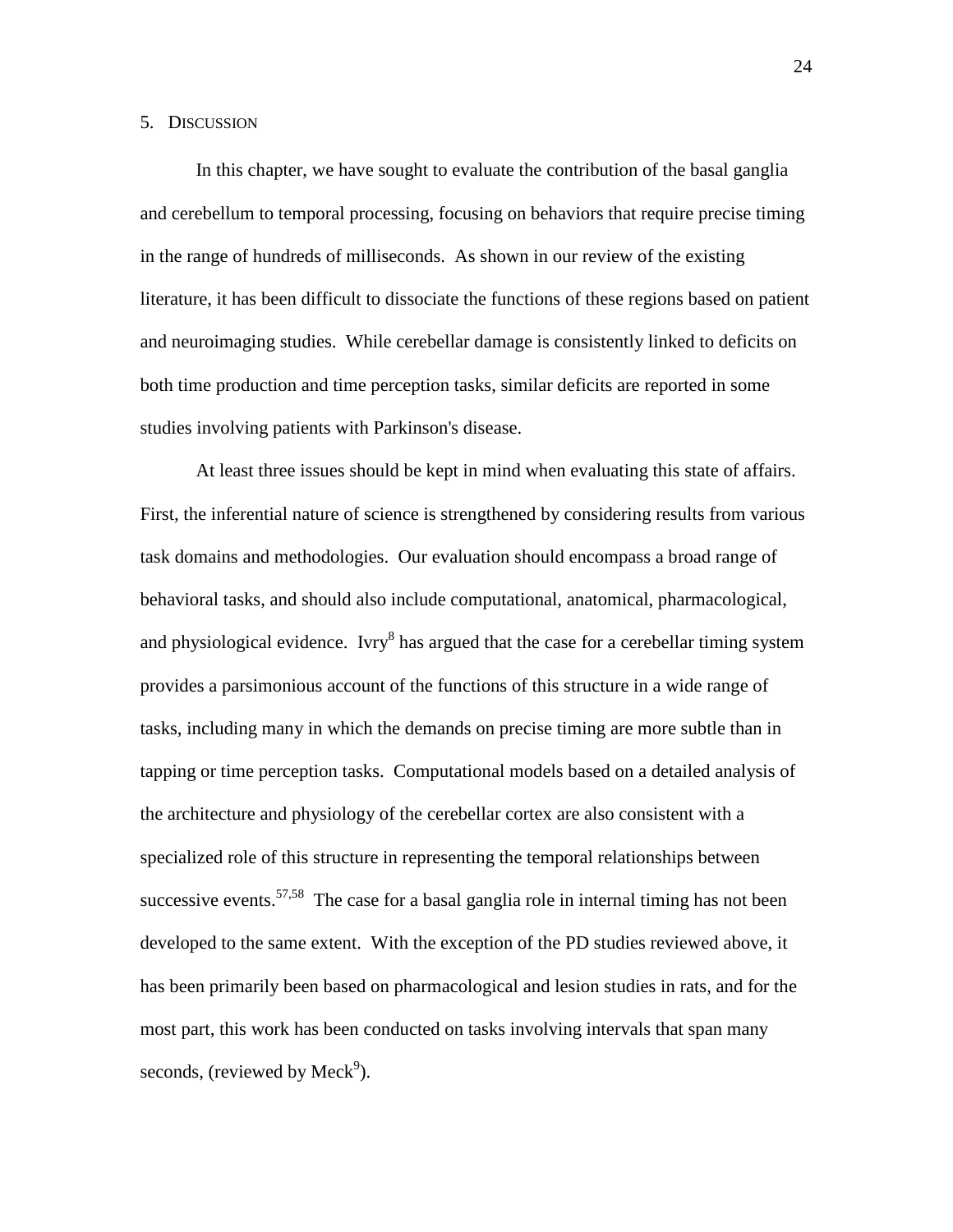Second, there are limitations in inferring basal ganglia function from studies solely involving PD patients. While this degenerative disorder clearly produces a characteristic change in basal ganglia function, the loss of dopaminergic cells also has direct and indirect effects on other neural regions including the frontal lobes. We have recently begun testing patients with unilateral basal ganglia lesions on time production tasks<sup>59</sup> and our preliminary results suggest that their performance is normal in repetitive tapping. It is possible, however, that this group, while seemingly better matched for comparison to patients with unilateral cerebellar lesions, will fail to provide insight into basal ganglia function due to recovery and reorganization following unilateral basal ganglia damage.

Third, many neuropsychological studies have been limited to either PD or cerebellar patients. There have been few efforts to directly compare the two groups of patients within the same experiment (but see  $17$ ). Such comparisons offer the best opportunity to test specific hypotheses concerning the differential contributions of neural structures, which collectively are recruited in the performance of specific tasks.<sup>29,30</sup> In this way a mapping may be established between components of a psychological process model and the underlying neural substrates. In the current study, we compared two patient groups on investigated one aspect of performance involved in paced tapping, namely the ability to use error-correction processes in order to keep responses in synchrony with a pacing signal.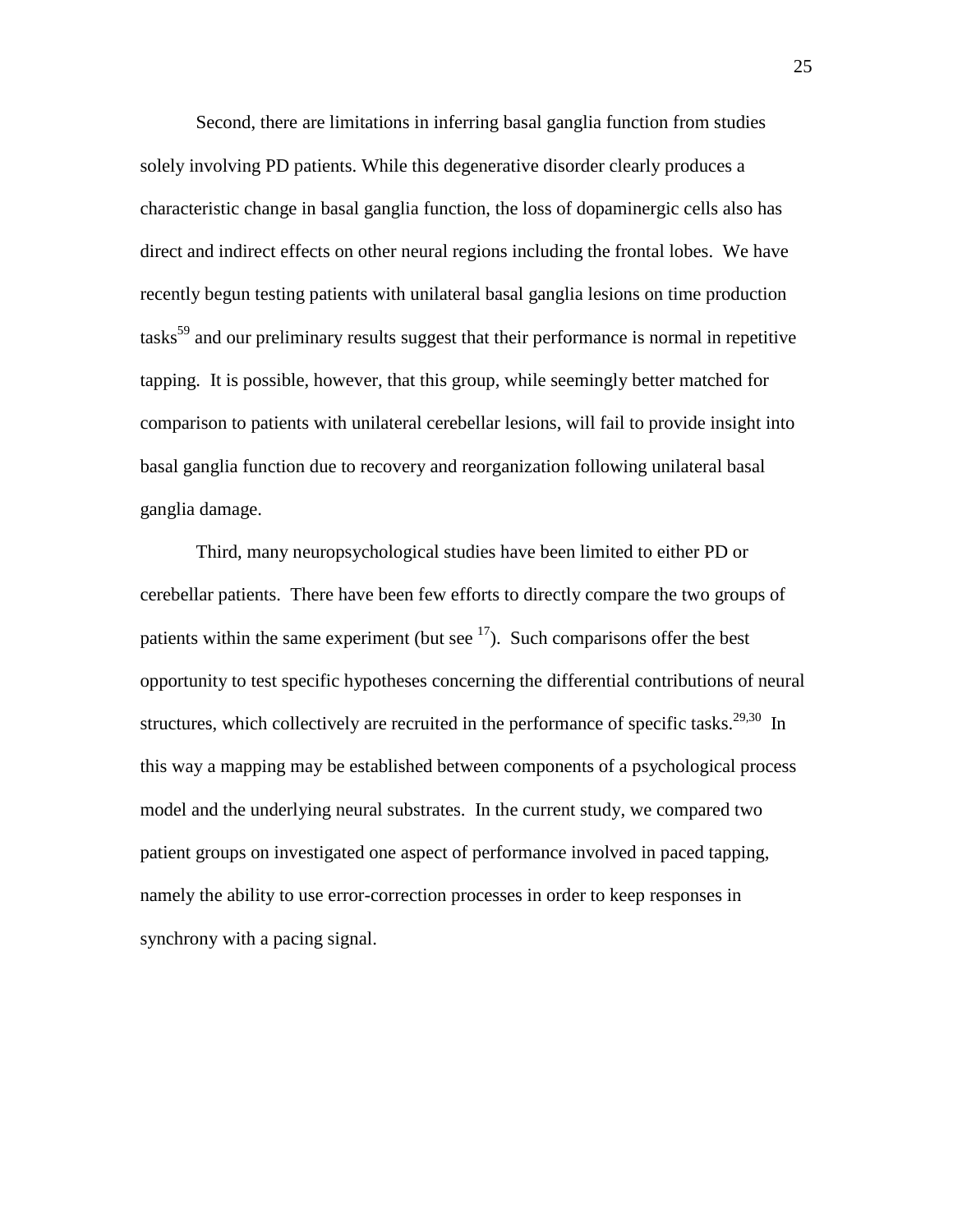### 5.1. VARIABILITY

Consistent with earlier reports, the cerebellar group exhibited increased variability of the inter-tap intervals for both the 500 ms and 900 ms conditions. In contrast, we failed to observe a significant increase in the PD group at either rate. The PD patients were medicated and previous results have suggested that the impairment in this group is especially marked when tested off medication or during the early stages of the disease process.<sup>17,24</sup> Nonetheless, despite their medication, the PD patients did exhibit clinical evidence of PD disease at the time of testing.

Estimates of clock and motor implementation variability were obtained through decomposition of the overall variability. All three groups exhibited similar estimates of motor variability, consistent with earlier work on these patient populations.<sup>17,18,20,21</sup> Notably, the increased variability in the cerebellar group was attributed to the clock component. Thus, these results again point to a central role for the cerebellum in the generation of the central signals related to the production of consistently timed responses. 17,19

### 5.2. ERROR-CORRECTION PROCESS.

As a first step toward analyzing error correction in these patients, it is necessary to establish that a first-order linear error-correction model provides an adequate account of the patients' performance. Given their neurological impairments and hypotheses concerning the role of the basal ganglia and/or cerebellar in online error correction<sup>60-62</sup>, we considered it possible that a qualitatively different strategy might characterize the performance. A second-order error-correction model has been shown to provide a better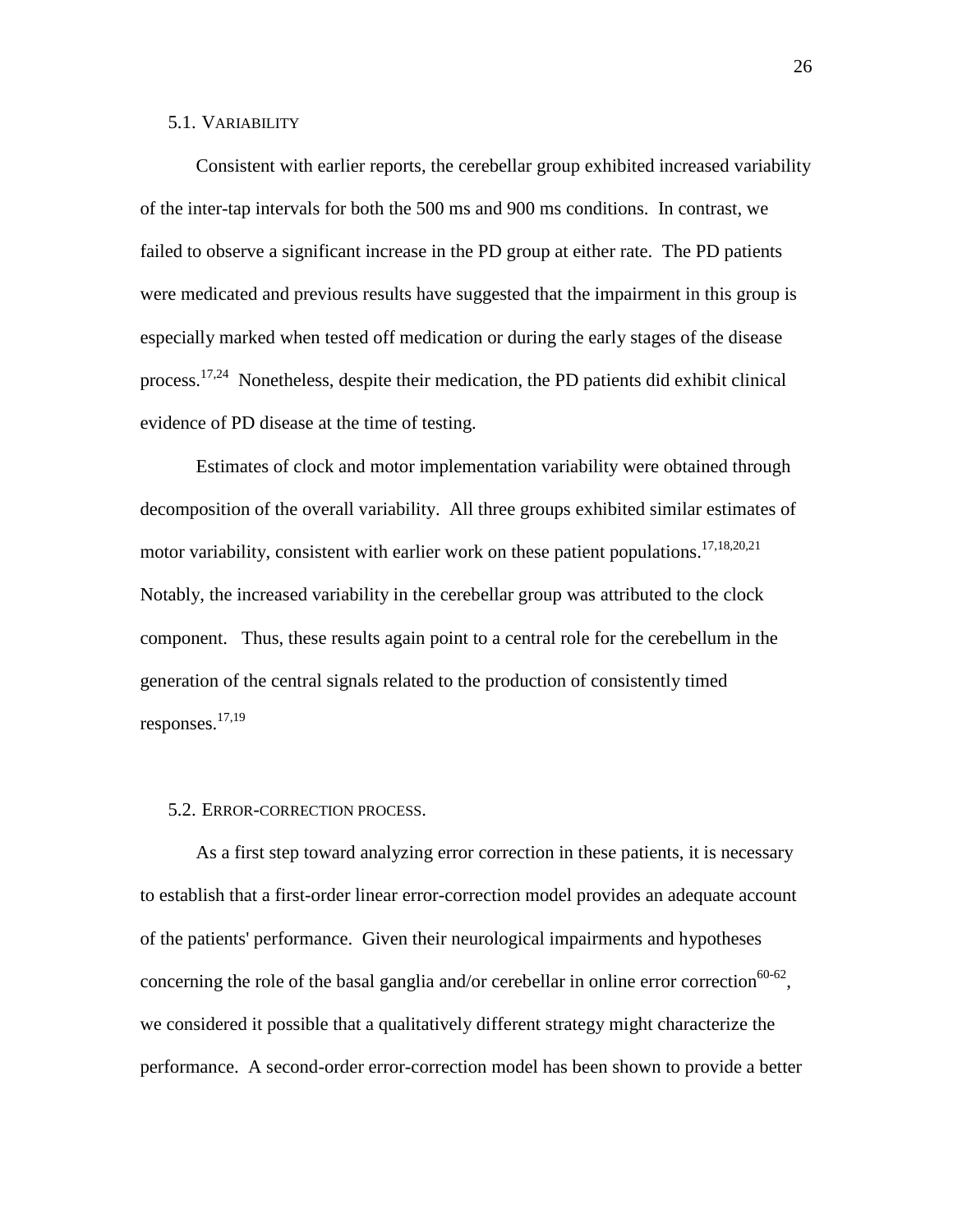fit under certain circumstances. For example, these higher order models are more appropriate when expert musicians tap at a fast pace.<sup>52</sup> In our study, the proportion of runs that were adequately accounted for by a first-order error-correction model was roughly equivalent across the groups. Thus, we infer that, qualitatively, both patient groups used a similar strategy as the control participants in how they used asynchrony information to adjust their performance. However, the results indicate a quantitative deficit in error correction for the PD patients. The estimates for the first-order parameter  $\alpha$  tended to be lower for this group, although the result was only marginally significant. If this finding was to replicate, it would suggest that a dopamine-related deficit in the striatum reduces the gain at which the error signal influences the next outgoing motorcommand.

# 5.3. ASYNCHRONY.

Another dissociation between the Parkinson and cerebellar patients was observed in the asynchrony results. As is typically observed for synchronized tapping at intervals below 1 s  $^{37,46}$ , the taps for all of the participants occurred prior to the tones. However, this asynchrony was greater for the Parkinson patients (overall mean of 136 ms) compared to both the controls and cerebellar patients (62 and 70 ms, respectively).

As outlined in the Introduction, three different factors could contribute to the increase in the asynchrony (see Formula 3). First, the increased asynchrony may be due to the fact that PD patients perceive their taps to have occurred later than healthy individuals. The difference in perceptual delays for the perception of the tone and the tap influences the average asynchrony directly. For example, it has been shown that when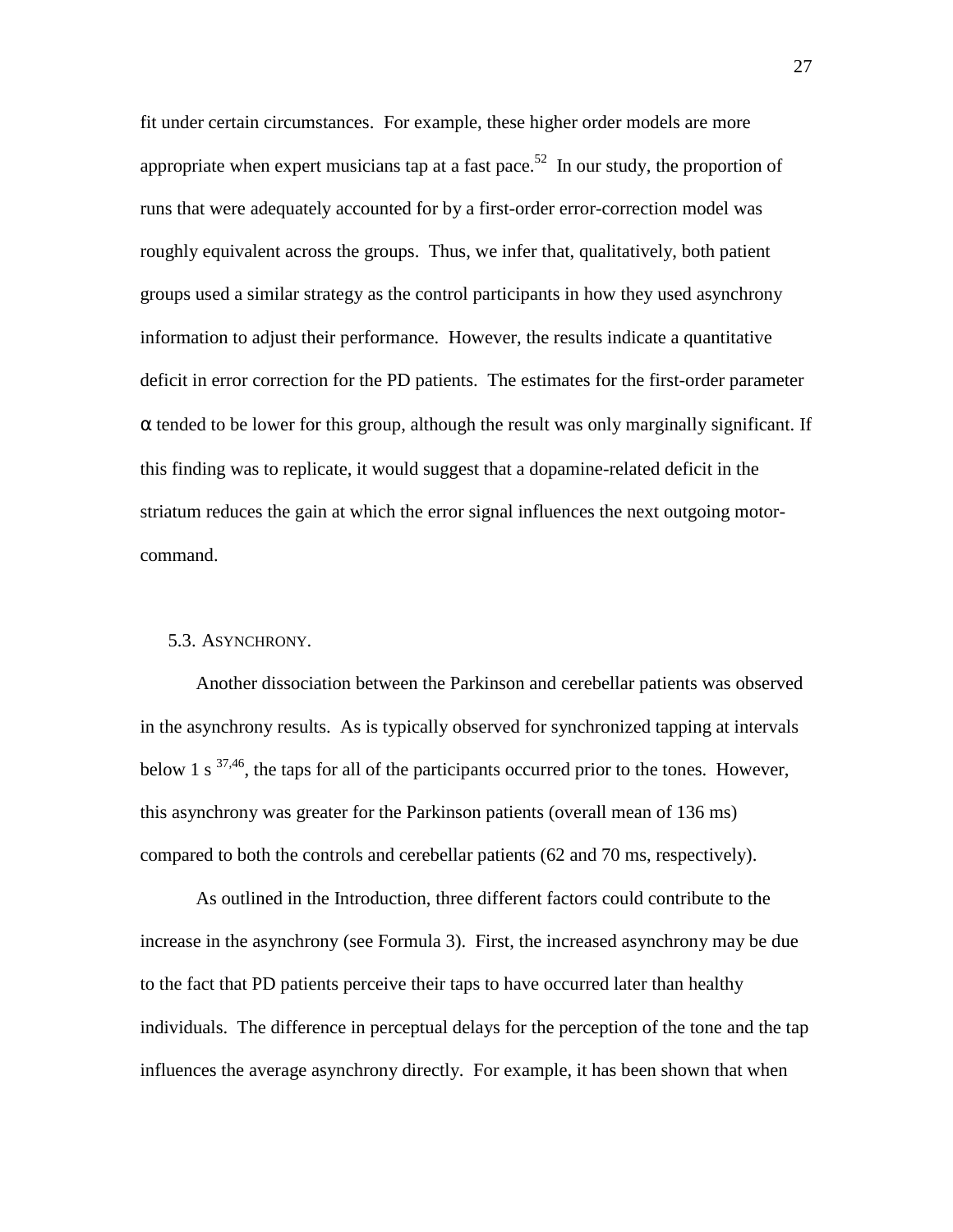participants tap with their foot, they precede the pacing tones by 50 ms more than when they tap with their finger.<sup>37</sup> This effect may also be related to how PD patients integrate different sources of information to estimate the time at which the tap has occurred. A number of researchers have proposed a role for the basal ganglia in sensory integration, even though PD patients do not show obvious sensory impairments. To fully account for the observed difference between groups, one would have to posit that the PD patients perceived their taps to have occurred 66 ms later than the age-matched controls.

Second, negative asynchronies could result from an internal clock that is operating at a faster rate than the external pacing signal. A phase-correction process would then prevent the error from accumulating across successive taps, but the faster rate of the internal clock would result in taps occurring prior to the tones. In contrast to the perceptual-delays hypothesis, this explanation offers a parsimonious account of why the asynchronies were larger in the 900 ms condition for all of the groups. The mean error of the clock is likely to be proportional to the length of the timed interval, causing larger asynchronies for longer intervals.

Pharmacological studies in humans <sup>63</sup> and rats <sup>9</sup> have suggested that the rate of an internal pacemaker may be altered by dopamine levels. However, in this work, the clock has been hypothesized to slow down when dopamine levels are low, not to speed up. Of course, we did not monitor dopamine levels nor did we attempt a within-subject comparison in which the patients were tested both on and off their medication. It would be interesting to see if the mean asynchrony lead varied with medication level.

While the relationship of the asynchrony to dopamine is unclear, this behavioral change is reminiscent of the speeding up that is observed in PD patients when engaged in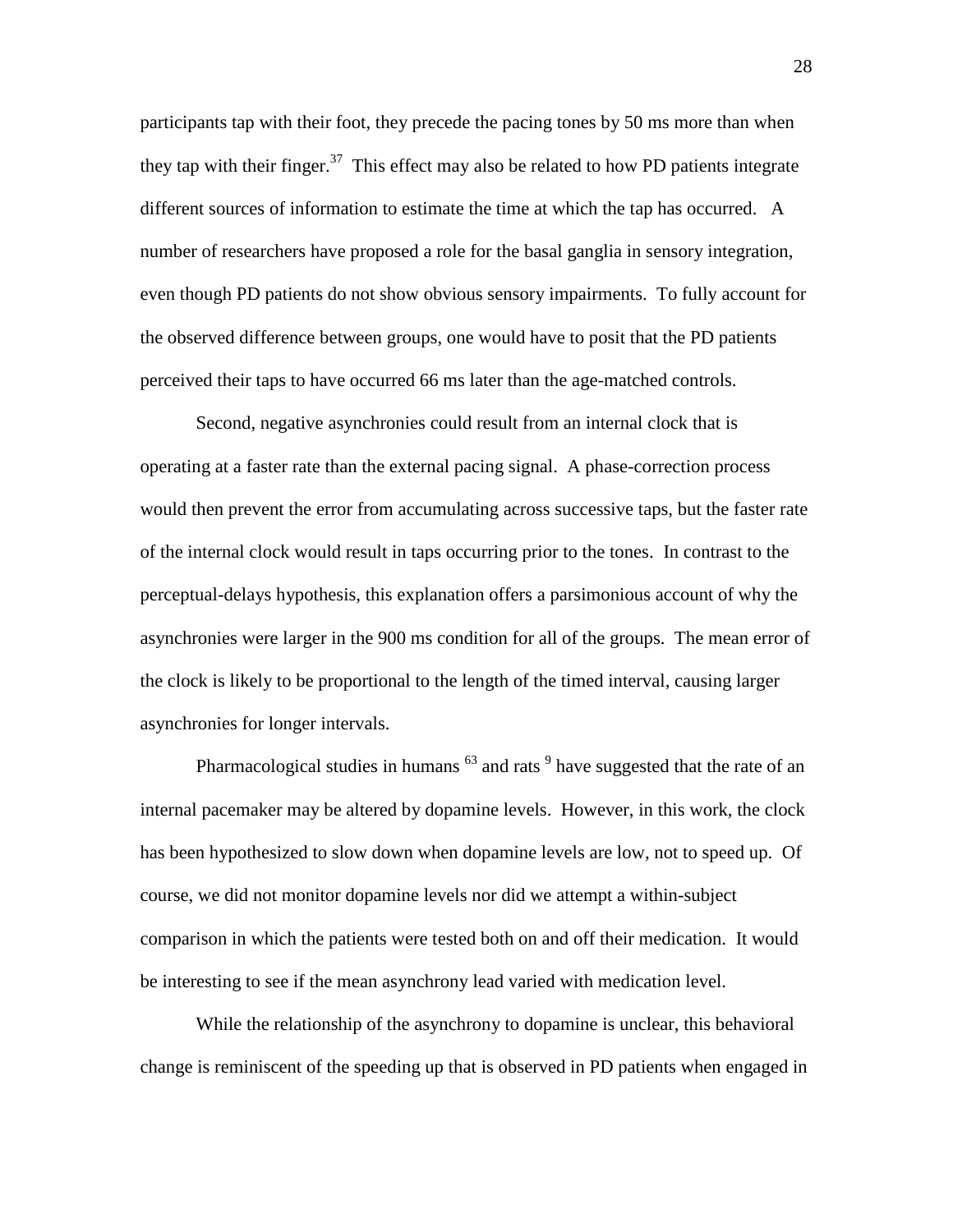an extended action. For example, PD patients tend to speed up during unpaced, repetitive tapping.<sup>17,23</sup> Similarly, although they have difficulty initiating locomotion, once started their steps become smaller and marked by a faster cycle time. Such changes could be interpreted as reflecting a bias for an internal clock to operate faster when engaged repetitively.

Ivry and Richardson<sup>64</sup> offer an alternative model that could account for the reduced cycle time. In their view, the basal ganglia operate as a threshold device, gating when centrally generated responses are initiated. They conceptualize the loss of dopamine as an increase in the threshold required to initiate a response. If we assume that this threshold drifts toward more normal levels with repetitive use, then the same input pattern will trigger a response at shorter latencies over successive cycles. Thus, the increased negative lag could reflect a change in a thresholding process rather than a disturbance of sensory integration times or a change in the operation of an internal timing process.

Third, as shown in Formula 3, the observed asynchronies caused by a difference between clock speed and the pacing rate will be modulated by  $\alpha$ . Lower gains of the error-correction process would allow the error to accumulate to a larger degree, resulting in larger asynchronies. Assuming that the internal timing mechanism runs too fast in all groups, the differences in  $\alpha$  alone potentially could account for a substantial part of the observed differences between groups. In the current study, we can estimate the differences between internal clock speed and pacing signal for each group, given the values of the error-correction parameter. It turns out that the differences in error correction can only partly explain the group differences in asynchronies. To fully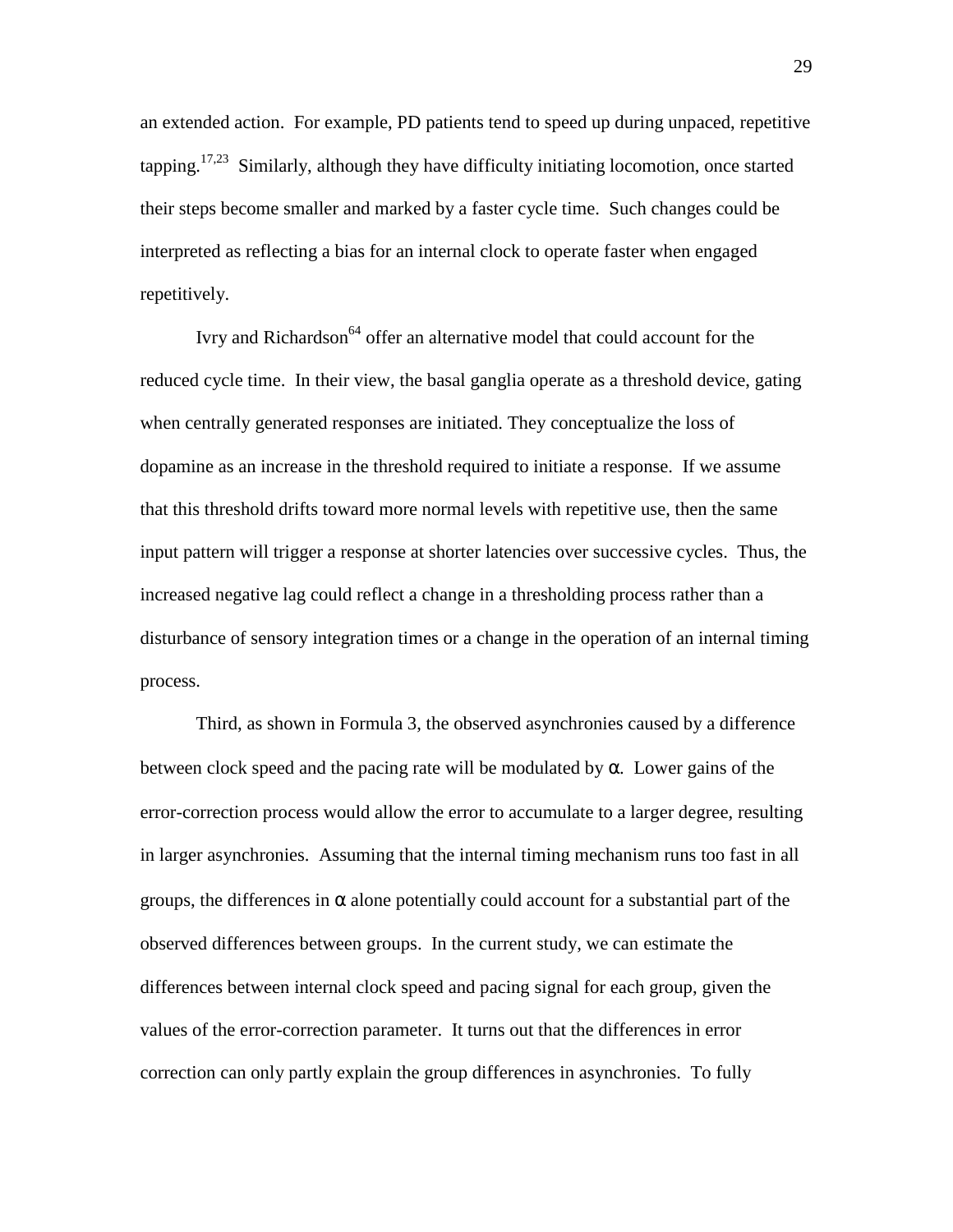account for this effect, we would have to posit an additional difference in clock speed, being on average 20 ms faster for the PD patients.

At present, the results do not allow us to discriminate between accounts based on changes in perceptual delays or inaccuracies in the internal timing signal (caused by different clock speed or changes in threshold). Moreover, the relative contribution of reduced error correction to the increased asynchrony depends on the assumption that error correction behaves linearly. When the asynchronies deviate substantially from zero, as is the case for the PD patients, this assumption is likely to be violated.<sup>43</sup> Thus, converging evidence from independent methods is needed to distinguish between these factors.

# 5.4. FINAL COMMENTS

The current experiment points to differential contributions of the cerebellum and basal ganglia in the performance of synchronized tapping. Lesions in the cerebellum appear to perturb the internal timing mechanism, manifest as an increase in the noise of this system. In terms of overall variability, as well as the estimates of clock and motor noise, medicated PD patients performed comparable to the control participants.

Nonetheless the PD patients differed from the controls on two measures, the error-correction parameter  $\alpha$  and mean asynchrony. Together these findings suggest that these patients have difficulty in adjusting their movements based on sensory information. In contrast, no differences were observed between the cerebellar patients and controls on the measures of error correction. This null finding is rather surprising given the frequently suggested role of the cerebellum in the comparison of expected and actual

30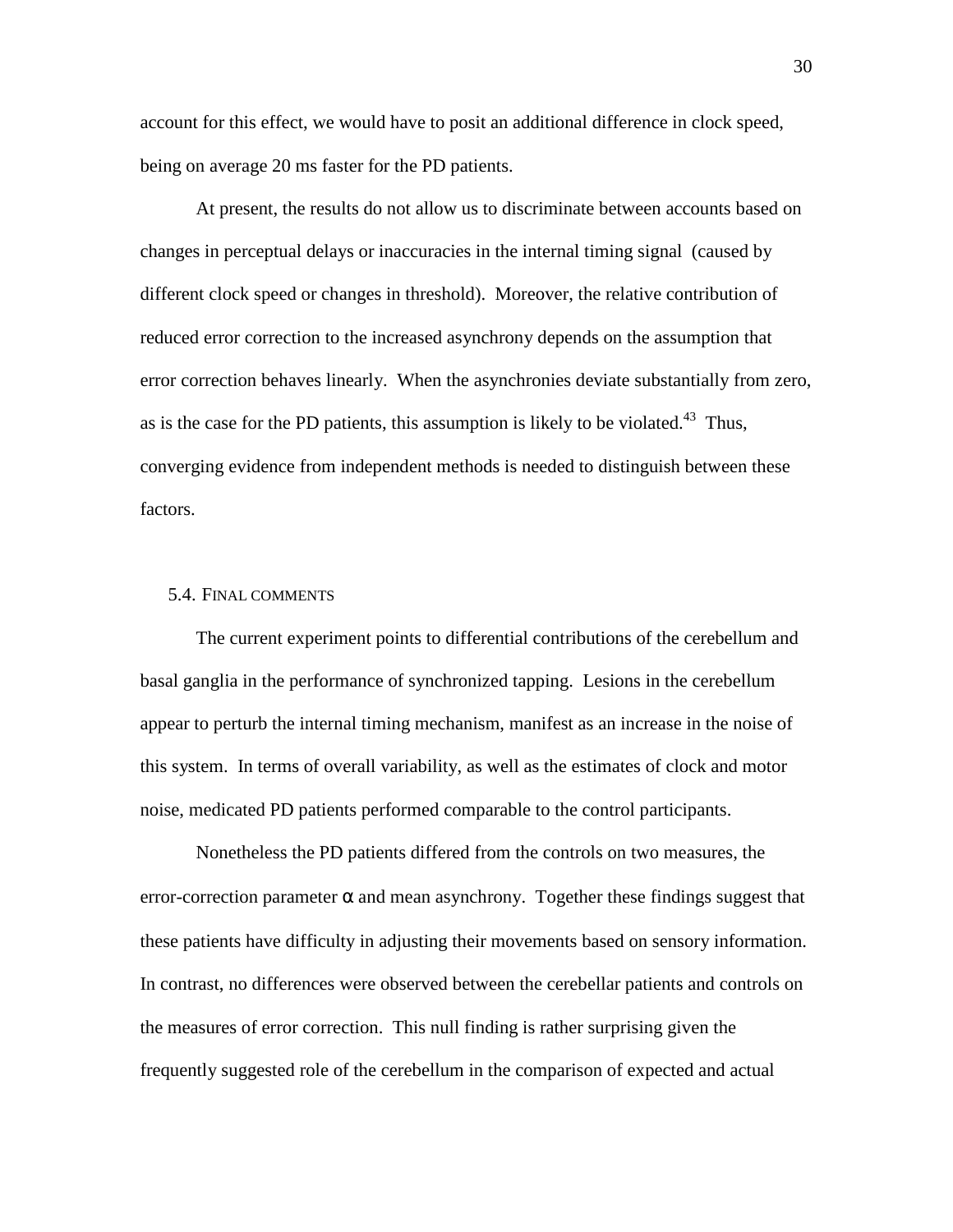sensory information for rapid error correction,<sup>60</sup> but see  $62,65$ . Our results indicate that the cerebellar contribution is more of a feedforward signal, indicating when the next response should be emitted. On-line modulations of these timing signals may come from extracerebellar structures.

The role of the basal ganglia in error correction has been suggested in a very broad sense.<sup>61</sup> One important distinction is between online adjustments that are used to ensure that the current movement is executed accurately and trial-by-trial information that is used to develop stable internal models for the production of future movements. Neither of these ideas have been extensively tested. Smith et al.<sup>62</sup> provide evidence of the role of the basal ganglia in online error correction of reaching movements, demonstrating that patients with Huntington's disease and asymptomatic HD genecarriers are impaired in correcting for external and self-generated perturbations of reaching movements. It remains to be seen how best to characterize error-correction processes in synchronized tapping. While the adjustments appear to occur over time spans that are comparable to online error correction, the discrete nature of the taps and pacing signals may create conditions more akin to trial-by-trial error correction.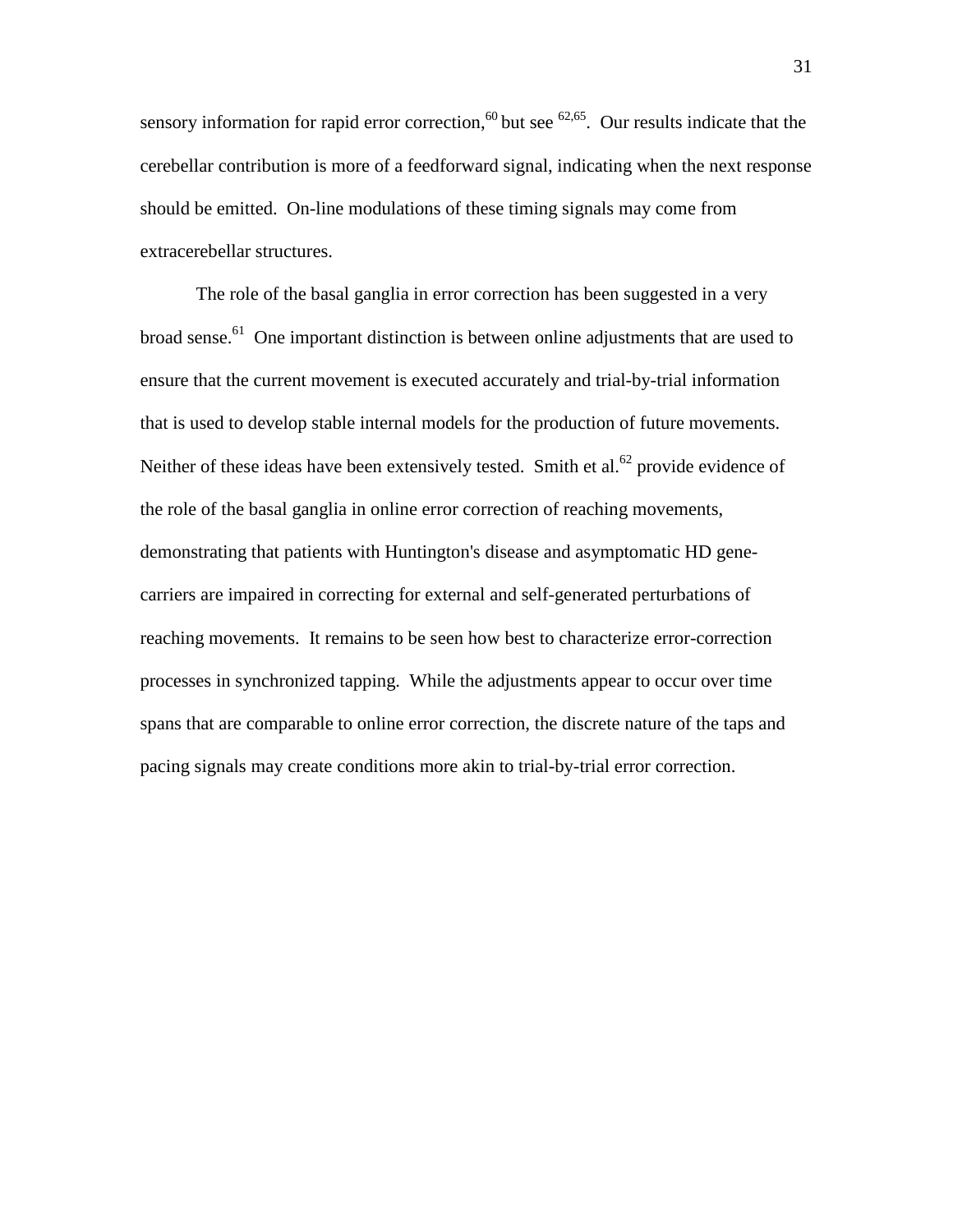# 6. FOOTNOTES

1. For purposes of parameter estimation we consider the perceptual delays F and S to be constants. Schulze and Vorberg $^{55}$  showed that if  $\underline{\mathrm{F}}$  and  $\underline{\mathrm{S}}$  are regarded as random variables, the variance attached to these delays would inflate the variance estimations of motor delays. However, the main stationary characteristics of the model remain equivalent to the simplified model used here.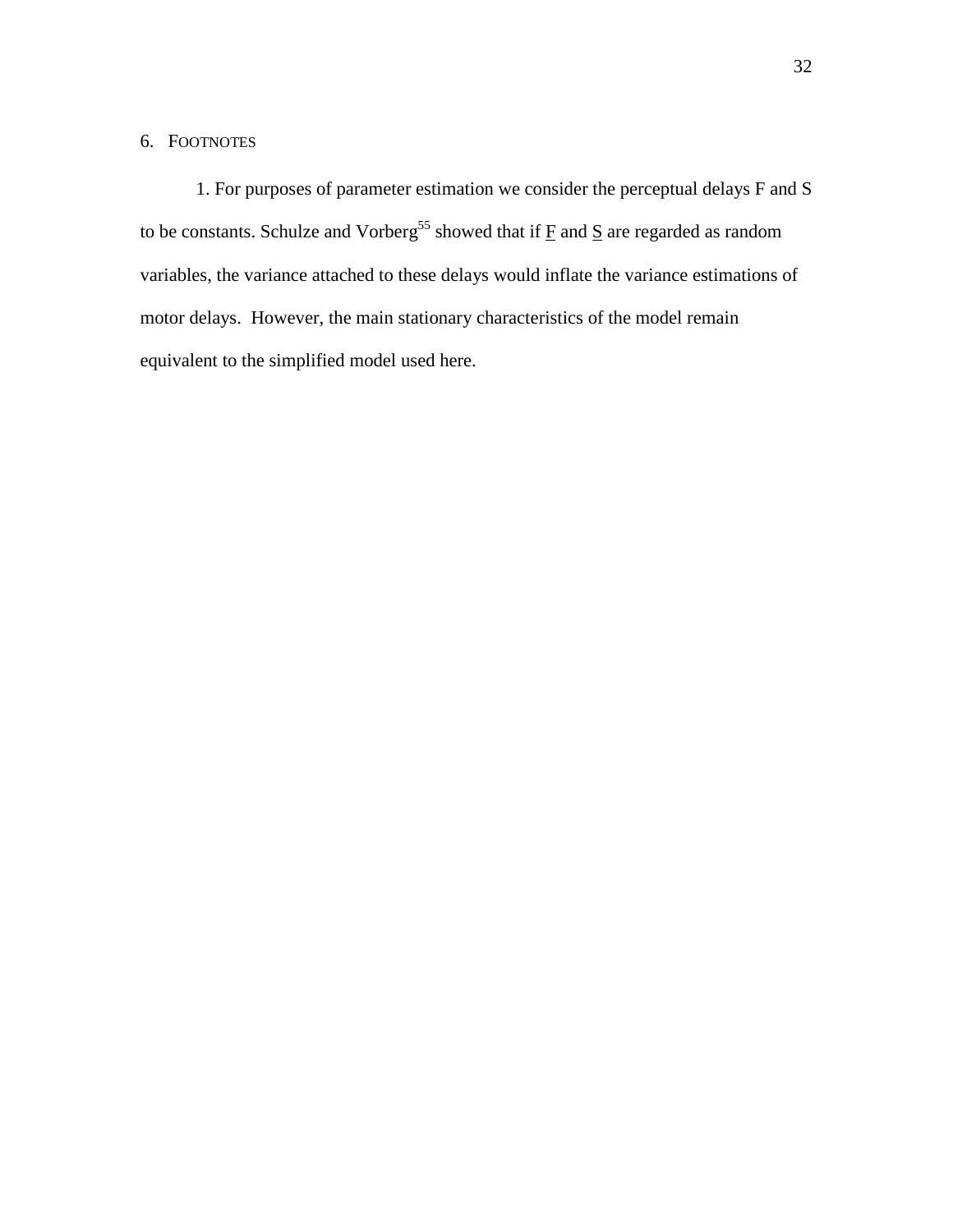# Table 1

Summary of studies involving human participants with damage to the cerebellum or Parkinson's Disease on repetitive finger tapping. N: number of participants. CD, MD: standard deviation of clock and motor components estimated with the Wing-Kristofferson model. Sig: \* indicates that the difference between the experimental and control group is statistically reliable.

| Study                      | Group       | Condition | ${\bf N}$      | CD   | Sig    | MD                 | Sig    | Sympt.            |
|----------------------------|-------------|-----------|----------------|------|--------|--------------------|--------|-------------------|
| (pace)                     |             |           |                |      |        |                    |        |                   |
| Ivry et al. $^{18}$        | Cerebellar, | Imp       | $\overline{4}$ | 37.0 | $\ast$ | 17.8               |        |                   |
| $(550 \text{ ms})$         | Hemisphere  | Unimp     |                | 21.0 |        | 14.3               |        |                   |
|                            | Cerebellar, | Imp       | 3              | 27.0 |        | 25.3               | $\ast$ |                   |
|                            | Vermal      | Unimp     |                | 23.0 |        | 13.0               |        |                   |
| Franz et al. <sup>19</sup> | Cerebellar  | Imp       | $\overline{4}$ | 22.0 | $\ast$ | 12                 |        |                   |
| $(400 \text{ ms})$         |             | Unimp     |                | 13.0 |        | $\boldsymbol{8.0}$ |        |                   |
| Ivry &                     | Control     |           | 21             | 24.3 |        | 11.0               |        |                   |
| Keele <sup>17</sup>        | Cerebellar  |           | 27             | 38.1 | $\ast$ | 14.0               |        | 11 focal, 16 deg. |
| $(550 \text{ ms})$         | Parkinson   |           | 29             | 27.7 |        | 9.3                |        | On medication     |
|                            | Parkinson   | Imp       | $\overline{4}$ | 46.5 | $\ast$ | 11.5               |        |                   |
|                            |             | Unimp     |                | 25.6 |        | 9.4                |        |                   |
|                            | Parkinson   | On        | $\overline{7}$ | 28.4 |        | 10.7               |        |                   |
|                            |             | Off       |                | 27.7 |        | 11.8               |        |                   |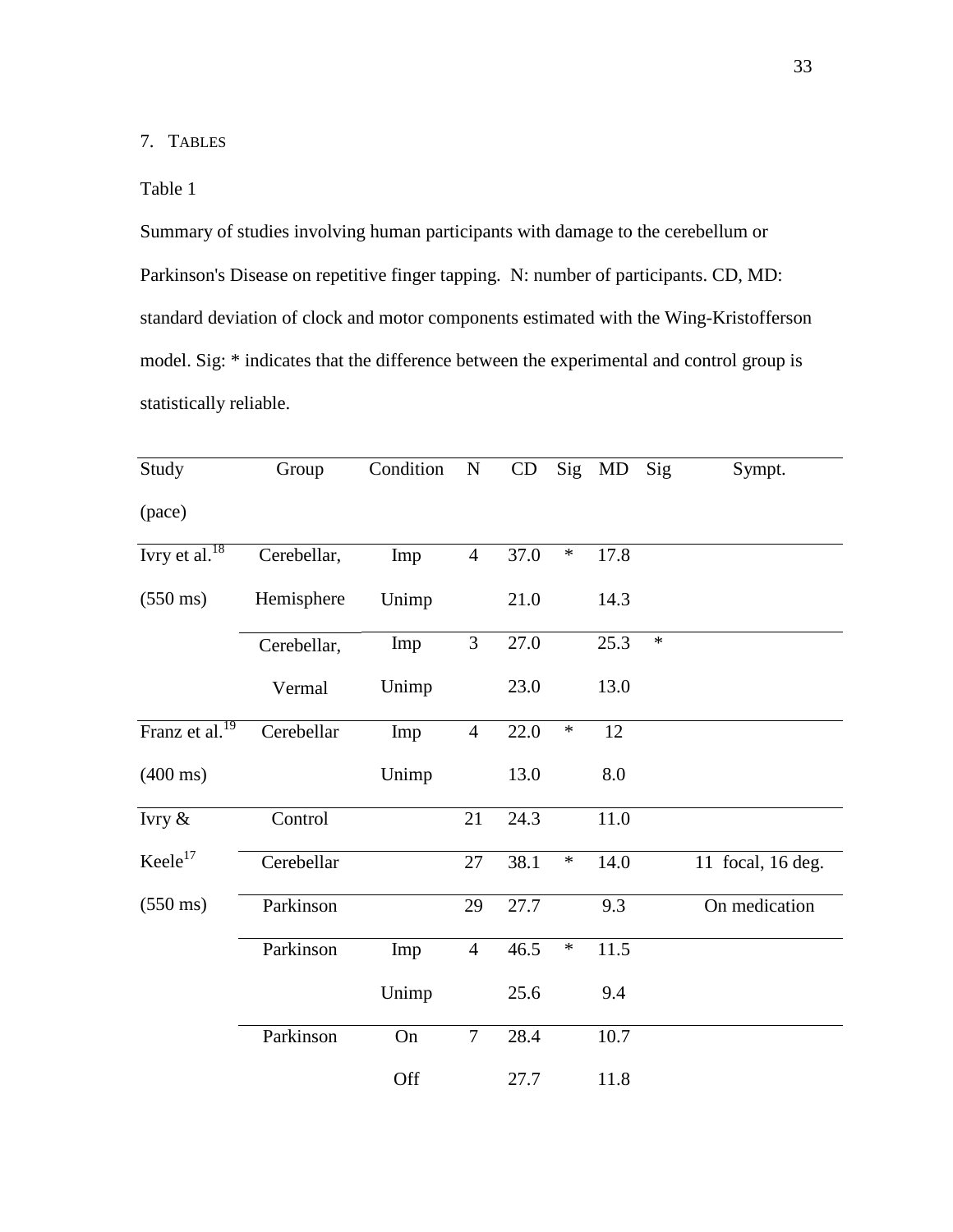| Pastor et          | Control   |       | 20 | 9.0  |        | 6.1  |                |                |
|--------------------|-----------|-------|----|------|--------|------|----------------|----------------|
|                    |           |       |    |      |        |      |                |                |
| al. <sup>22</sup>  | Parkinson |       | 42 | 34.8 | $\ast$ | 19.6 | $\ast$         | Off medication |
| (400ms)            |           |       |    |      |        |      |                |                |
| Ducheck et         | Control   |       | 30 | 21.1 |        | 14.0 |                |                |
| al. <sup>20</sup>  | Parkinson |       | 20 | 24.2 |        | 10.4 | $\ast$         | $HY=1-2$       |
| $(550 \text{ ms})$ |           |       |    |      |        |      |                | On medication  |
| O'Boyle et         | Control   |       | 12 | 15.4 |        | 8.2  |                |                |
| al. <sup>23</sup>  | Parkinson | Unimp | 12 | 17.8 |        | 8.5  |                | $HY=1.5$       |
| $(550 \text{ ms})$ |           | Imp   |    | 23.7 | $\ast$ | 11.9 | $\ast$         | On medication  |
|                    | Parkinson | On    | 12 | 17.9 |        | 8.1  |                | $HY=1.8$       |
|                    |           | Off   |    | 24.3 | $\ast$ | 13.5 | $\ast$         |                |
| Harrington         | Controls  |       | 24 | 27   |        | 15   |                |                |
| et al. $^{21}$     | Parkinson |       | 34 | 42   | $\ast$ | 20   | $\overline{a}$ | $HY=2.4,$      |
| $(600 \text{ ms})$ |           |       |    |      |        |      |                | On medication  |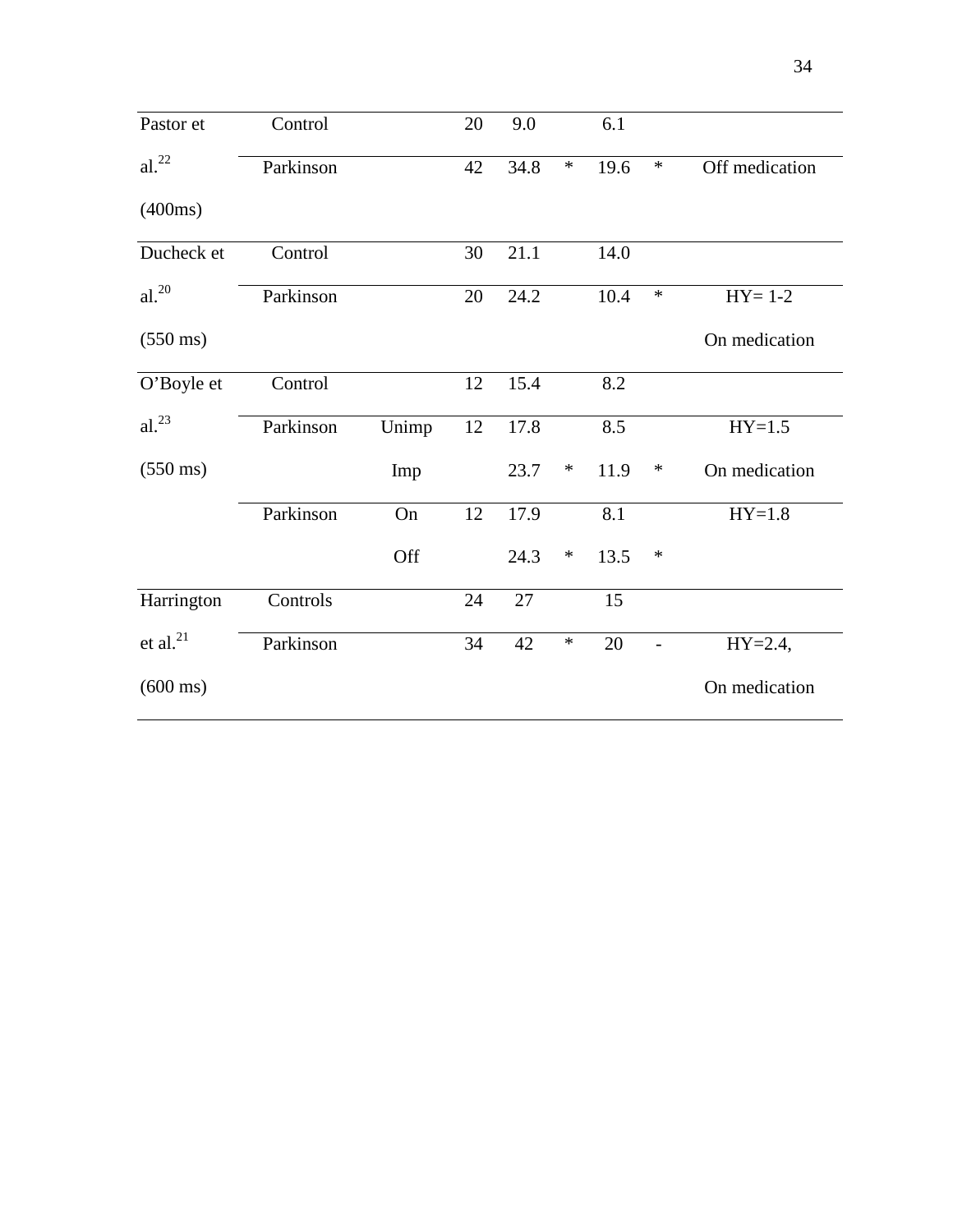Table 2.

Summary of studies with human participants with damage to the cerebellum or Parkinson's Disease on perceptual tasks involving duration discrimination. Thresholds are one SD of a logistic distribution fit to the observers response. K: Weber-fraction of 1 SD / PSE (point of subjective equality). Sig: \* indicates that a statistically reliable difference between the experimental and control groups.

| <b>Study</b>               | Group      | $\mathsf{N}$ |                  | Standar Threshol | Κ    | Sig                          | Sympt              |
|----------------------------|------------|--------------|------------------|------------------|------|------------------------------|--------------------|
|                            |            |              | d                | d (1 SD)         |      |                              |                    |
|                            |            |              | interval         |                  |      |                              |                    |
| Ivry & Keele <sup>17</sup> | Controls   | 21           | 400              | 19.2             | 0.05 |                              |                    |
|                            | Cerebellar | 27           |                  | 30.5             | 0.08 | $\star$                      |                    |
|                            | Parkinson  | 28           |                  | 21               | 0.05 | $\qquad \qquad \blacksquare$ |                    |
| Mangels et                 | Controls   | 14           | 400              | 31.5             | 0.08 |                              |                    |
| al. <sup>29</sup>          |            |              |                  |                  |      |                              |                    |
|                            | Cerebellar | 9            |                  | 44.9             | 0.11 | $\star$                      | unilateral lesions |
| Casini &                   | Control    |              | $\cdot$          | 27               | 0.07 |                              |                    |
| lvry <sup>30</sup>         |            |              |                  |                  |      |                              |                    |
|                            | Cerebellar |              |                  | 38.8             | 0.10 | $\star$                      | unilateral lesions |
| Nichelli et                | Controls   | 13           | $100 -$          | 29.6             | 0.11 |                              |                    |
| al. <sup>31</sup>          |            |              | 600 <sup>1</sup> |                  |      |                              |                    |
|                            | Cerebellar | 12           |                  | 48.9             | 0.17 | $\star$                      | CCA, 2 OPCA        |
|                            | deg,       |              |                  |                  |      |                              |                    |
| Harrington et              | Controls   | 24           | 300 &            | 53               | 0.09 |                              |                    |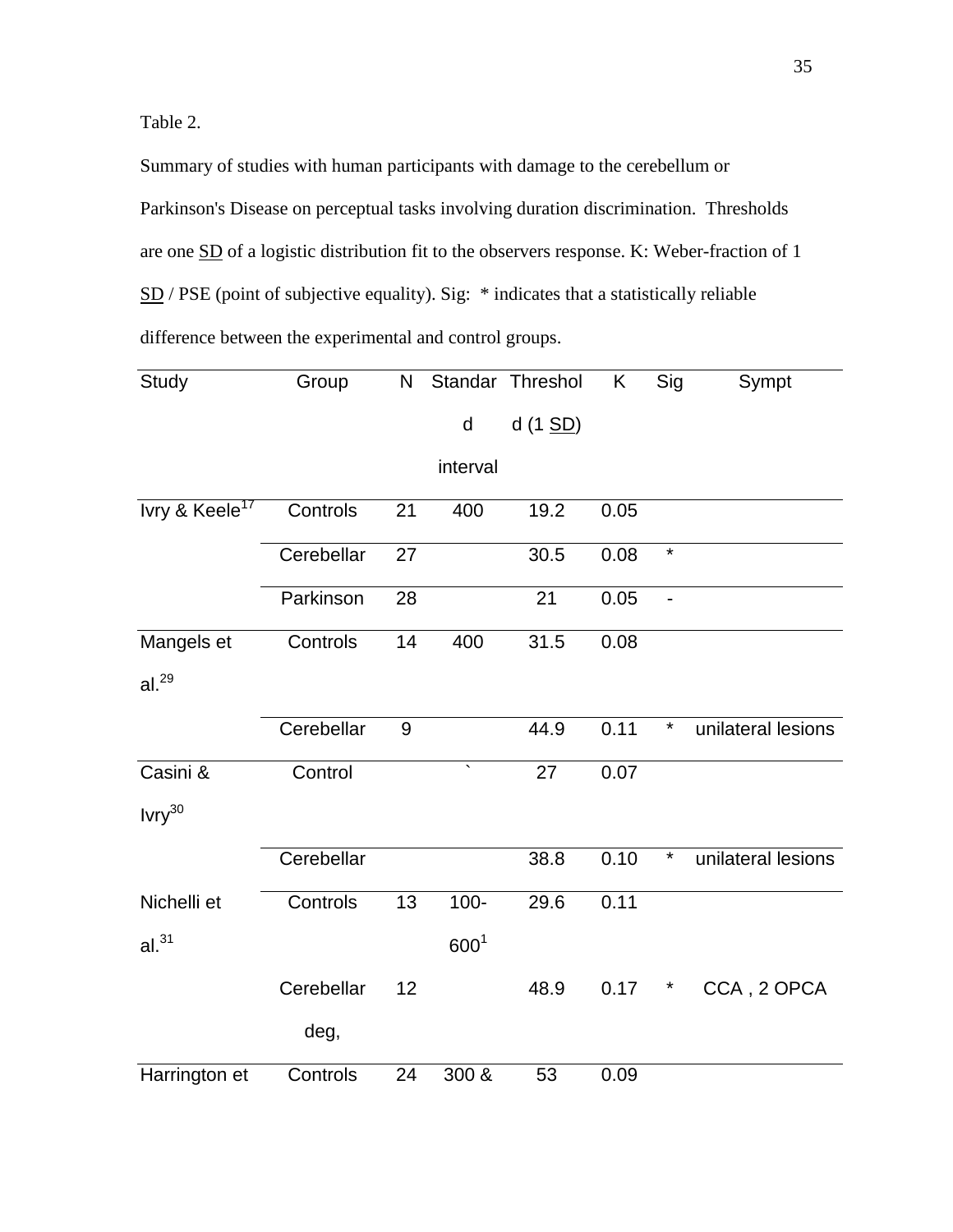| al. <sup>21</sup> |              | 600 |    |      |                         |          |
|-------------------|--------------|-----|----|------|-------------------------|----------|
|                   | Parkinson 34 |     | 80 | 0.13 | $\lambda$ and $\lambda$ | $HY=2.4$ |

1. This task required the participants to classify single intervals as "short" or "long"; a standard interval was not presented on each trial. The PSEs were 274 and 282 for controls and cerebellars, respectively.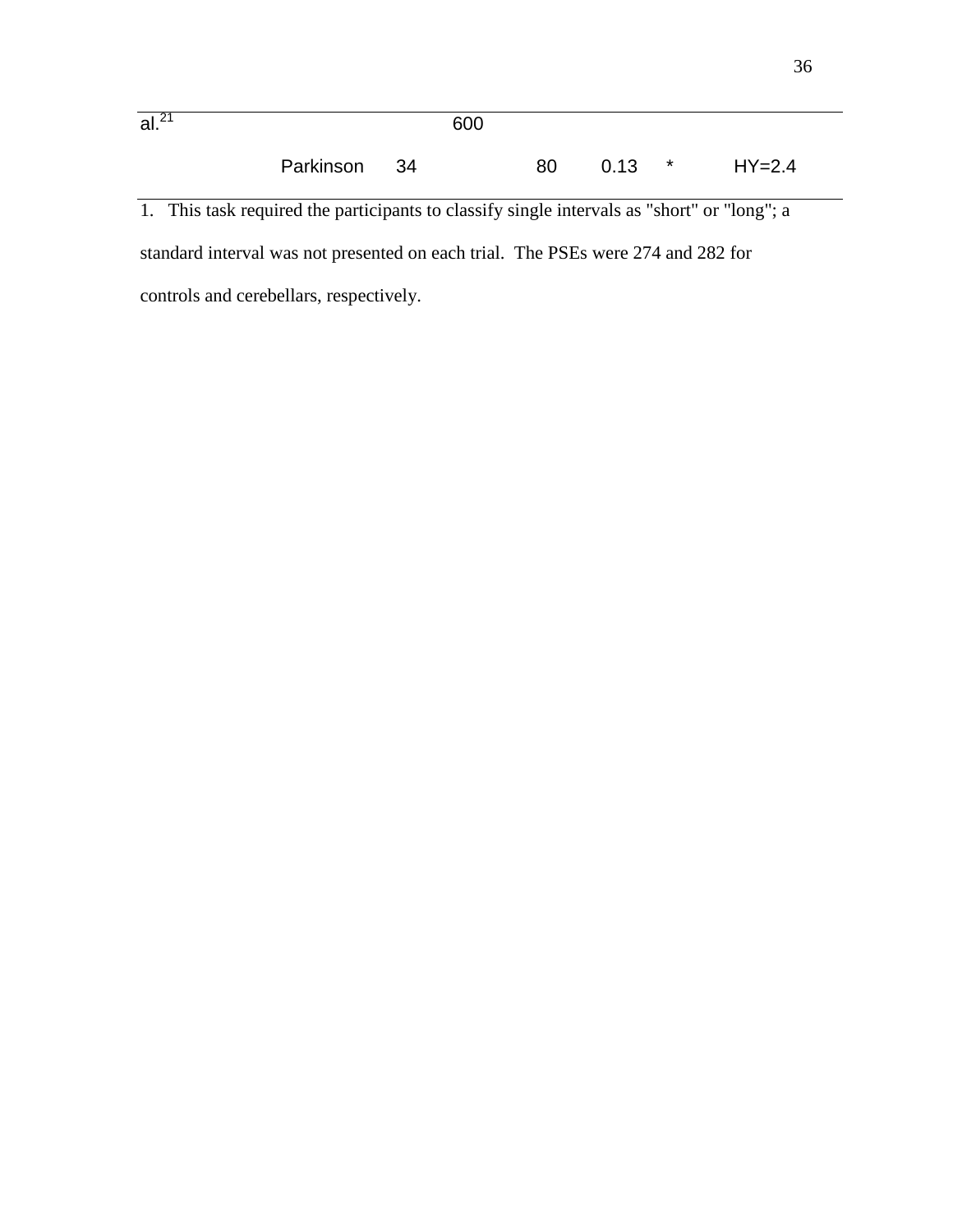# 8. APPENDIX

For the estimation of parameters, the linear first-order error-correction model

$$
A_k = A_{k-1} + (T_k - P + M_k - M_{k-1}) - \alpha A_{k-1}
$$
\n<sup>(4)</sup>

was reformulated as an ARMA(1,1) process based on a gaussian white noise series

 $w_1$ ,...,  $w_N$  with variance  $\sigma_w^2$ .

$$
A_k = \phi A_{k-1} + w_k + \theta w_{k-1} \tag{5}
$$

The asymptotic autocovariance function of the process described in Equation 4 can be derived as 51,54

$$
\gamma(k) = \begin{cases} \frac{\sigma_r^2 + 2\alpha \sigma_M^2}{1 - (1 - \alpha)^2} & ; k = 0\\ \left[ \frac{(1 - \alpha)\sigma_r^2 + 2(1 - \alpha)\alpha \sigma_M^2}{1 - (1 - \alpha)^2} - \sigma_M^2 \right] (1 - \alpha)^{k - 1} & ; k > 0 \end{cases}
$$
(6)

and the asymptotic autocovariance function for the ARMA(1,1) model, described in Equation  $5^{66}$ 

$$
\gamma(k) = \begin{cases}\n\sigma_w^2 \frac{1 + 2\theta\phi + \theta^2}{1 - \phi^2} & ; k = 0 \\
\sigma_w^2 \frac{(1 + \theta\phi)(\phi + \theta)}{1 - \phi^2} \phi^{k-1} & ; k > 0\n\end{cases} \tag{7}
$$

From this we can extract the three equivalences

$$
\phi = 1 - \alpha \tag{8}
$$

$$
\theta = \sqrt{r(2+r)} - r - 1
$$
  
\n
$$
\therefore \text{ with } r = \frac{\sigma_r^2}{2\sigma_M^2}
$$
 (9)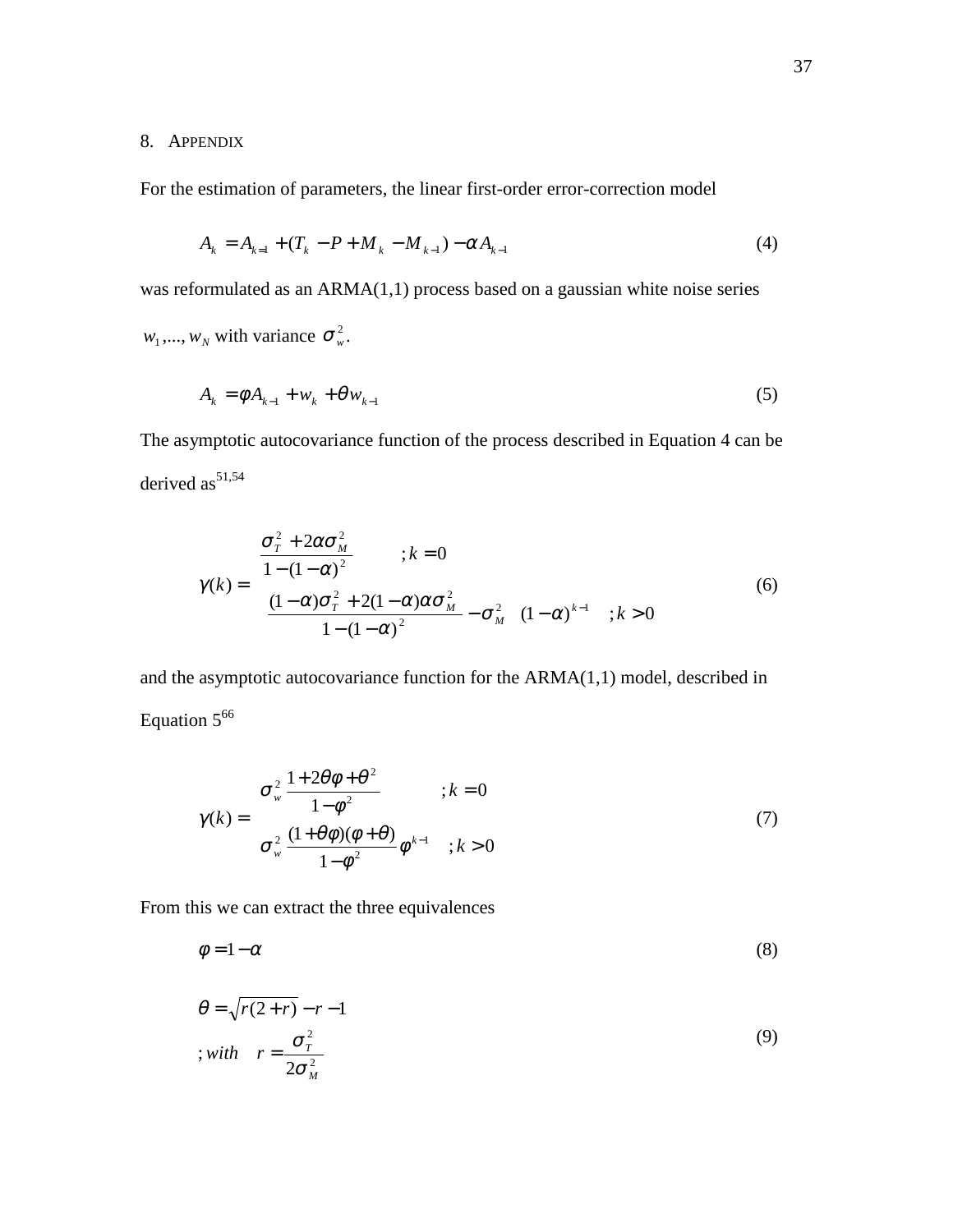$$
\sigma_w^2 = -\frac{\sigma_M^2}{\theta} \tag{10}
$$

and conversely

$$
\sigma_T^2 = \sigma_w^2 (1 + \theta)^2 \tag{11}
$$

$$
\sigma_M^2 = -\sigma_w^2 \theta \tag{12}
$$

This reformulation has two important advantages. First the estimation of parameters of the linear first-order error-correction model can be accomplished using the standard methods for ARMA (1,1) models. In practice this was accomplished by using the  $ARMAX$  routine in MATLAB<sup>TM</sup> (System Identification Toolbox), which implements an iterative Newton-Raphson algorithm that minimizes the quadratic next-step prediction error. The second advantage is that the characteristics of the model only vary with  $\phi$  and  $\theta$ , but are homogenous across different levels of the parameter  $\sigma_w^2$ . For example, whereas optimal error correction  $\alpha_{OPT}$  is a non-linear function of  $\sigma_M^2$  and  $\sigma_T^{2.51}$ , it is a linear function of  $\theta$  and independent of  $\sigma_w^2$ .

$$
\alpha_{OPT} = 1 + \theta \tag{13}
$$

The region of parameter space encompassing and near the region of optimal error correction is of importance in the estimation process since the model becomes unidentifiable here. The time series under this model becomes Gaussian white noise with autocovariance function

$$
\gamma(k) = \begin{cases} \sigma_w^2 & ; k = 0 \\ 0 & ; k > 0 \end{cases} \tag{14}
$$

Monte-Carlo studies of this method have shown that the parameter values for  $\alpha$ ,  $\sigma_M^2$ , and  $\sigma_T^2$  can be validly estimated from simulated time-series data produced following Formula 4. However, in the region surrounding the line of indeterminacy (Formula 13) the estimates become unreliable. <sup>55</sup> In practice we avoid this region by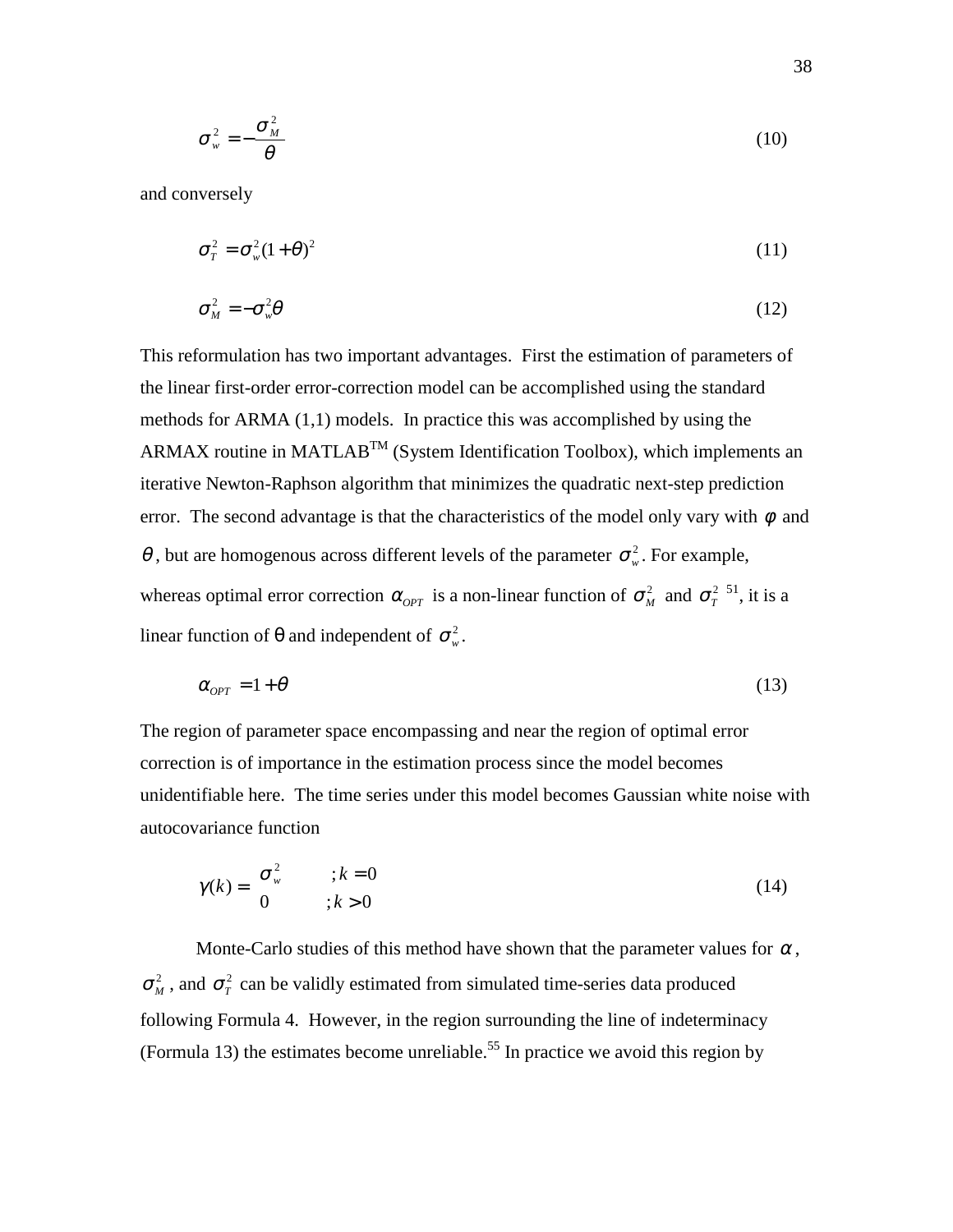excluding trials in which  $\hat{\gamma}(k)$  does not significantly deviate from zero for the lags  $0 < k < 6$ .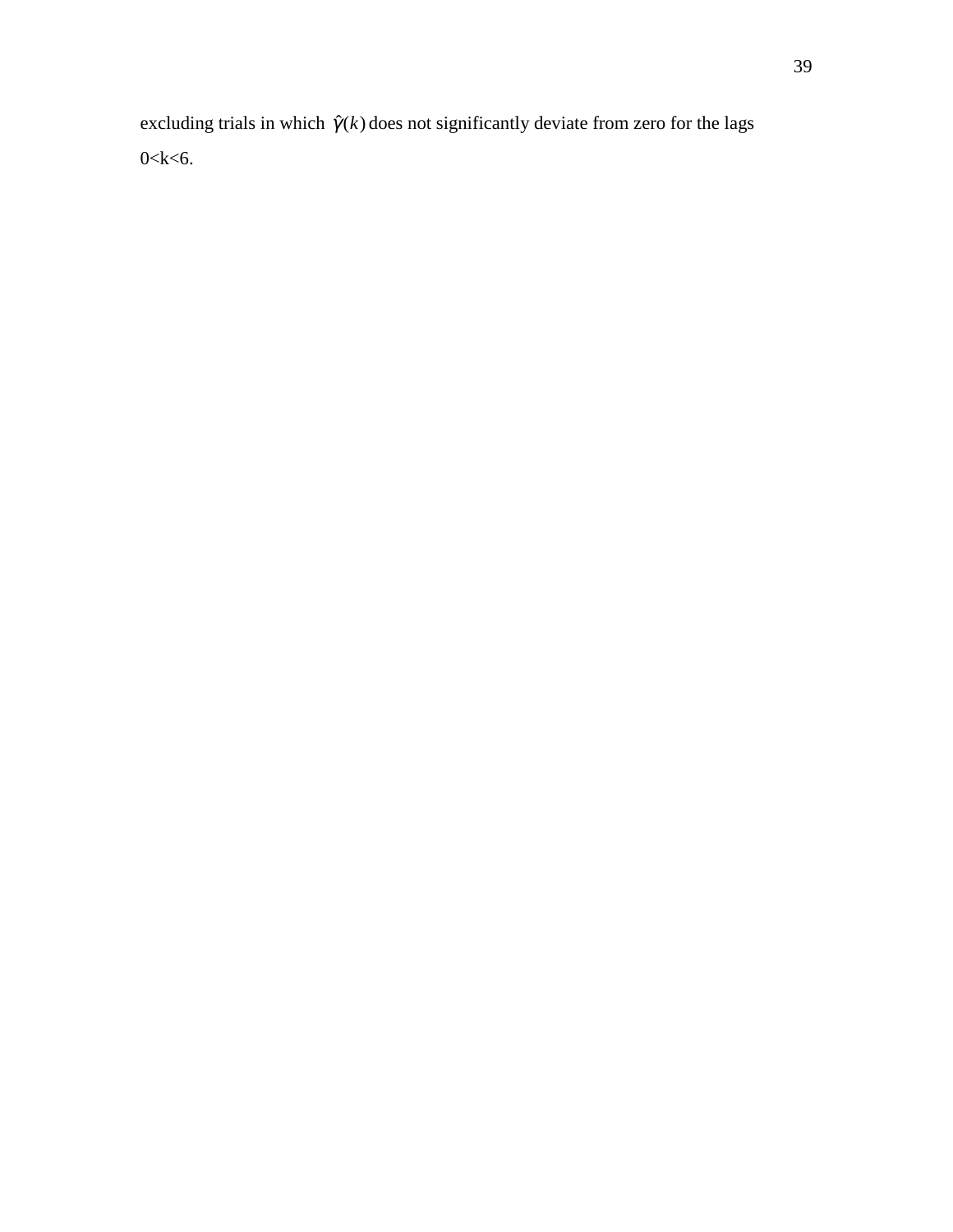## 9. FIGURE CAPTIONS



Figure 1. Process model of synchronization.<sup>51,54</sup> Lower-case variables indicate timepoints of events, upper case variables indicate the length of the intervals between events, and subscripted variables are conceptualized as random variables (see Footnote 1).

An external pacing signal occurs with period  $\underline{P}$  at the time points  $\underline{s_k}$ . An internal clock is emitting signals to the motor system at times  $\underline{t}_k$ . In absence of error correction, the clock produces timing signal separated by the clock intervals  $\underline{T_k}$ . The motor implementation process produces the  $\underline{k}^{\text{th}}$  taps at time  $\underline{r}_k$  by adding a random motor delay  $\underline{M}_k$  to the time of the internal timing signal. The real synchronization error  $\underline{A}_k$  between the tap and the pacing signal is perceived  $(\underline{A}^{\prime}_{k})$  by a comparator system. The perceived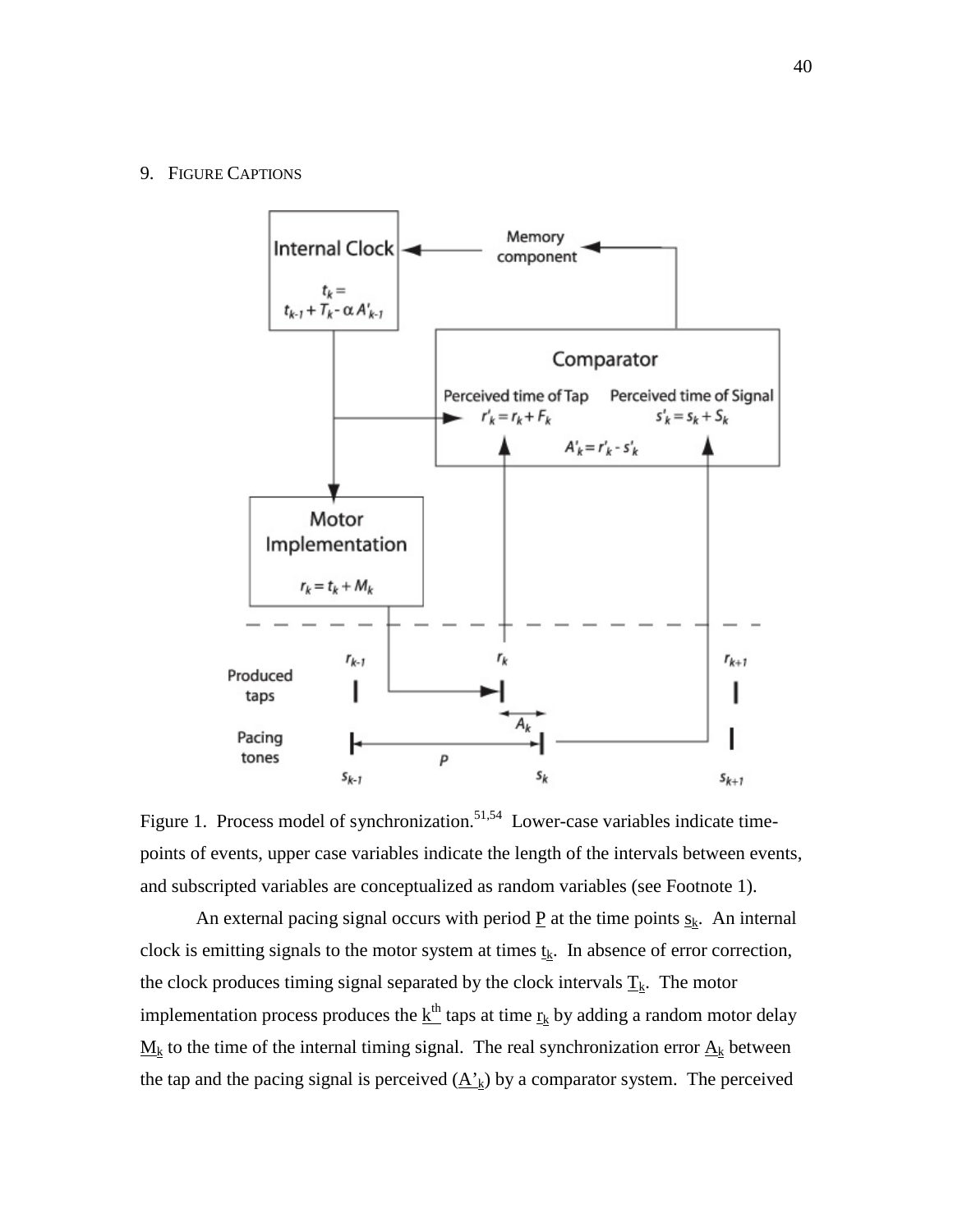asynchrony is influenced by the perceptual delays, with which the comparator perceives the occurrence of the tap  $(E_k)$  and of the pacing signal  $(S_k)$ . This asynchrony is then used to correct the next timing signal send by the internal clock with error-correction parameter alpha.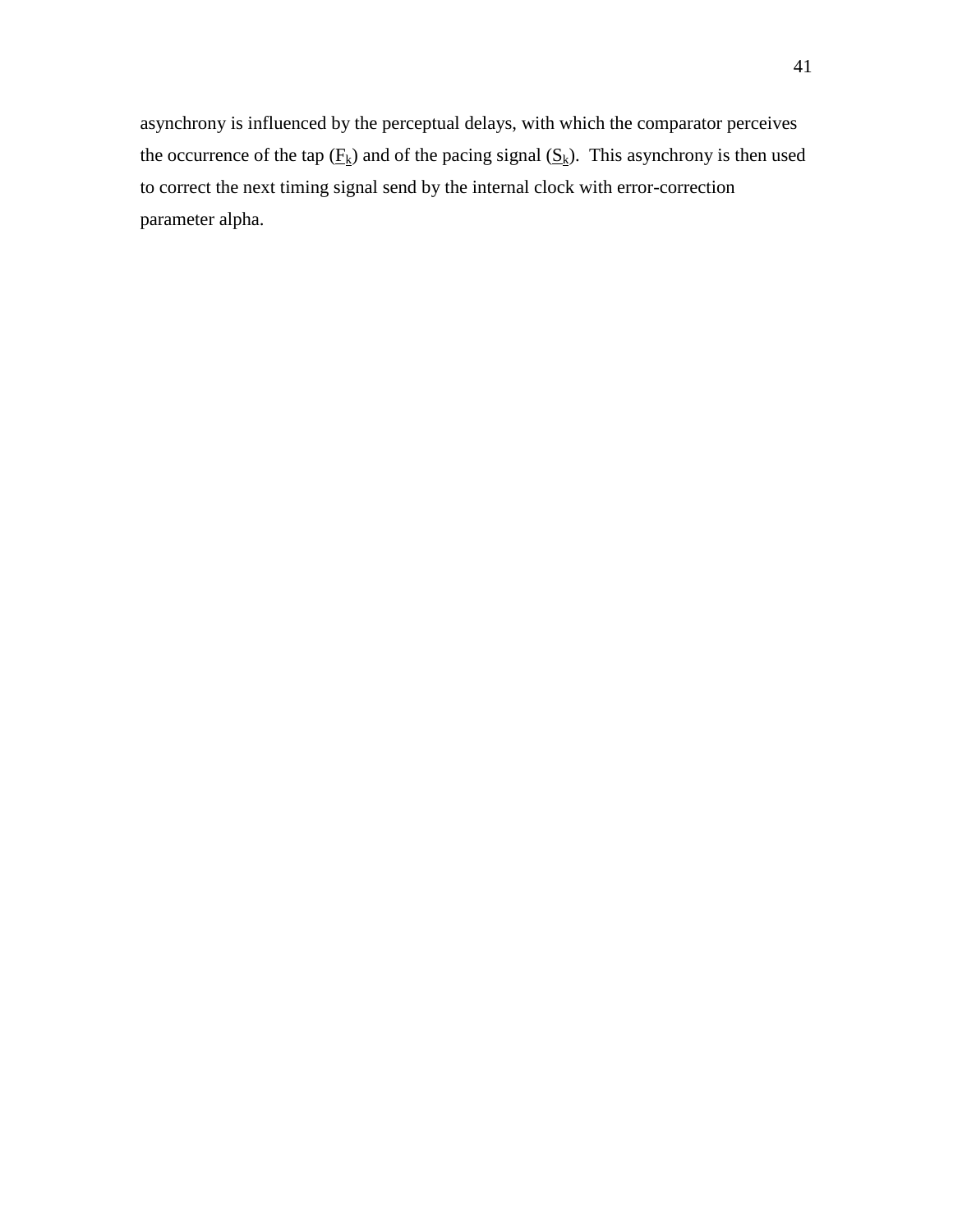

Figure 2. Variability of the intertap intervals for the control, Parkinson and cerebellar groups. For the unilateral cerebellar patients, separate values are shown when performing with the ipsilesional hand (impaired) or contralesional hand (unimpaired). A single value is included for the patients with bilateral cerebellar degeneration, based on the average of the two hands (and included in the impaired bar). (a)  $SD$  of the intertap intervals for the fast (500 ms) and slow (900 ms) pacing tones. The bottom two figures show the decomposition of the variability into estimates of the motor (b) and clock delay (c) components. Error-bars indicate between-subject standard error.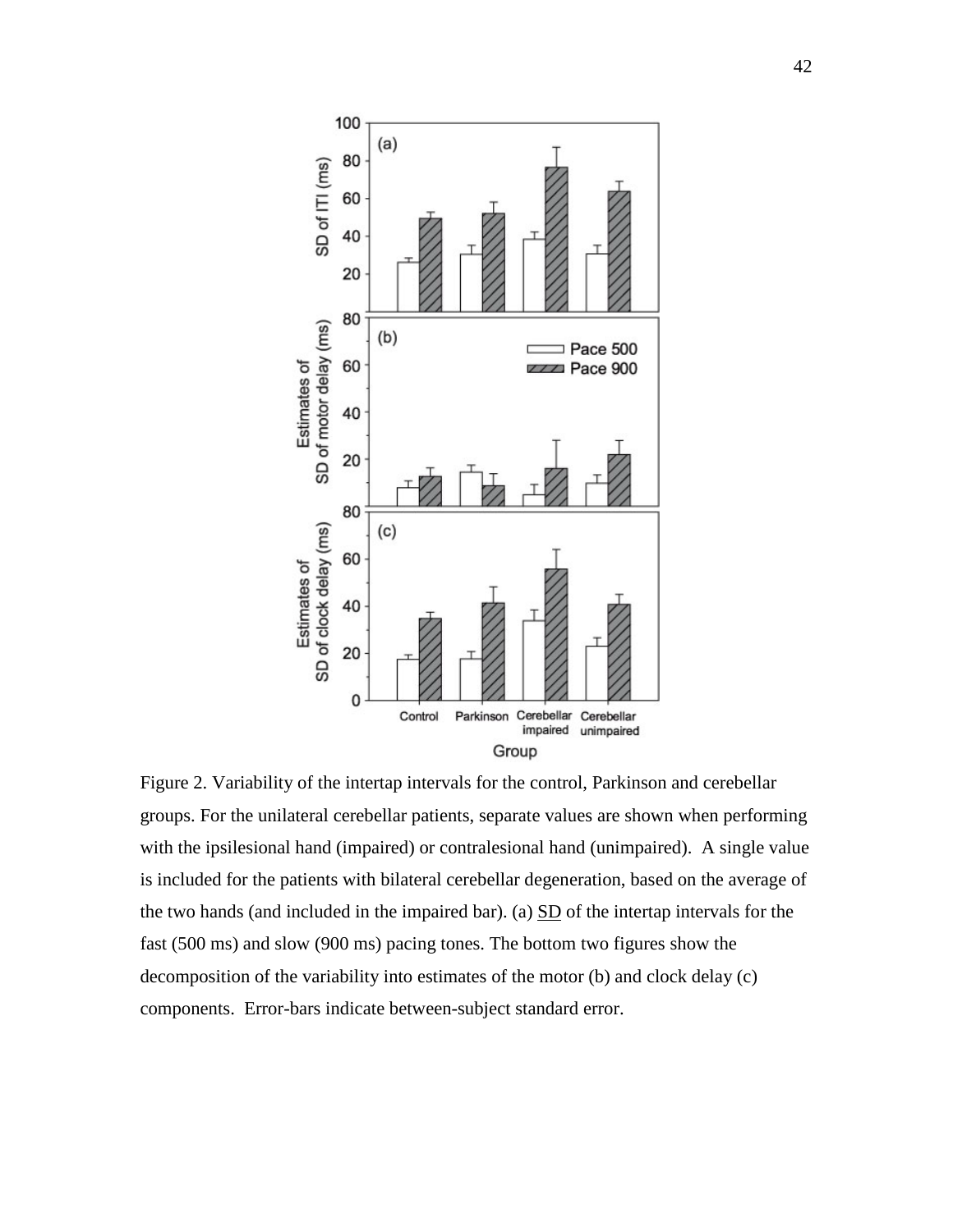

Figure 3. Mean asynchrony between the produced taps and the external pacing tone for the 500 ms (white bars) and 900 ms (gray bars) conditions. Negative values indicate that the taps occurred in advance of the tones. Conventions as in Figure 2.



Figure 4. Mean estimates of the error-correction parameter  $\alpha$  for the 500 ms (white bars) and 900 ms (gray bars) conditions. Conventions as in Figure 2.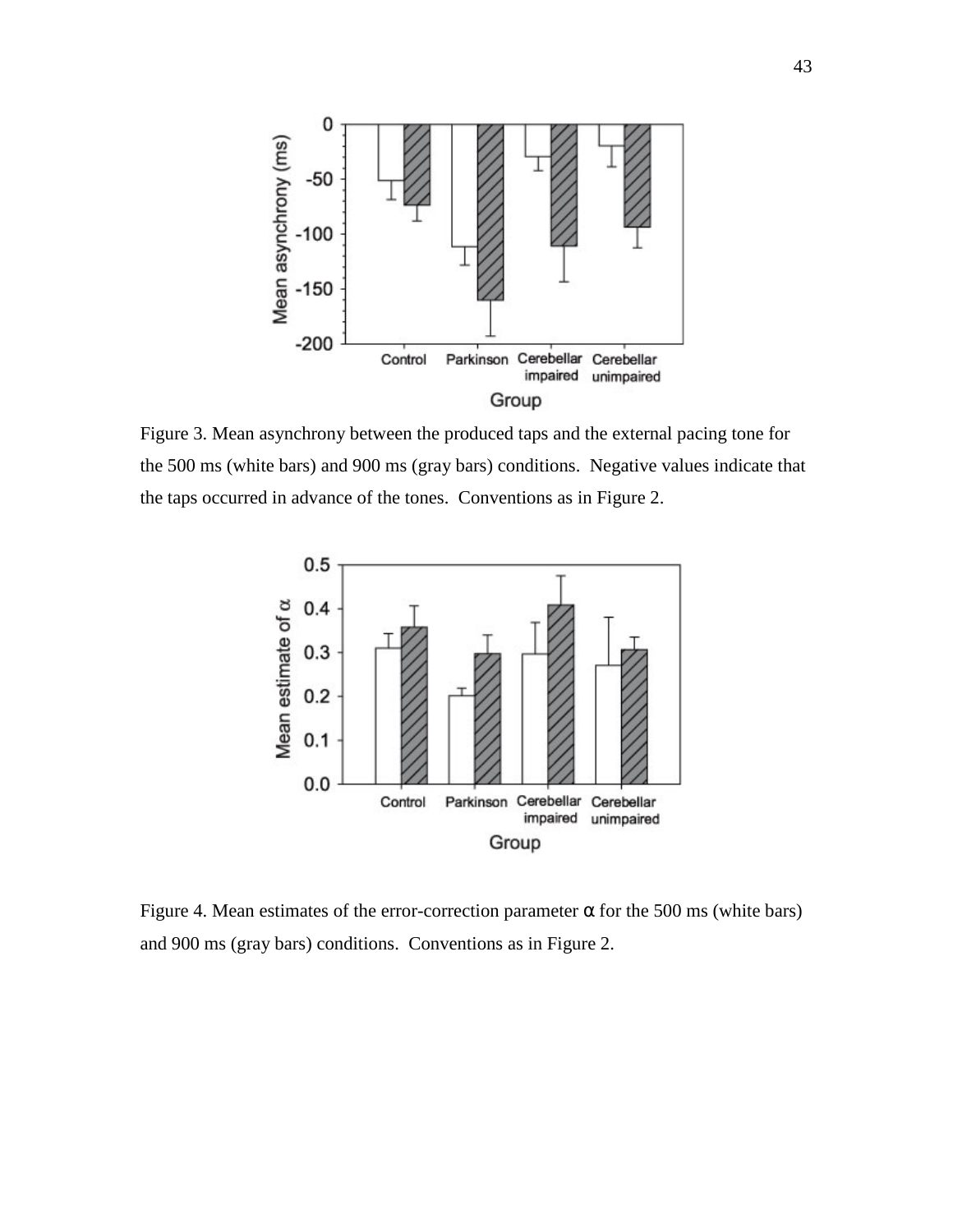10. REFERENCES

 $<sup>1</sup>$  Ivrv, R. B. and Hazeltine, R. E., Perception and production of temporal intervals across</sup> a range of durations: Evidence for a common timing mechanism, *J. Exp. Psychol. Hum. Percept. Perform.* 21 (1), 3-18, 1995.

<sup>2</sup> Gibbon, J., Malapani, C., Dale, C. L., and Gallistel, C. R., Toward a neurobiology of temporal cognition: Advances and challenges, *Curr. Opin. Neurobiol.* 7 (2), 170-184, 1997.

 $3.$  Robertson, S. D., Zelaznik, H. N., Lantero, D. A., Bojczyk, K. G., Spencer, R. M.,

Doffin, J. G., and Schneidt, T., Correlations for timing consistency among tapping and drawing tasks: Evidence against a single timing process for motor control, *J. Exp. Psychol. Hum. Percept. Perform.* 25 (5), 1316-1330, 1999.

<sup>4.</sup> Ivry, R. B., Spencer, R. M., Zelaznik, H. N., and Diedrichsen, J., The Cerebellum and Event Timing, in *New directions in cerebellar research*, Highstein, S. M. andThach, W. Annals of the New York Academy of Sciences, in press.

 $<sup>5</sup>$  Ivry, R. B., The representation of temporal information in perception and motor control,</sup> *Curr. Opin. Neurobiol.* 6 (6), 851-857, 1996.

 $6.$  Treisman, M., Temporal discrimination and the difference interval: implications for a model of the 'internal clock', *Psychol. Monogr.* 77, 1-13, 1963.

<sup>7.</sup> Wing, A. M. and Kristofferson, A. B., Response Delays and the Timing of Discrete Motor Responses, *Percept. Psychophys.* 14 (1), 5-12, 1973.

8. Ivry, R., Cerebellar timing systems, *Int. Rev. Neurobiol.* 41, 555-73, 1997.

9. Meck, W. H., Neuropharmacology of timing and time perception, *Brain Res Cogn Brain Res* 3 (3-4), 227-242, 1996.

 $10.$  Strick, P. L., Dum, R. P., and Picard, N., Macro-organization of the circuits connecting the basal ganglia with the cortical motor areas, in *Models of Information Processing in the Basal Ganglia*, Houk, J. C., Davis, J. L., andBeiser, D. G. MIT Press, Cambridge, MA, 1995, pp. 117-130.

11. Middleton, F. A. and Strick, P. L., Cerebellar output channels, in *The cerebellum and cognition*, Schahmann, J. D. Academic Press, San Diego, CA, 1997, pp. 31-60.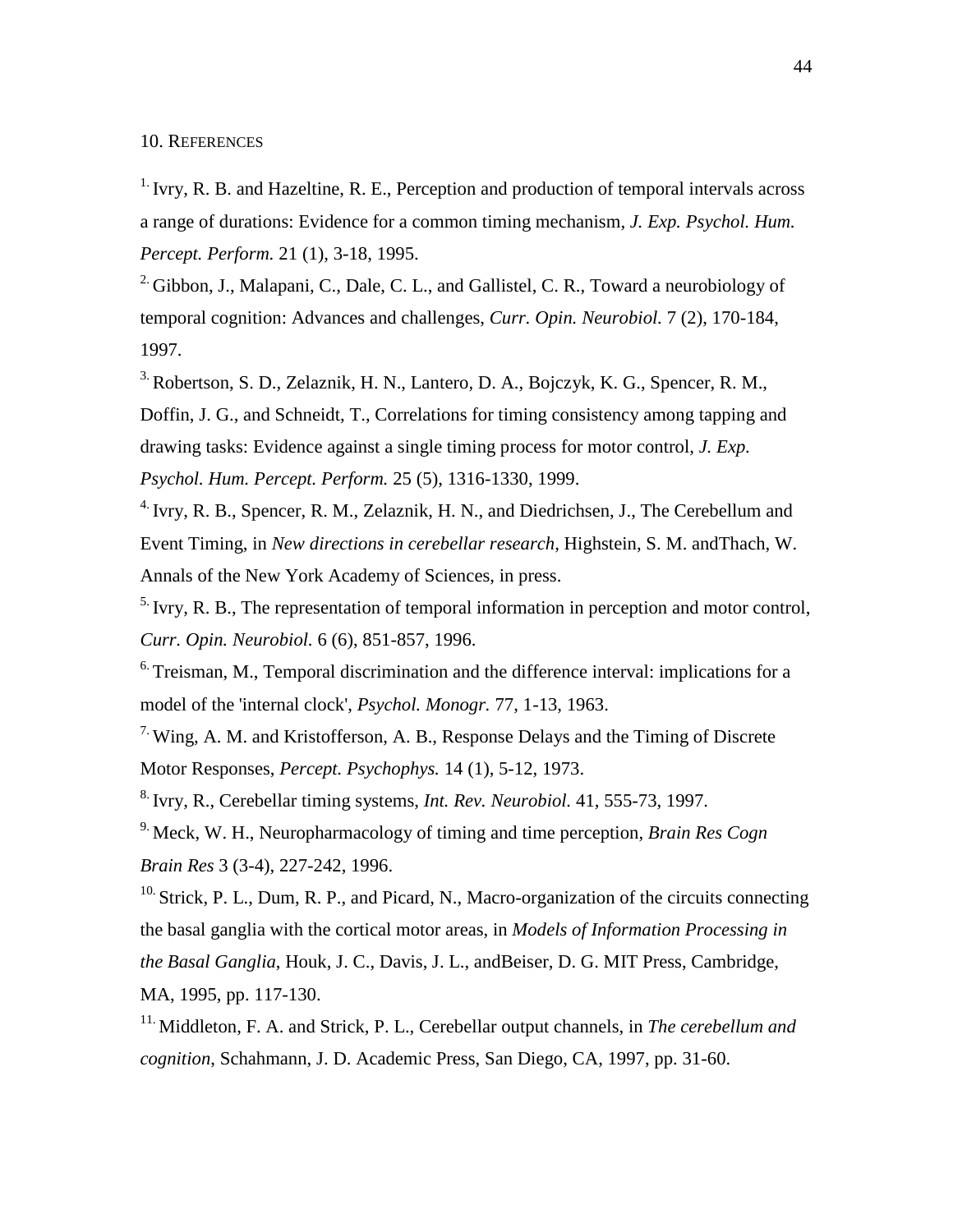$12$ . Alexander, G. E., DeLong, M. R., and Strick, P. L., Parallel Organization of functionally segregated circuits linking basal ganglia and cortex, *Annu. Rev. Neurosci.* 9, 357-381, 1986.

13. Gilden, D. L., Thornton, T., and Mallon, M. W., 1/f noise in human cognition, *Science* 267 (5205), 1837-9., 1995.

<sup>14.</sup> Malapani, C., Dubois, B., Rancurel, G., and Gibbon, J., Cerebellar dysfunctions of temporal processing in the seconds range in humans, *Neuroreport: An International Journal for the Rapid Communication of Research in Neuroscience* 9 (17), 3907-3912, 1998.

15. Mangels, J. A. and Ivry, R. B., Time perception, in *The handbook of cognitive neuropsychology: What deficits reveal about the human mind.*, Rapp, B. Psychology Press/Taylor & Francis, Philadelphia, PA, US, 2001, pp. 467-493.

16. Wing, A., The long and short of timing in response sequences, in *Tutorials in Motor Behavior*, Stelmach, G. andRequin, J. North-Holland, New York, 1980, pp. 469-484.

17. Ivry, R. B. and Keele, S. W., Timing functions of the cerebellum, *J. Cog. Neuro.* 1 (2), 136-152, 1989.

<sup>18.</sup> Ivry, R. B., Keele, S. W., and Diener, H. C., Dissociation of the lateral and medial cerebellum in movement timing and movement execution, *Exp. Brain. Res.* 73, 167-180, 1988.

 $19.$  Franz, E. A., Ivry, R. B., and Helmuth, L. L., Reduced timing variability in patients with unilateral cerebellar lesions during bimanual movements, *J. Cog. Neuro.* 8 (2), 107- 118, 1996.

 $20.$  Duchek, J. M., Balota, D. A., and Ferraro, F. R., Component analysis of a rhythmic finger tapping task in individuals with senile dementia of the Alzheimer type and in individuals with Parkinson's disease, *Neuropsychology* 8 (2), 218-226, 1994.

 $21$ . Harrington, D. L., Haaland, K. Y., and Hermanowitz, N., Temporal processing in the basal ganglia, *Neuropsychology* 12 (1), 3-12, 1998.

 $22.$  Pastor, M. A., Jahanshahi, M., Artieda, J., and Obeso, J. A., Performance of repetitive wrist movements in Parkinson's disease, *Brain* 115 (Pt 3), 875-91., 1992.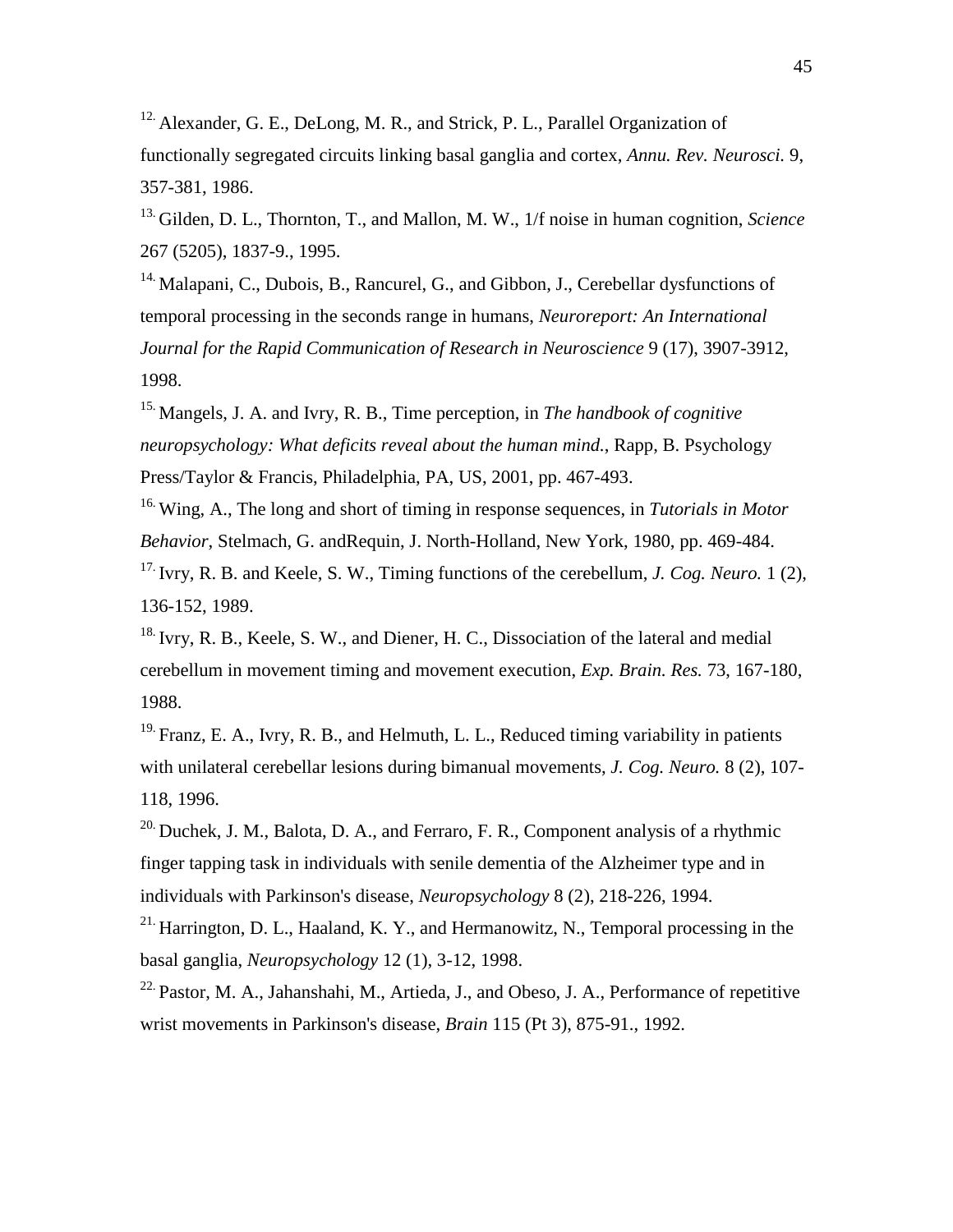<sup>23.</sup> O'Boyle, D. J., Freeman, J. S., and Cody, F. W., The accuracy and precision of timing of self-paced, repetitive movements in subjects with Parkinson's disease, *Brain* 119 (Pt 1), 51-70., 1996.

 $24$ . Wing, A. M., Keele, S., and Margolin, D. I., Motor disorder and the timing of repetitive movements, *Annals of the New York Academy of Sciences* 423, 183-192, 1984.

25. Keele, S. W. and Ivry, R. I., Modular analysis of timing in motor skill, in *The psychology of learning and motivation: Advances in research and theory, Vol. 21.*,

Bower, G. H. andet al. Academic Press, Inc, San Diego, CA, USA, 1987, pp. 183-228.

 $26.$  Penhune, V. B., Zatorre, R. J., and Evans, A. C., Cerebellar contributions to motor timing: A PET study of auditory and visual rhythm reproduction, *J. Cog. Neuro.* 10 (6), 752-766, 1998.

 $27$  Kawashima, R., Okuda, J., Umetsu, A., Sugiura, M., Inoue, K., Suzuki, K., Tabuchi, M., Tsukiura, T., Narayan, S. L., Nagasaka, T., Yanagawa, I., Fujii, T., Takahashi, S., Fukuda, H., and Yamadori, A., Human cerebellum plays an important role in memorytimed finger movement: An fMRI study, *J. Neurophysiol.* 83 (2), 1079-1087, 2000.

 $28.$  Artieda, J., Pastor, M. A., Lacruz, F., and Obeso, J. A., Temporal discrimination is abnormal in Parkinson's disease, *Brain* 115 Pt 1, 199-210., 1992.

 $29.$  Mangels, J. A., Ivry, R. B., and Shimizu, N., Dissociable contributions of the prefrontal and neocerebellar cortex to time perception, *Cogn. Brain Res.* 7 (1), 15-39, 1998.

<sup>30.</sup> Casini, L. and Ivry, R. B., Effects of divided attention on temporal processing in patients with lesions of the cerebellum or frontal lobe, *Neuropsychology* 13 (1), 10-21, 1999.

31. Nichelli, P., Alway, D., and Grafman, J., Perceptual timing in cerebellar degeneration, *Neuropsychologia* 34 (9), 863-871, 1996.

<sup>32.</sup> Jueptner, M., Rijntjes, M., Weiller, C., Faiss, J. H., and et al., Localization of a cerebellar timing process using PET, *Neurology* 45 (8), 1540-1545, 1995.

<sup>33.</sup> Jueptner, M., Flerich, L., Weiller, C., Mueller, S. P., and Diener, H. C., The human cerebellum and temporal information processing--results from a PET experiment, *Neuroreport* 7 (15-17), 2761-5., 1996.

<sup>34.</sup> Harrington, D. L., Haaland, K. Y., and Knight, R. T., Cortical networks underlying mechanisms of time perception, *J. Neurosci.* 18 (3), 1085-95., 1998.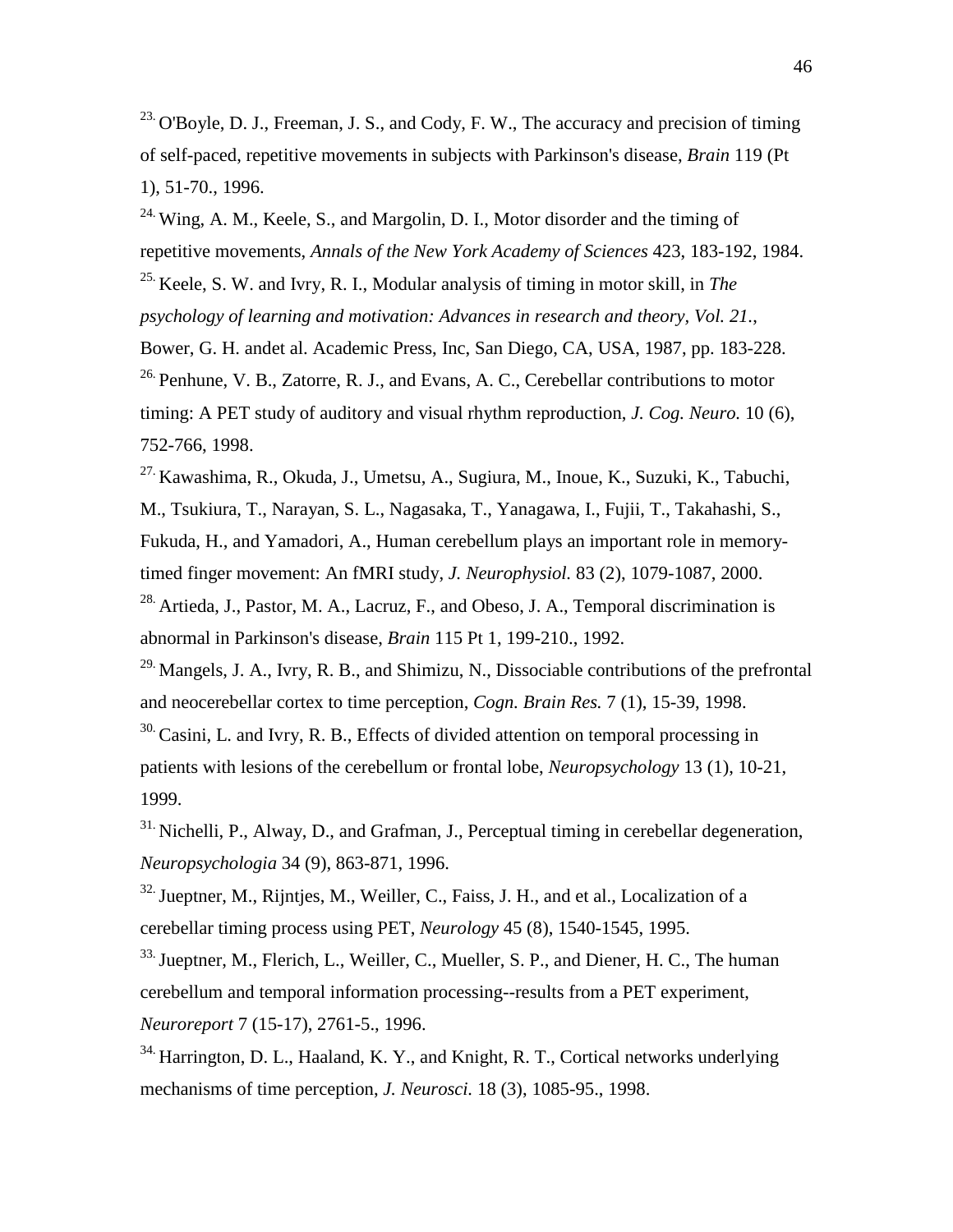<sup>35.</sup> Wittmann, M., Time perception and temporal processing levels of the brain, *Chronobiol Int* 16 (1), 17-32., 1999.

36. Dunlap, K., Reactions on rhythmic stimuli, with attempt to synchronize, *Psychol. Rev.* 17, 399-416, 1910.

 $37.$  Aschersleben, G. and Prinz, W., Synchronizing actions with events: the role of sensory information, *Percept Psychophys* 57 (3), 305-17., 1995.

 $38.$  Hary, D. and Moore, G. P., Synchronizing human movement with an external clock source, *Biol. Cybern.* 56 (5-6), 305-11, 1987.

39. Hary, D. and Moore, G. P., Temporal tracking and synchronization strategies, *Hum Neurobiol* 4 (2), 73-9, 1985.

 $40.$  Mates, J., A model of synchronization of motor acts to a stimulus sequence. I. Timing and error corrections, *Biol. Cybern.* 70 (5), 463-73, 1994.

<sup>41.</sup> Mates, J., A model of synchronization of motor acts to a stimulus sequence. II. Stability analysis, error estimation and simulations, *Biol. Cybern.* 70 (5), 475-84, 1994.

 $42$ <sup>2</sup>. Repp, B. H., Processes underlying adaptation to tempo changes in sensorimotor synchronization, *Hum. Mov. Sci.* 20 (3), 277-312., 2001.

43. Pressing, J., The referential dynamics of cognition and action, *Psychol. Rev.* 106 (4), 714-747, 1999.

 $44$ . Billon, M., Semjen, A., Cole, J., and Gauthier, G., The role of sensory information in the production of periodic finger- tapping sequences, *Exp. Brain. Res.* 110 (1), 117-30., 1996.

45. Haggard, P., Clark, S., and Kalogeras, J., Voluntary action and conscious awareness, *Nat. Neurosci.* 5 (4), 382-5., 2002.

<sup>46.</sup> Fraisse, P. and Voillaume, C., [The frame of reference of the subject in synchronization and pseudosynchronization], *Annee Psychol* 71 (2), 359-69, 1971.

47. Fraisse, P., Les synchronisations sensori-motrices aux rythmes [The senorimotor synchronization of rhythms], in *Anticipation et comportment*, Requin, J. Centre National, Paris, 1980.

 $^{48}$  Rao, S. M., Harrington, D. L., Haaland, K. Y., Bobholz, J. A., Cox, R. W., and Binder, J. R., Distributed neural systems underlying the timing of movements, *J. Neurosci.* 17 (14), 5528-35, 1997.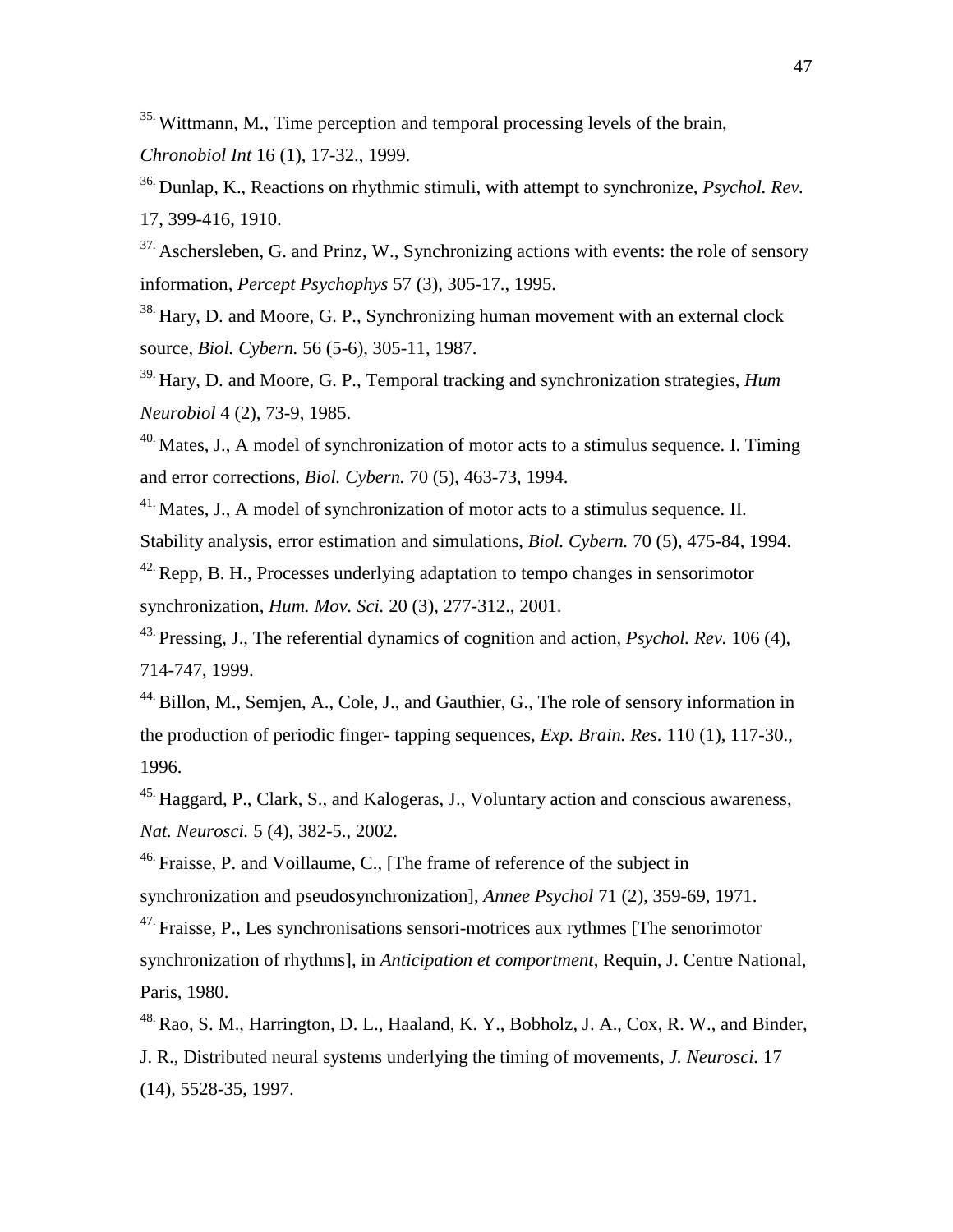$49.$  Jäncke, L., Loose, R., Lutz, K., Specht, K., and Shah, N. J., Cortical activations during paced finger-tapping applying visual and auditory pacing stimuli, *Brain Res Cogn Brain Res* 10 (1-2), 51-66., 2000.

<sup>50.</sup> Mates, J., Mueller, U., Radil, T., and Poeppel, E., Temporal integration in sensorimotor synchronization, *J. Cog. Neuro.* 6 (4), 332-340, 1994.

51. Vorberg, D. and Wing, A., Modeling variability and dependence in timing, in *Handbook of perception and action, Vol. 2: Motor skills.*, Heuer, H. andKeele, S. W. Academic Press, Inc, San Diego, CA, US, 1996, pp. 181-262.

<sup>52.</sup> Pressing, J. and Jolley-Rogers, G., Spectral properties of human cognition and skill, *Biol. Cybern.* 76 (5), 339-47., 1997.

53. Pressing, J., Error correction processes in temporal pattern production, *Journal of Mathematical Psychology* 42 (1), 63-101, 1998.

54. Vorberg, D. and Schulze, H. H., Linear phase-correction in synchronization: Predictions, parameter estimation and simulations, *Journal of Mathematical Psychology* 46, 56-87, 2002.

<sup>55.</sup> Schulze, H. H. and Vorberg, D., Linear phase correction models for synchronization: parameter identification and estimation of parameters, *Brain Cogn.* 48 (1), 80-97., 2002. 56. Wilson, S. J., Pressing, J., and Wales, R. J., Modeling rhythmic function in a musician

post-stroke, *Neuropsychologia*, 2002.

57. Fiala, J. C., Grossberg, S., and Bullock, D., Metabotropic glutamate receptor activation in cerebellar Purkinje cells as substrate for adaptive timing of the classically conditioned eye- blink response, *J. Neurosci.* 16 (11), 3760-74., 1996.

58. Medina, J. F., Garcia, K. S., Nores, W. L., Taylor, N. M., and Mauk, M. D., Timing mechanisms in the cerebellum: testing predictions of a large-scale computer simulation, *J. Neurosci.* 20 (14), 5516-25, 2000.

59. Aparicio, P., Connor, B., Diedrichsen, J., and Ivry, R. B., The effects of focal lesions of the basal ganglia on repetitive tapping tasks, in *Cognitive Neuroscience society*, San Fransisco, 2002.

 $60.$  Flament, D. and Ebner, T. J., The cerebellum as comparator: Increases in cerebellar activity during motor learning may reflect its role as part of an error detection/correction mechanism, *Behavioral & Brain Sciences* 19 (3), 447-448, 503-527, 1996.